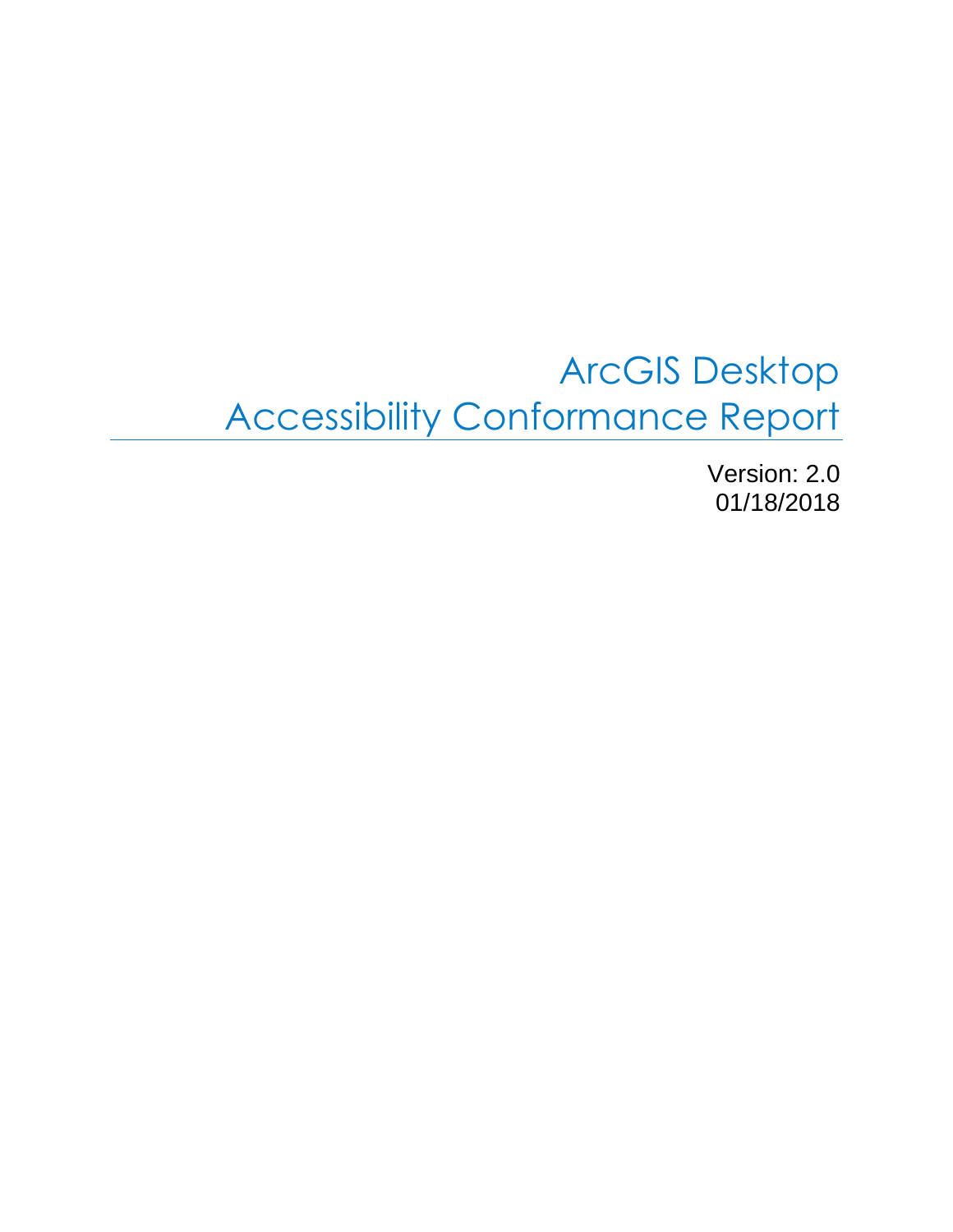# **Table of Contents**

| 2.          |     |  |
|-------------|-----|--|
|             | 2.1 |  |
|             | 2.2 |  |
|             | 2.3 |  |
|             | 2.4 |  |
|             | 2.5 |  |
|             | 2.6 |  |
| 3.          |     |  |
|             | 3.1 |  |
|             | 3.2 |  |
|             | 3.3 |  |
|             | 3.4 |  |
| $4_{\cdot}$ |     |  |
| 5.          |     |  |
| 6.          |     |  |
|             |     |  |

 $\mathbf{i}$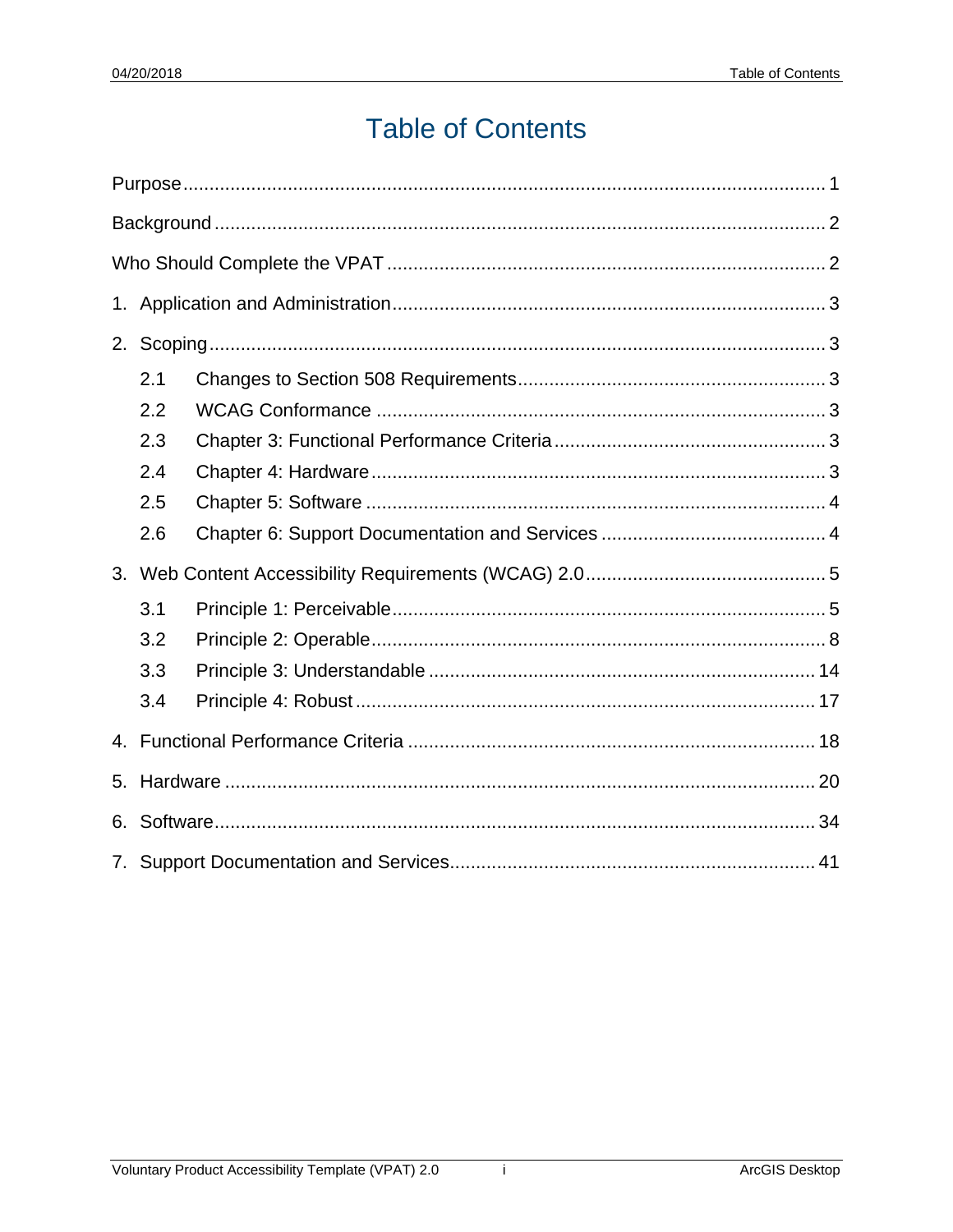# List of Tables

| Table 19: Portable Document Format (PDF) Techniques for WCAG 2.0  43 |  |
|----------------------------------------------------------------------|--|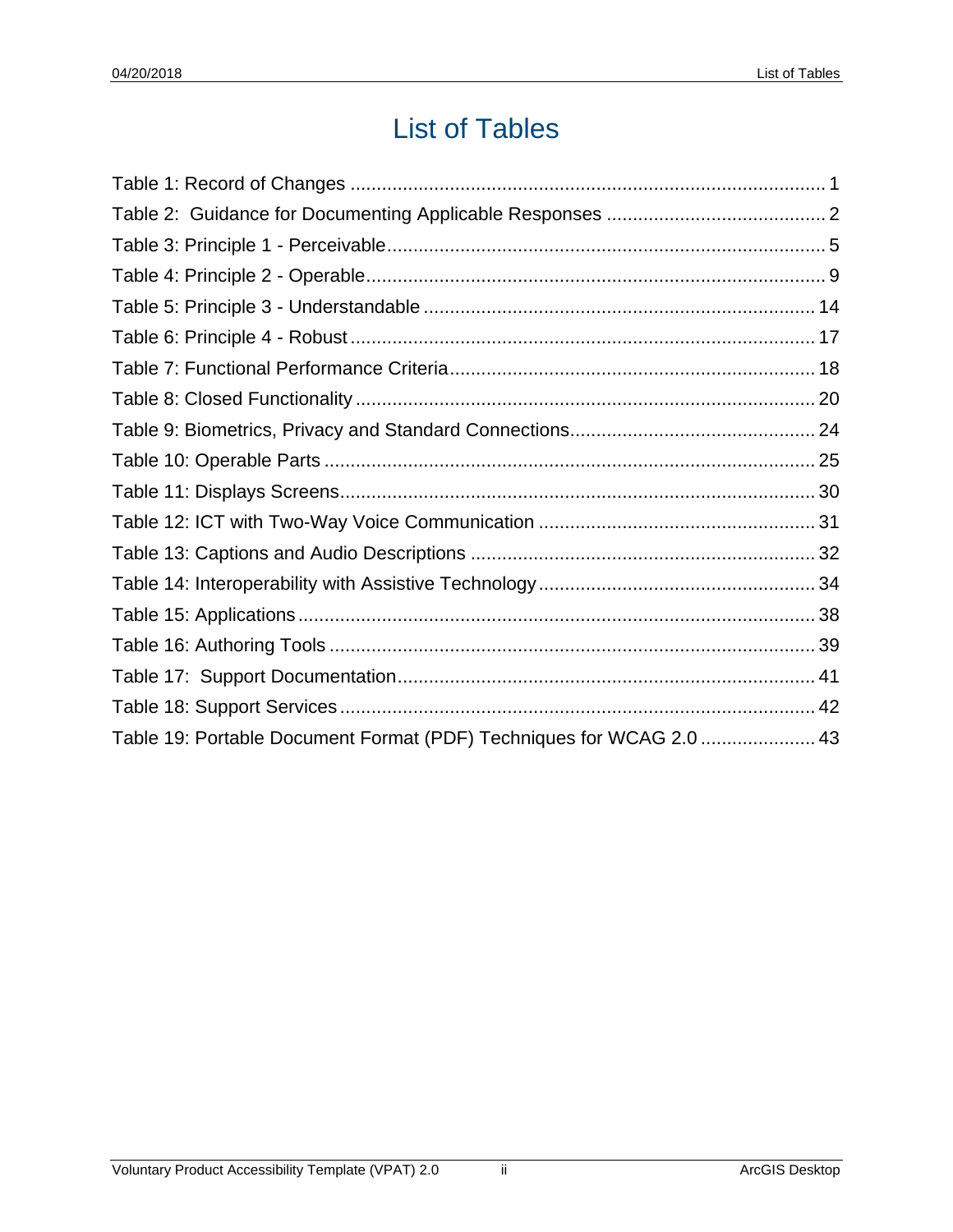**Company Name:** Environmental Systems Research Institute, Inc. (Esri)

**Product Name:** ArcGIS Desktop 10.6

**Contact for More Information:** For more information regarding accessibility and Section 508, visit [http://www.esri.com/legal/section508.](http://www.esri.com/legal/section508)

Specific inquiries may be emailed to [section508@esri.com,](mailto:section508@esri.com) or mailed to Esri, Contracts and Legal Department, 380 New York Street, Redlands, California 92373.

#### Table 1: Record of Changes

<span id="page-3-0"></span>

| <b>Version</b> | Date       | Description of Changes |
|----------------|------------|------------------------|
| 1.0            | 04/20/2018 | Initial version        |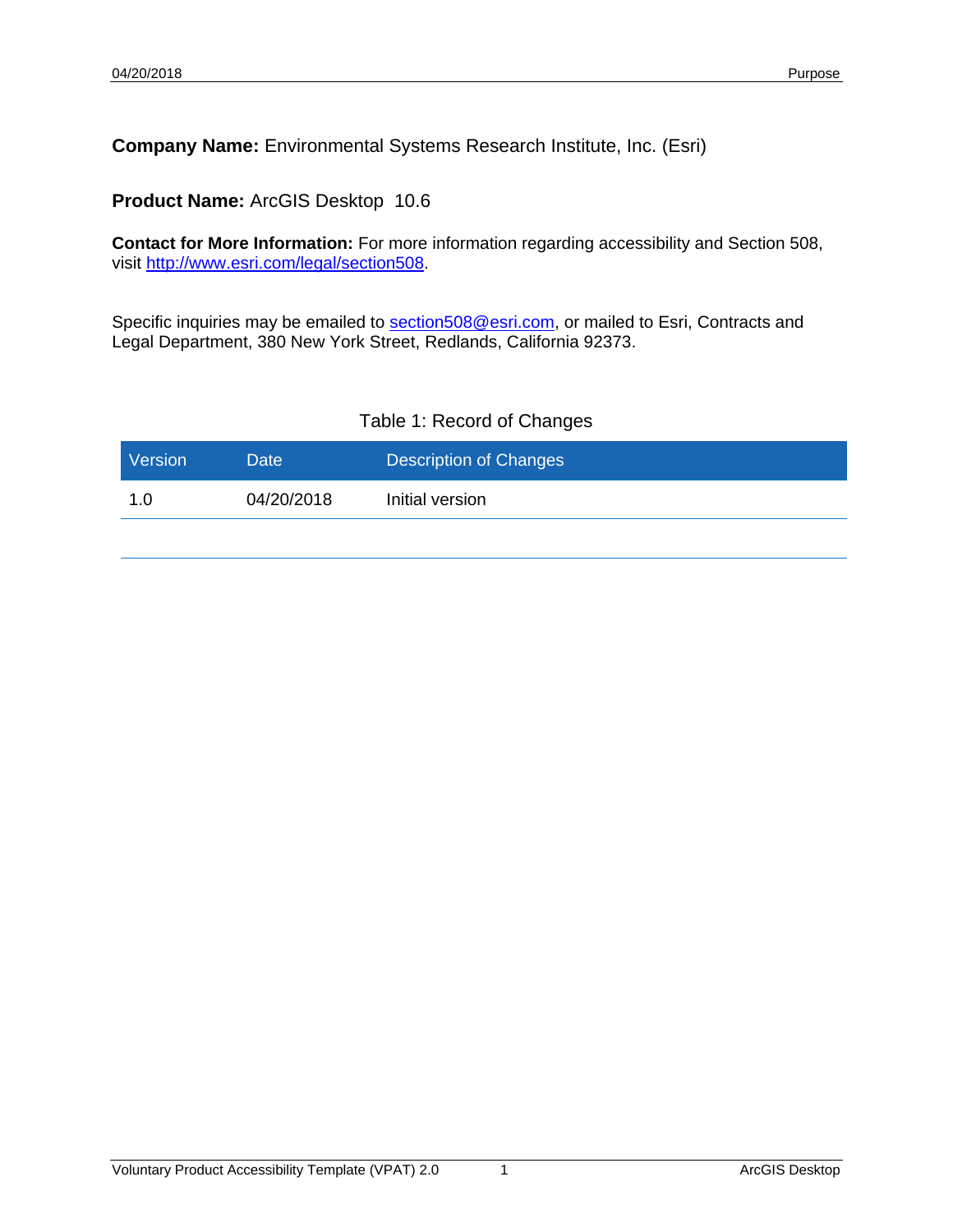## Purpose

The Voluntary Product Accessibility Template (VPAT) – also known as an Accessibility Conformance Report – is a template used to document a product's conformance with accessibility standards and guidelines. The purpose of the VPAT is to assist customers and buyers in making preliminary assessments regarding the availability of commercially-available Information and Communication Technology (ICT) products and services with features that support accessibility.

# <span id="page-4-0"></span>**Background**

On March 20, 2017, the Architectural and Transportation Barriers Compliance Board (Access Board) revised, updated, and combined standards for ICT developed, procured, maintained, or used by federal agencies covered by Section 508 of the Rehabilitation Act of 1973 and Section 255 of the Communications Act of 1934. The revisions and updates to these standards are intended to ensure that electronic media is accessible to and usable by individuals with disabilities.

# <span id="page-4-1"></span>Who Should Complete the VPAT

Many customers and buyers require a measure of technical detail in the responses submitted in a VPAT in order to effectively determine compliance of the identified ICT product. Therefore, a technical specialist for the manufacturer, developer, or vendor of the ICT product should complete the Accessibility Conformance Report.

It is the responsibility of the manufacturer, developer, or vendor of the ICT product to maintain the integrity of the data provided in the Accessibility Conformance Report. The information provided in the completed Accessibility Conformance Report for an ICT product is considered to be a self-representation unless expressly affirmed otherwise.

| Response       | Means                                                                                                           |
|----------------|-----------------------------------------------------------------------------------------------------------------|
| Full           | Product fully meets the letter and intent of the Criteria.                                                      |
| Partial        | Product does not entirely meet the letter and intent of the Criteria, but<br>does provide some level of access. |
|                | <b>OR</b>                                                                                                       |
|                | Product provides alternative methods to meet the intent of the<br>Criteria.                                     |
| No             | Product does not meet the letter or intent of the Criteria.                                                     |
| Not Applicable | The Criteria does not apply to the product.                                                                     |

|  |  | Table 2: Guidance for Documenting Applicable Responses |  |
|--|--|--------------------------------------------------------|--|
|--|--|--------------------------------------------------------|--|

If the ICT product does not support the Criteria, remember that Section 508 allows for products to meet the Access Board Standards in innovative, non-traditional ways. The ICT product can meet the standard (i.e., "Supports through Equivalent Facilitation") by providing an innovative solution or commercially-available alternative, as long as the feature performs in the same manner as it does for any other user.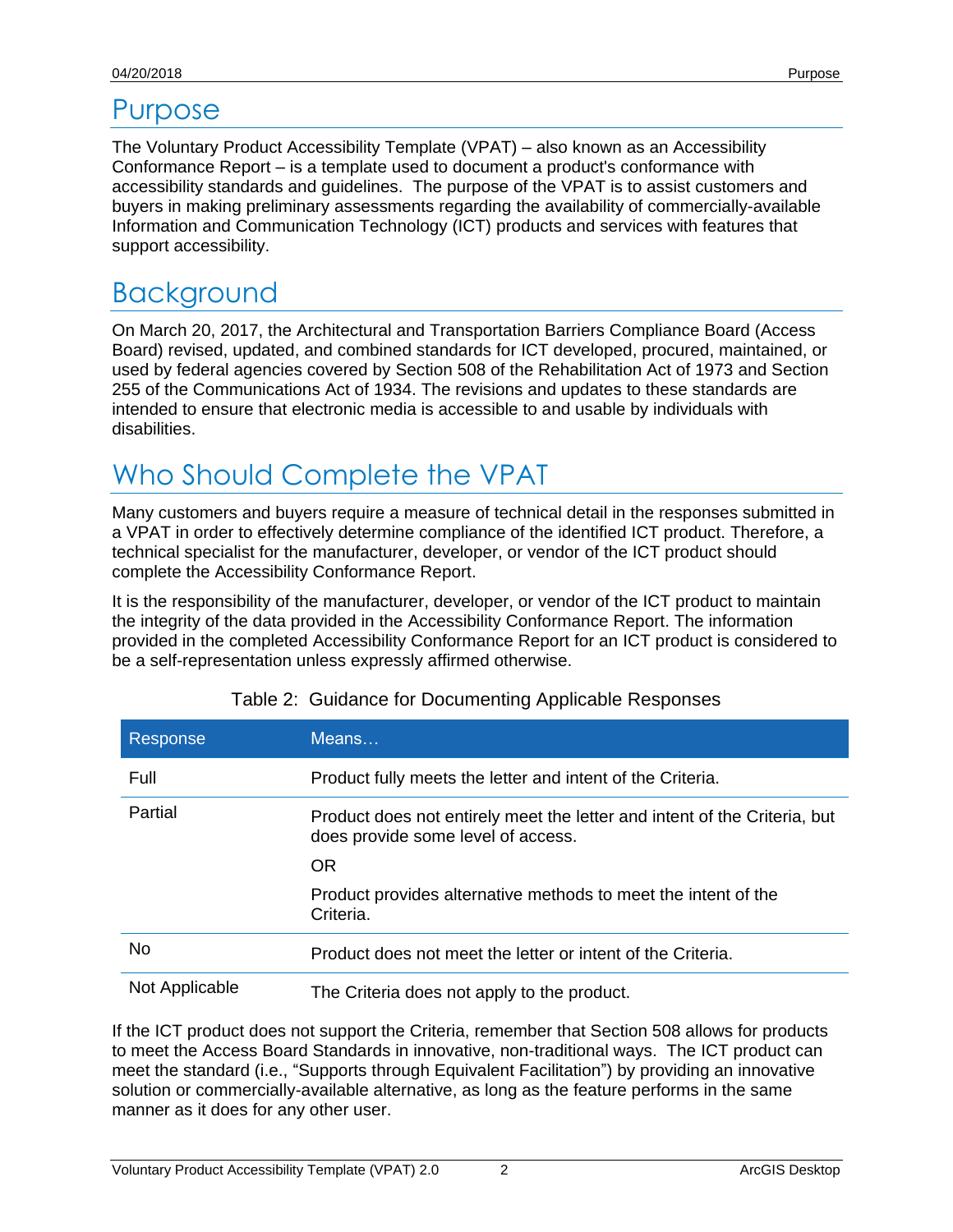# <span id="page-5-0"></span>1. Application and Administration

Information and Communication Technology (ICT) that is procured, developed, maintained, or used by agencies shall conform to these requirements. Section 508 of the Rehabilitation Act (29 U.S.C. 794d) applies to federal departments and agencies, including the U.S. Postal Service. The term "agency" is defined in Section E103 to include the United States Postal Service and other federal agencies and departments as specified in 44 U.S.C. 3502. That section of the U.S.C. defines agency to mean any executive department, military department, Government corporation, Government controlled corporation, or other establishment in the executive branch of the Government (including the Executive Office of the President), or any independent regulatory agency, but does not include (a) the General Accounting Office; (b) Federal Election Commission; (c) the governments of the District of Columbia and of the territories and possessions of the United States, and their various subdivisions; or (d) Government-owned contractor-operated facilities, including laboratories engaged in national defense research and production activities.

All sections of the technical standards may apply to this product and are individually addressed in the following sections.

# <span id="page-5-1"></span>2. Scoping

## <span id="page-5-2"></span>2.1 Changes to Section 508 Requirements

Section 508 Chapter 2 addresses application and scoping of the Revised 508 Standards, including exceptions. Multiple significant changes were made to this chapter, including:

- Adding a category to E205.3, official agency communications that are non-public facing electronic covered content;
- Clarifying the application of WCAG 2.0 to non-Web documents and software; and
- Made corresponding changes to E205.4 and E207.2, including adding E205.4.1 and E207.3, which specify the word substitution necessary to apply WCAG 2.0 to non-Web content.

## <span id="page-5-3"></span>2.2 WCAG Conformance

207.2 WCAG Conformance. User interface components and content of platforms and applications shall conform to Level A and Level AA Success Criteria and Conformance Requirements specified for webpages in WCAG 2.0.

## <span id="page-5-4"></span>2.3 Chapter 3: Functional Performance Criteria

301.1 Scope. The requirements of Chapter 3 shall apply to ICT where required by 508 Chapter 2 (Scoping Requirements), 255 Chapter 2 (Scoping Requirements), and where otherwise referenced in any other chapter of the Revised 508 Standards or Revised 255 Guidelines.

### <span id="page-5-5"></span>2.4 Chapter 4: Hardware

401.1 Scope. The requirements of Chapter 4 shall apply to ICT that is hardware where required by 508 Chapter 2 (Scoping Requirements), 255 Chapter 2 (Scoping Requirements), and where otherwise referenced in any other chapter of the Revised 508 Standards or Revised 255 Guidelines.

EXCEPTION: Hardware that is assistive technology shall not be required to conform to the requirements of this chapter.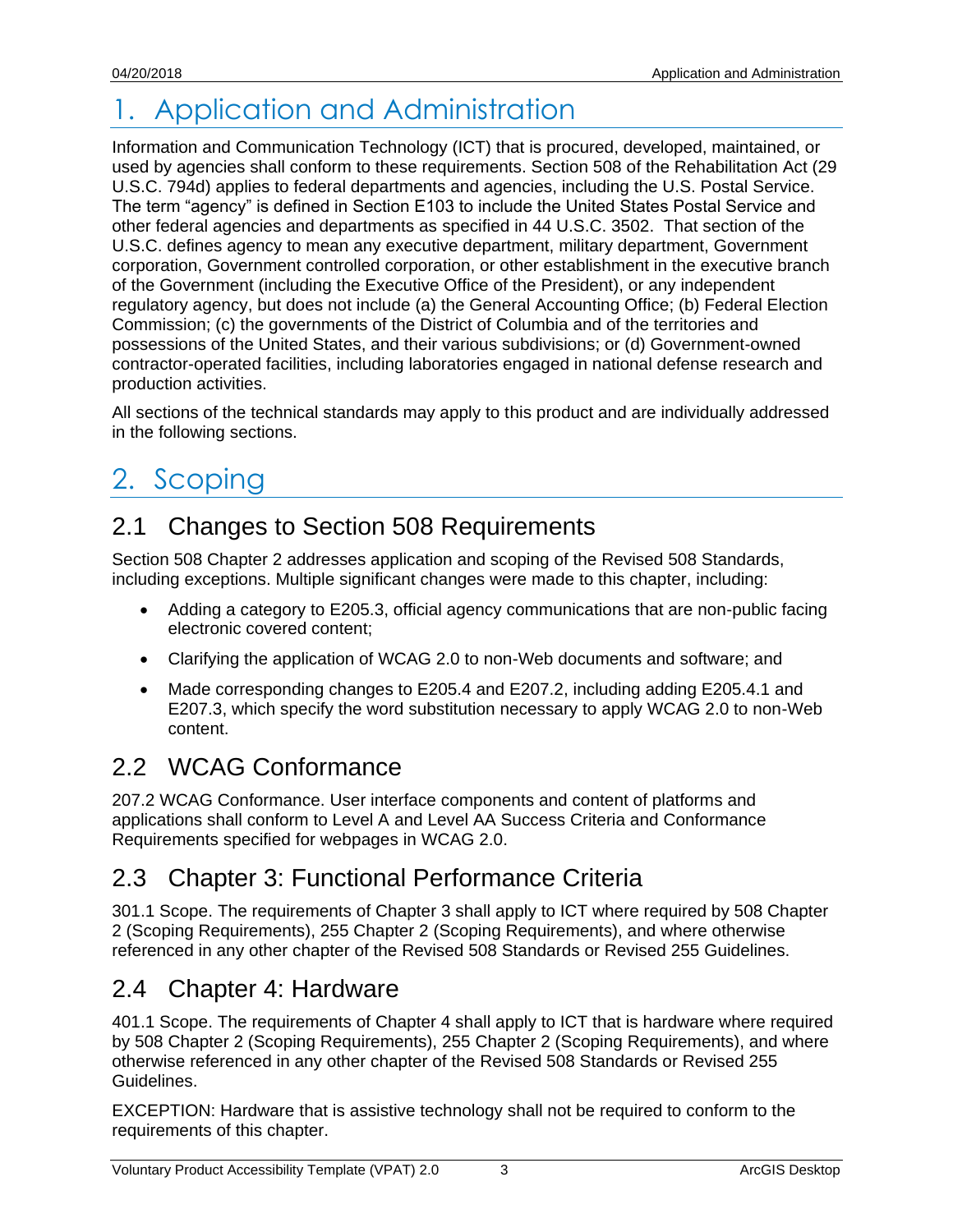402.1 General. ICT with closed functionality shall be operable without requiring the user to attach or install assistive technology other than personal headsets or other audio couplers, and shall conform to 402.

## <span id="page-6-0"></span>2.5 Chapter 5: Software

501.1 Scope. The requirements of Chapter 5 shall apply to software where required by 508 Chapter 2 (Scoping Requirements), 255 Chapter 2 (Scoping Requirements), and where otherwise referenced in any other chapter of the Revised 508 Standards or Revised 255 Guidelines.

EXCEPTION: Where Web applications do not have access to platform accessibility services and do not include components that have access to platform accessibility services, they shall not be required to conform to 502 or 503 provided that they conform to Level A and Level AA Success Criteria and Conformance Requirements in WCAG 2.0 (incorporated by reference, see 702.10.1).

502.1 General. Software shall interoperate with assistive technology and shall conform to 502.

502.2 Documented Accessibility Features. Software with platform features defined in platform documentation as accessibility features shall conform to 502.2.

## <span id="page-6-1"></span>2.6 Chapter 6: Support Documentation and Services

602.1 General. Documentation that supports the use of ICT shall conform to 602.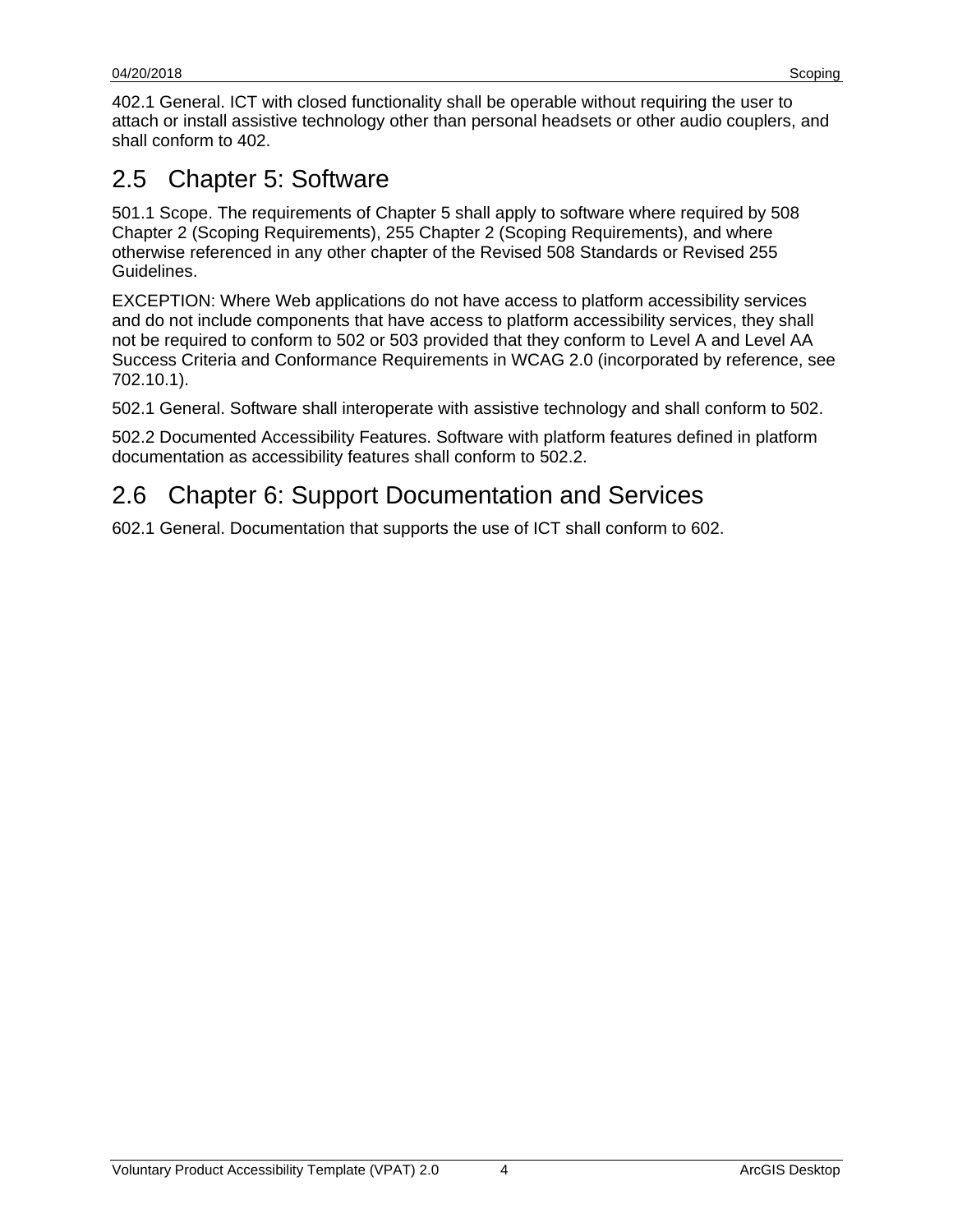# 3. Web Content Accessibility Requirements (WCAG) 2.0

## 3.1 Principle 1: Perceivable

Information and user interface components must be presentable to users in ways they can perceive.

|  |  |  | Table 3: Principle 1 - Perceivable |
|--|--|--|------------------------------------|
|--|--|--|------------------------------------|

<span id="page-7-1"></span><span id="page-7-0"></span>

| <b>Criteria</b>                                                                                                                                                                                                                              | <b>Conformance Level</b>                                                                                                | <b>Remarks and Explanations</b>                                                                                                                                                                                                                                          |
|----------------------------------------------------------------------------------------------------------------------------------------------------------------------------------------------------------------------------------------------|-------------------------------------------------------------------------------------------------------------------------|--------------------------------------------------------------------------------------------------------------------------------------------------------------------------------------------------------------------------------------------------------------------------|
| 1.1.1 Non-text Content: All non-text content that is presented to<br>the user has a text alternative that serves the equivalent<br>purpose, except for the situations listed below. (Level A)                                                | Partial<br>non-decorative graphics have a textual equivalent<br>label or text alternative? No Do all tables have a text | Non-text Content: Some of the menu deep button<br>and field don't have a text for the pictures, Controls,<br>Input: Controls such as the Catalog ribbon don't<br>have a full set of tool-tips., Time-Based Media: N/A,<br>Test: N/A CAPTCHA: N/A, Decoration N/A, Do all |
| Controls, Input: If non-text content is a control or accepts<br>$\bullet$<br>user input, then it has a name that describes its purpose.                                                                                                      |                                                                                                                         |                                                                                                                                                                                                                                                                          |
| Time-Based Media: If non-text content is time-based<br>$\bullet$<br>media, then text alternatives at least provide descriptive<br>identification of the non-text content.                                                                    |                                                                                                                         | that expresses the meaning of the element? No<br>Maps require some visual capabilities., Do all<br>buttons, checkboxes, and other form fields have a                                                                                                                     |
| Test: If non-text content is a test or exercise that would<br>$\bullet$<br>be invalid if presented in text, then text alternatives at<br>least provide descriptive identification of the non-text<br>content.                                |                                                                                                                         | equivalent describing the purpose of the table? No<br>Do all other non-text objects (graphs, charts, audio<br>players, etc.,) have a textual equivalent? No graphs<br>don't have this.                                                                                   |
| Sensory: If non-text content is primarily intended to create<br>$\bullet$<br>a specific sensory experience, then text alternatives at<br>least provide descriptive identification of the non-text<br>content.                                |                                                                                                                         |                                                                                                                                                                                                                                                                          |
| CAPTCHA: If the purpose of non-text content is to<br>$\bullet$<br>confirm that content is being accessed by a person rather<br>than a computer, then text alternatives that identify and<br>describe the purpose of the non-text content are |                                                                                                                         |                                                                                                                                                                                                                                                                          |

provided, and alternative forms of CAPTCHA using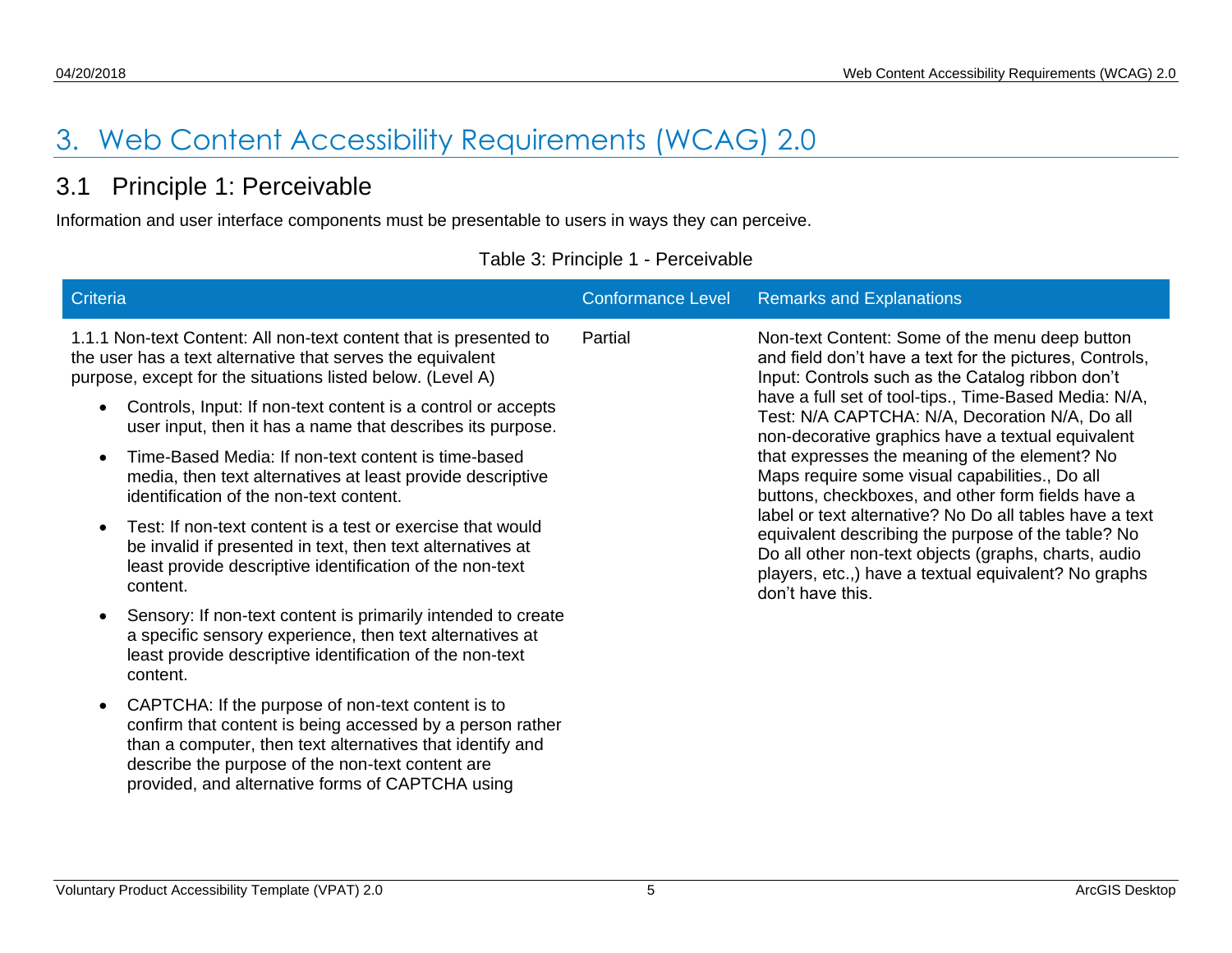| Criteria                                                                                                                                                                                                                                                                                              | <b>Conformance Level</b> | <b>Remarks and Explanations</b>                     |
|-------------------------------------------------------------------------------------------------------------------------------------------------------------------------------------------------------------------------------------------------------------------------------------------------------|--------------------------|-----------------------------------------------------|
| output modes for different types of sensory perception<br>are provided to accommodate different disabilities.                                                                                                                                                                                         |                          |                                                     |
| Decoration, Formatting, Invisible: If non-text content is<br>pure decoration, is used only for visual formatting, or is<br>not presented to users, then it is implemented in a way<br>that it can be ignored by assistive technology.                                                                 |                          |                                                     |
| 1.2.1 Audio-only and Video-only (Prerecorded): For prerecorded<br>audio-only and prerecorded video-only media, the following are<br>true, except when the audio or video is a media alternative for<br>text and is clearly labeled as such: (Level A)                                                 | Not Applicable           |                                                     |
| Prerecorded Audio-only: An alternative for time-based<br>$\bullet$<br>media is provided that presents equivalent information for<br>prerecorded audio-only content.                                                                                                                                   |                          |                                                     |
| Prerecorded Video-only: Either an alternative for time-<br>based media or an audio track is provided that presents<br>equivalent information for prerecorded video-only content.                                                                                                                      |                          |                                                     |
| 1.2.2 Captions (Prerecorded): Captions are provided for all<br>prerecorded audio content in synchronized media, except when<br>the media is a media alternative for text and is clearly labeled as<br>such. (Level A)                                                                                 | Not Applicable           |                                                     |
| 1.2.3 Audio Description or Media Alternative (Prerecorded): An<br>alternative for time-based media or audio description of the<br>prerecorded video content is provided for synchronized media,<br>except when the media is a media alternative for text and is<br>clearly labeled as such. (Level A) | Not Applicable           |                                                     |
| 1.2.4 Captions (Live): Captions are provided for all live audio<br>content in synchronized media. (Level AA)                                                                                                                                                                                          | Not Applicable           | Does the live video broadcast include captions? N/A |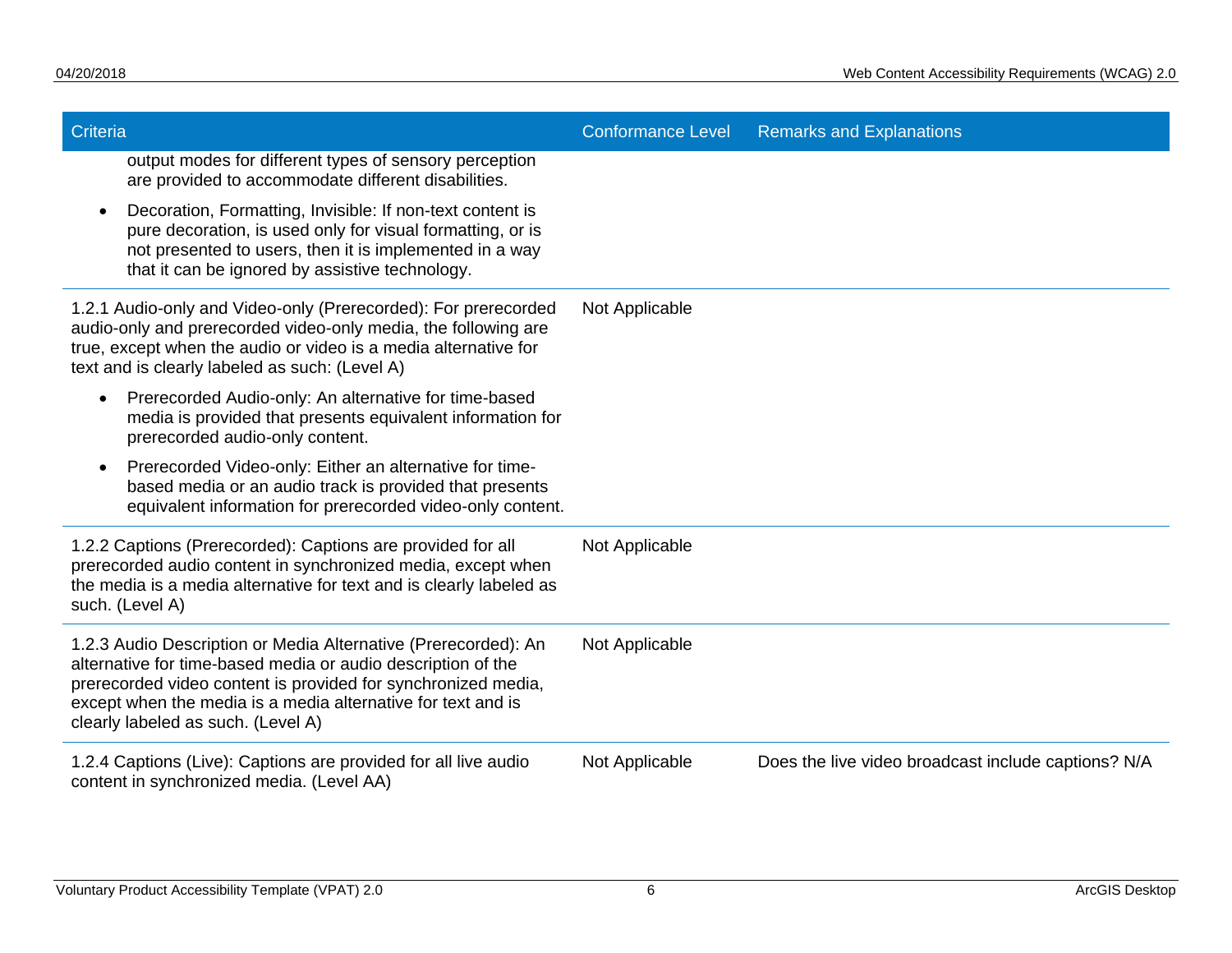| Criteria                                                                                                                                                                                                                                                                              | <b>Conformance Level</b> | <b>Remarks and Explanations</b>                                                                                                                                                                                                                                            |
|---------------------------------------------------------------------------------------------------------------------------------------------------------------------------------------------------------------------------------------------------------------------------------------|--------------------------|----------------------------------------------------------------------------------------------------------------------------------------------------------------------------------------------------------------------------------------------------------------------------|
| 1.2.5 Audio Description (Prerecorded): Audio description is<br>provided for all prerecorded video content in synchronized<br>media. (Level AA)                                                                                                                                        | Not Applicable           | Is all the information in the video track already<br>provided in the audio track? If so, no audio<br>description is necessary. N/A, Is the visual<br>information in the multi-media described in an<br>available audio description file or a text based<br>equivalent? N/A |
| 1.3.1 Info and Relationships: Information, structure, and<br>relationships conveyed through presentation can be<br>programmatically determined or are available in text. (Level A)                                                                                                    | Partial                  | If there is a visible structure that is necessary to<br>understand the data on the page is that structure<br>available to the screen reader? Yes                                                                                                                           |
| 1.3.2 Meaningful Sequence: When the sequence in which<br>content is presented affects its meaning, a correct reading<br>sequence can be programmatically determined. (Level A)                                                                                                        | <b>No</b>                | Because there are issues with the navigation tabs<br>and frames. Also tabbing order is an issue., If the<br>sequence of content is important, does the Assistive<br>Technology screen reader, i.e. JAWS or NVDA read<br>the content in the correct sequence? N/A           |
| 1.3.3 Sensory Characteristics: Instructions provided for<br>understanding and operating content do not rely solely on<br>sensory characteristics of components such as shape, size,<br>visual location, orientation, or sound. (Level A)                                              | <b>No</b>                | Is information portrayed by color, shape, size, visual<br>location, orientation or sound also portrayed in some<br>other form? No                                                                                                                                          |
| 1.4.1 Use of Color: Color is not used as the only visual means of<br>conveying information, indicating an action, prompting a<br>response, or distinguishing a visual element. (Level A)                                                                                              | Full                     | Is any information portrayed by color also portrayed<br>in some other manner? No                                                                                                                                                                                           |
| 1.4.2 Audio Control: If any audio on a Webpage plays<br>automatically for more than 3 seconds, either a mechanism is<br>available to pause or stop the audio, or a mechanism is available<br>to control audio volume independently from the overall system<br>volume level. (Level A) | Not Applicable           | If audio starts automatically on page load, does stop<br>before reaching three seconds OR is there a way to<br>mute or stop the audio from playing without muting<br>the screen reader? N/A                                                                                |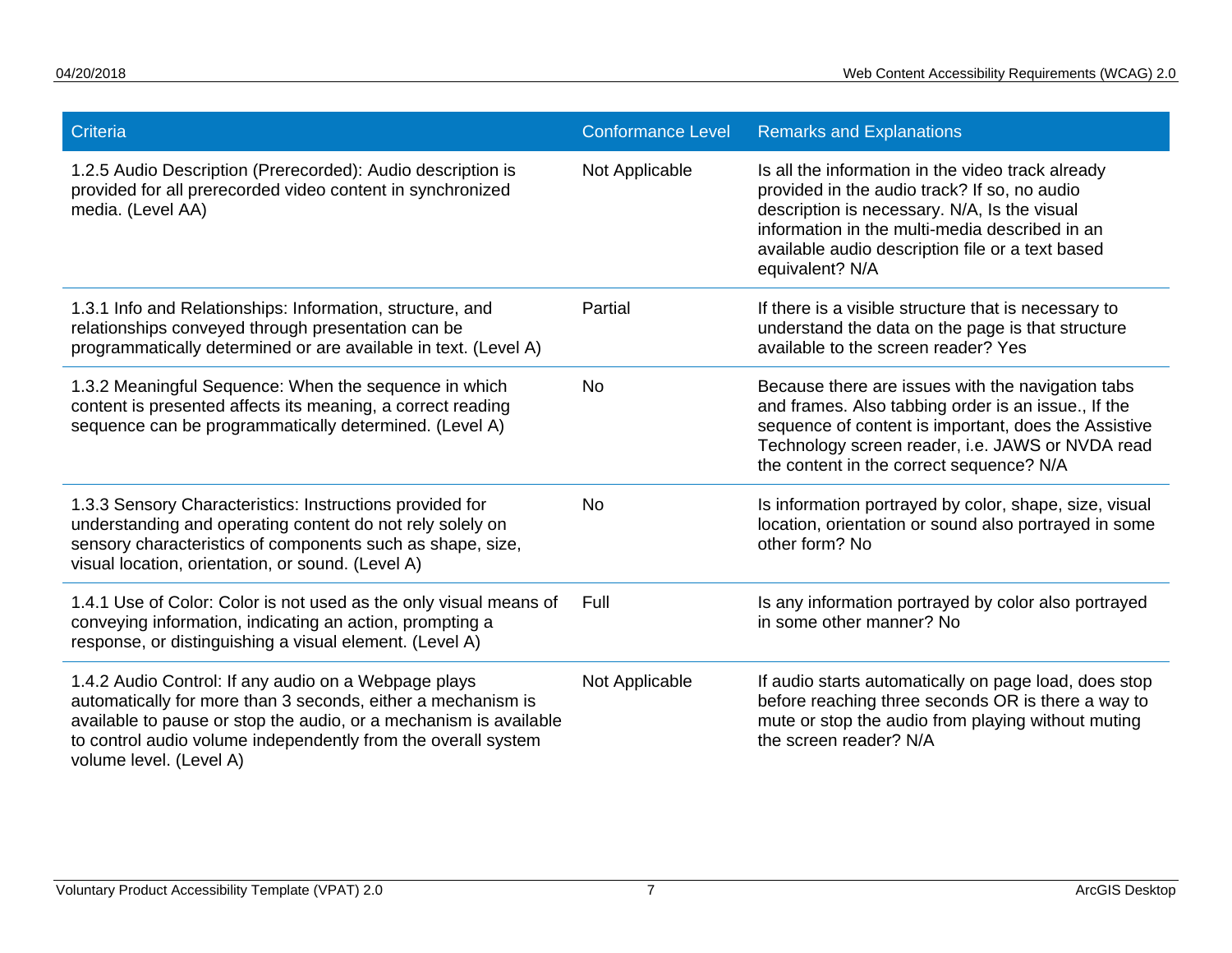| 04/20/2018 |  |
|------------|--|
|            |  |

| Criteria                                                                                                                                                                                                                                                                    | <b>Conformance Level</b> | <b>Remarks and Explanations</b>                                                                                                                                                         |  |
|-----------------------------------------------------------------------------------------------------------------------------------------------------------------------------------------------------------------------------------------------------------------------------|--------------------------|-----------------------------------------------------------------------------------------------------------------------------------------------------------------------------------------|--|
| 1.4.3 Contrast (Minimum): The visual presentation of text and<br>images of text has a contrast ratio of at least 4.5:1, except for the<br>following: (Level AA)                                                                                                             | Full                     | Contrast (Minimum) and Logotypes Yes, Large Text<br>and Incidental N/A, Is the contrast of normal text at<br>least 4.5 to 1? Yes, Is the contrast of large text at<br>least 3 to 1? Yes |  |
| Large Text: Large-scale text and images of large-scale<br>text have a contrast ratio of at least 3:1;                                                                                                                                                                       |                          |                                                                                                                                                                                         |  |
| Incidental: Text or images of text that are part of an<br>inactive user interface component, that are pure<br>decoration, that are not visible to anyone, or that are part<br>of a picture that contains significant other visual content,<br>have no contrast requirement. |                          |                                                                                                                                                                                         |  |
| Logotypes: Text that is part of a logo or brand name has<br>no minimum contrast requirement.                                                                                                                                                                                |                          |                                                                                                                                                                                         |  |
| 1.4.4 Resize text: Except for captions and images of text, text<br>can be resized without assistive technology up to 200 percent<br>without loss of content or functionality. (Level AA)                                                                                    | Full                     | When zooming the content to 200% is all the content<br>and functionality clear and available? Yes                                                                                       |  |
| 1.4.5 Images of Text: If the technologies being used can achieve<br>the visual presentation, text is used to convey information rather<br>than images of text except for the following: (Level AA)                                                                          | Partial                  | Exception - Map Tab, Customizable Yes, Essential<br>Yes Is there a valid justification for all uses of text in<br>an image? Yes                                                         |  |
| Customizable: The image of text can be visually<br>$\bullet$<br>customized to the user's requirements;                                                                                                                                                                      |                          |                                                                                                                                                                                         |  |
| Essential: A particular presentation of text is essential to<br>the information being conveyed.                                                                                                                                                                             |                          |                                                                                                                                                                                         |  |
| Note: Logotypes (text that is part of a logo or brand name) are<br>considered essential.                                                                                                                                                                                    |                          |                                                                                                                                                                                         |  |
| Principle 2: Operable<br>3.2                                                                                                                                                                                                                                                |                          |                                                                                                                                                                                         |  |

<span id="page-10-0"></span>User interface components and navigation must be operable.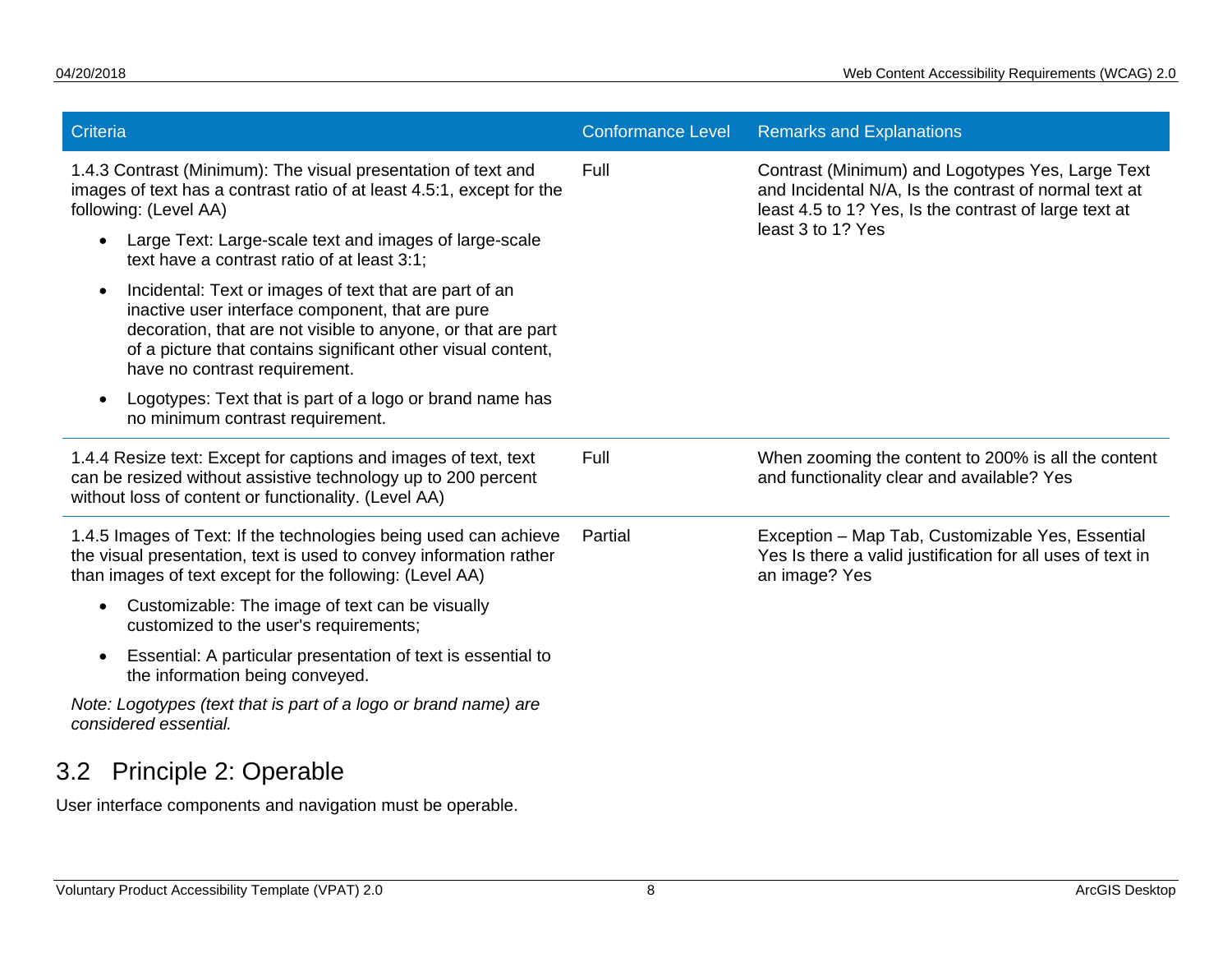|  |  |  | Table 4: Principle 2 - Operable |
|--|--|--|---------------------------------|
|--|--|--|---------------------------------|

| Criteria                                                                                                                                                                                                                                                                                                                                                                     | <b>Conformance Level</b> | <b>Remarks and Explanations</b>                                                                                                                                                                                                                                                                   |
|------------------------------------------------------------------------------------------------------------------------------------------------------------------------------------------------------------------------------------------------------------------------------------------------------------------------------------------------------------------------------|--------------------------|---------------------------------------------------------------------------------------------------------------------------------------------------------------------------------------------------------------------------------------------------------------------------------------------------|
| 2.1.1 Keyboard: All functionality of the content is operable<br>through a keyboard interface without requiring specific timings<br>for individual keystrokes, except where the underlying function<br>requires input that depends on the path of the user's movement<br>and not just the endpoints. (Level A)                                                                | N <sub>0</sub>           | When tabbing through the application can all content<br>and functionality be accessed? If not, can the<br>actionable item be reached via a hot key? No If hot<br>keys are used, do the hot keys have instructions to<br>guide the user on how to use them? Do the                                 |
| Note 1: This exception relates to the underlying function, not the<br>input technique. For example, if using handwriting to enter text,<br>the input technique (handwriting) requires path-dependent input<br>but the underlying function (text input) does not.                                                                                                             |                          | instructions work with screen reader software? No                                                                                                                                                                                                                                                 |
| Note 2: This does not forbid and should not discourage<br>providing mouse input or other input methods in addition to<br>keyboard operation.                                                                                                                                                                                                                                 |                          |                                                                                                                                                                                                                                                                                                   |
| 2.1.2 No Keyboard Trap: If keyboard focus can be moved to a<br>component of the page using a keyboard interface, then focus<br>can be moved away from that component using only a keyboard<br>interface, and, if it requires more than unmodified arrow or tab<br>keys or other standard exit methods, the user is advised of the<br>method for moving focus away. (Level A) | N <sub>o</sub>           | If the user can move the cursor focus into a control<br>or section of a page, can the user move the cursor<br>focus away from that control section? No, If the user<br>cannot tab away from the control or section, is there<br>a documented method for the user to 'un-trap' the<br>keyboard? No |
| Note: Since any content that does not meet this success<br>criterion can interfere with a user's ability to use the whole page,<br>all content on the Webpage (whether it is used to meet other<br>success criteria or not) must meet this success criterion. See<br>Conformance Requirement 5: Non-Interference.                                                            |                          |                                                                                                                                                                                                                                                                                                   |
| 2.2.1 Timing Adjustable: For each time limit that is set by the<br>content, at least one of the following is true: (Level A)                                                                                                                                                                                                                                                 | Not Applicable           |                                                                                                                                                                                                                                                                                                   |
| Turn off: The user is allowed to turn off the time limit<br>before encountering it; or                                                                                                                                                                                                                                                                                       |                          |                                                                                                                                                                                                                                                                                                   |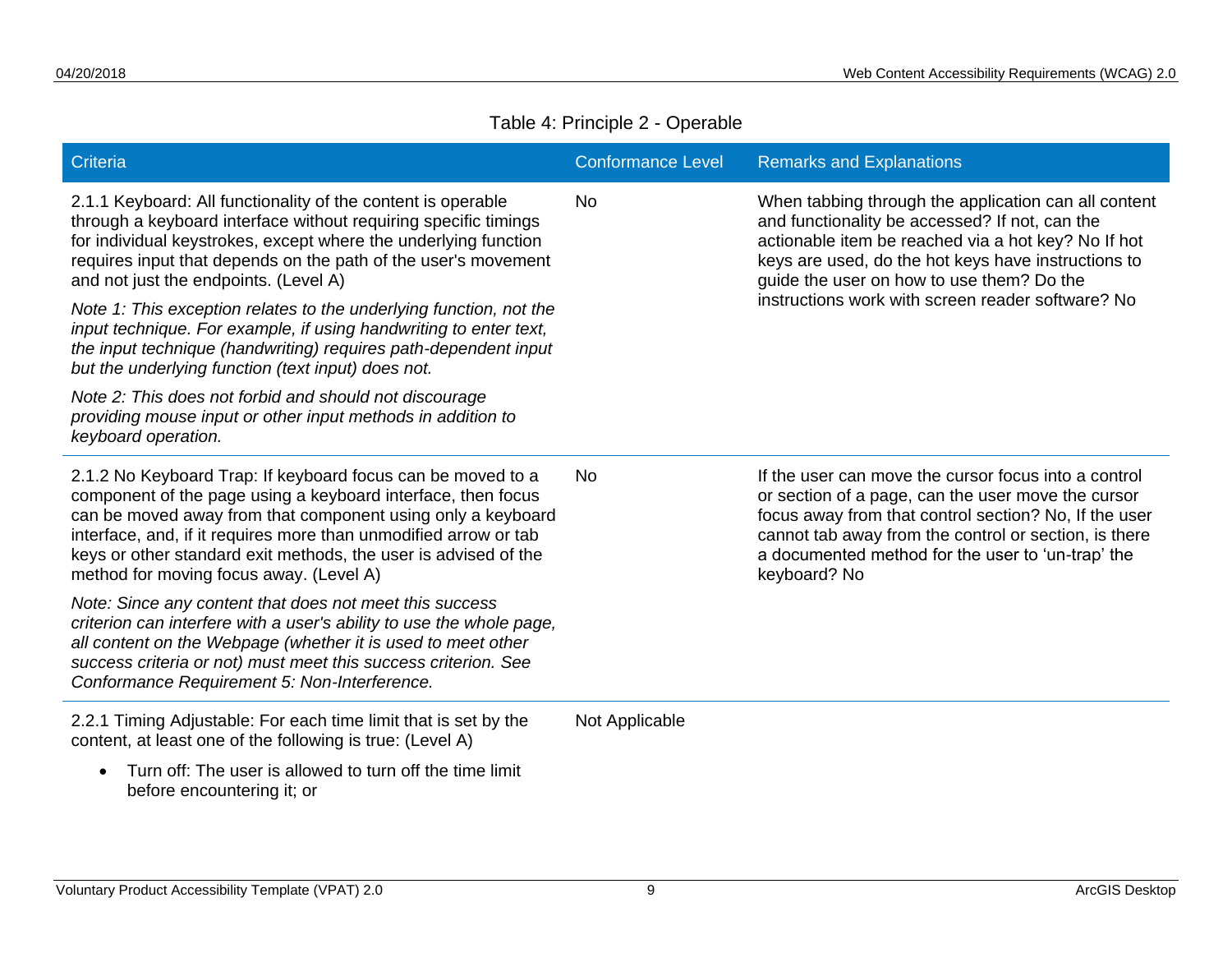| Criteria                                                                                                                                                                                                                                                                                                                                                                                       | <b>Conformance Level</b> | <b>Remarks and Explanations</b>                                                                                                                                                                                                                                                                             |
|------------------------------------------------------------------------------------------------------------------------------------------------------------------------------------------------------------------------------------------------------------------------------------------------------------------------------------------------------------------------------------------------|--------------------------|-------------------------------------------------------------------------------------------------------------------------------------------------------------------------------------------------------------------------------------------------------------------------------------------------------------|
| Adjust: The user is allowed to adjust the time limit before<br>encountering it over a wide range that is at least ten<br>times the length of the default setting; or                                                                                                                                                                                                                           |                          |                                                                                                                                                                                                                                                                                                             |
| Extend: The user is warned before time expires and<br>$\bullet$<br>given at least 20 seconds to extend the time limit with a<br>simple action (for example, "press the space bar"), and<br>the user is allowed to extend the time limit at least ten<br>times; or                                                                                                                              |                          |                                                                                                                                                                                                                                                                                                             |
| Real-time Exception: The time limit is a required part of a<br>real-time event (for example, an auction), and no<br>alternative to the time limit is possible; or                                                                                                                                                                                                                              |                          |                                                                                                                                                                                                                                                                                                             |
| Essential Exception: The time limit is essential and<br>$\bullet$<br>extending it would invalidate the activity; or                                                                                                                                                                                                                                                                            |                          |                                                                                                                                                                                                                                                                                                             |
| 20 Hour Exception: The time limit is longer than 20<br>$\bullet$<br>hours.                                                                                                                                                                                                                                                                                                                     |                          |                                                                                                                                                                                                                                                                                                             |
| Note: This success criterion helps ensure that users can<br>complete tasks without unexpected changes in content or<br>context that are a result of a time limit. This success criterion<br>should be considered in conjunction with Success Criterion<br>3.2.1, which puts limits on changes of content or context as a<br>result of user action.                                             |                          |                                                                                                                                                                                                                                                                                                             |
| 2.2.2 Pause, Stop, Hide: For moving, blinking, scrolling, or auto-<br>updating information, all of the following are true: (Level A)                                                                                                                                                                                                                                                           | Not Applicable           | If the application has a time out, can the user turn off<br>the time out, modify the time out value or request                                                                                                                                                                                              |
| Moving, blinking, scrolling: For any moving, blinking or<br>$\bullet$<br>scrolling information that (1) starts automatically, (2)<br>lasts more than five seconds, and (3) is presented in<br>parallel with other content, there is a mechanism for the<br>user to pause, stop, or hide it unless the movement,<br>blinking, or scrolling is part of an activity where it is<br>essential; and |                          | more time when the time out happens? N/A, If the<br>text movement is not essential to understanding the<br>content, can the user pause, stop, or hide the<br>movement? N/A, If the text is auto updating, can the<br>user pause stop or hide the auto update or control<br>the frequency of the update? N/A |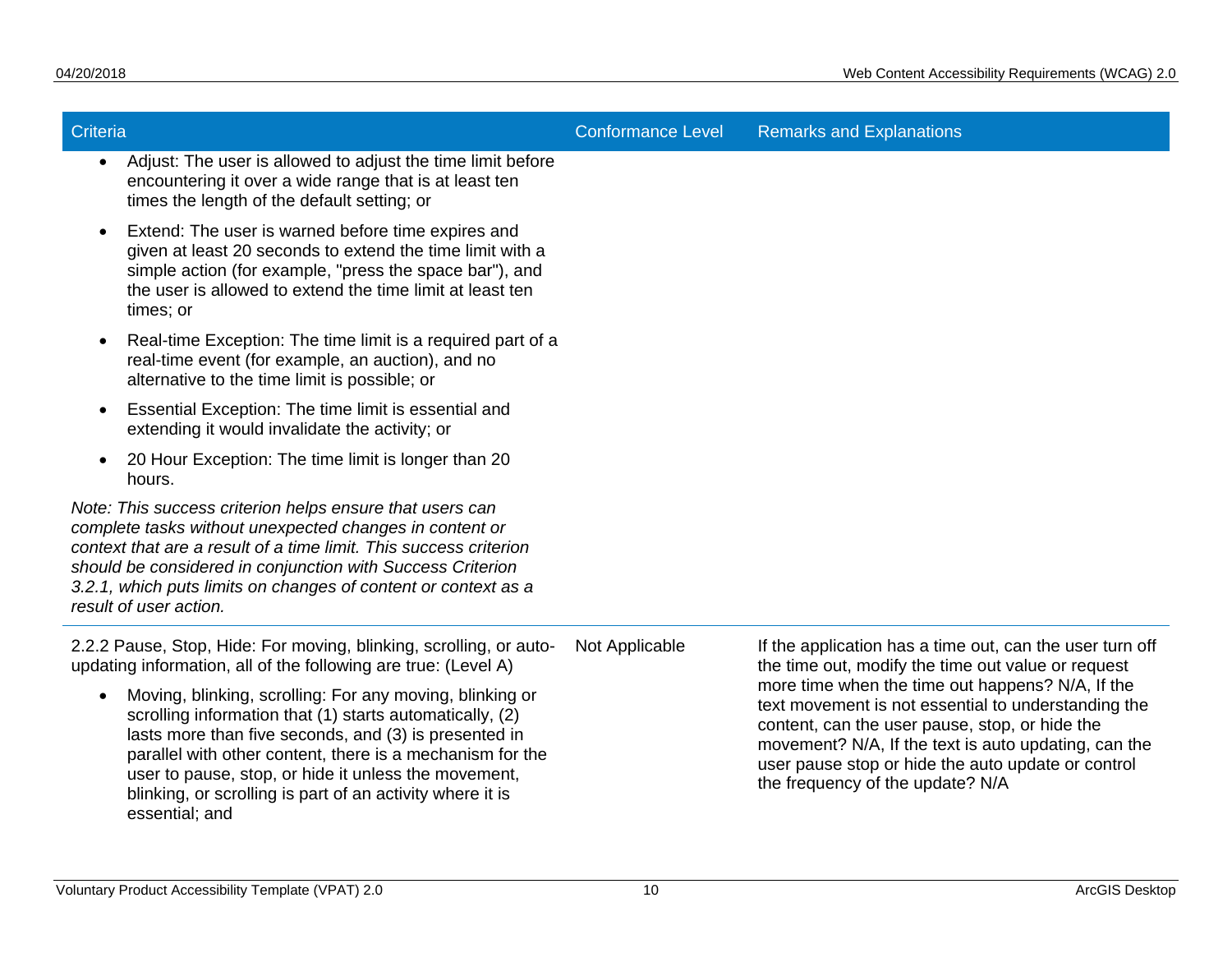| Criteria                                                                                                                                                                                                                                                                                                                                                    | <b>Conformance Level</b> | <b>Remarks and Explanations</b>                                                     |
|-------------------------------------------------------------------------------------------------------------------------------------------------------------------------------------------------------------------------------------------------------------------------------------------------------------------------------------------------------------|--------------------------|-------------------------------------------------------------------------------------|
| Auto-updating: For any auto-updating information that<br>$\bullet$<br>(1) starts automatically and (2) is presented in parallel<br>with other content, there is a mechanism for the user to<br>pause, stop, or hide it or to control the frequency of the<br>update unless the auto-updating is part of an activity<br>where it is essential.               |                          |                                                                                     |
| Note 1: For requirements related to flickering or flashing<br>content, refer to Guideline 2.3.                                                                                                                                                                                                                                                              |                          |                                                                                     |
| Note 2: Since any content that does not meet this success<br>criterion can interfere with a user's ability to use the whole page,<br>all content on the Webpage (whether it is used to meet other<br>success criteria or not) must meet this success criterion. See<br>Conformance Requirement 5: Non-Interference.                                         |                          |                                                                                     |
| Note 3: Content that is updated periodically by software or that<br>is streamed to the user agent is not required to preserve or<br>present information that is generated or received between the<br>initiation of the pause and resuming presentation, as this may<br>not be technically possible, and in many situations could be<br>misleading to do so. |                          |                                                                                     |
| Note 4: An animation that occurs as part of a preload phase or<br>similar situation can be considered essential if interaction<br>cannot occur during that phase for all users and if not indicating<br>progress could confuse users or cause them to think that<br>content was frozen or broken.                                                           |                          |                                                                                     |
| 2.3.1 Three Flashes or Below Threshold: Webpages do not<br>contain anything that flashes more than three times in any one<br>second period, or the flash is below the general flash and red<br>flash thresholds. (Level A)                                                                                                                                  | Not Applicable           | Does any component on the screen flash for more<br>than three times per second? N/A |
| Note: Since any content that does not meet this success<br>criterion can interfere with a user's ability to use the whole page,<br>all content on the Webpage (whether it is used to meet other                                                                                                                                                             |                          |                                                                                     |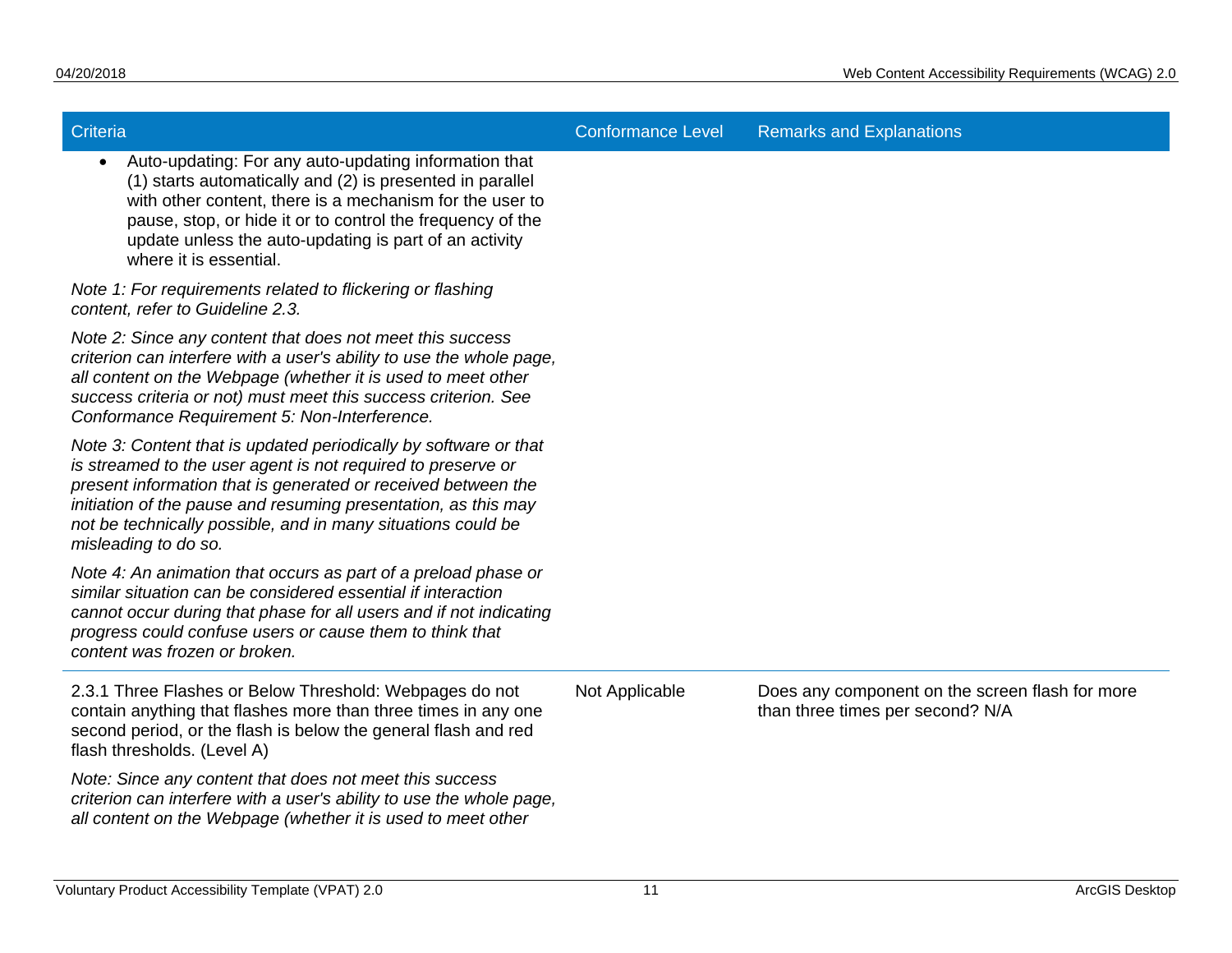| Criteria                                                                                                                                                                                                                                                                                  | <b>Conformance Level</b> | <b>Remarks and Explanations</b>                                                                                                                                                                                                                                                                                                                                        |
|-------------------------------------------------------------------------------------------------------------------------------------------------------------------------------------------------------------------------------------------------------------------------------------------|--------------------------|------------------------------------------------------------------------------------------------------------------------------------------------------------------------------------------------------------------------------------------------------------------------------------------------------------------------------------------------------------------------|
| success criteria or not) must meet this success criterion. See<br>Conformance Requirement 5: Non-Interference.                                                                                                                                                                            |                          |                                                                                                                                                                                                                                                                                                                                                                        |
| 2.4.1 Bypass Blocks: A mechanism is available to bypass<br>blocks of content that are repeated on multiple Webpages.<br>(Level A)                                                                                                                                                         | Not Applicable           | Does the application have a method for skipping<br>content that is repeated across multiple web pages<br>in the application? N/A                                                                                                                                                                                                                                       |
| 2.4.2 Page Titled: Webpages have titles that describe topic or<br>purpose. (Level A)                                                                                                                                                                                                      | Partial                  | Pages had titles, but the assistive technology did not<br>read it., Does the web page have a descriptive title<br>that can be read by assistive technology? No many<br>of the pop-ups did not get read by the assistive<br>technology. If the web page is a document or web<br>application, does the page have a title that<br>sufficiently describes its purpose? Yes |
| 2.4.3 Focus Order: If a Webpage can be navigated sequentially<br>and the navigation sequences affect meaning or operation,<br>focusable components receive focus in an order that preserves<br>meaning and operability. (Level A)                                                         | N <sub>o</sub>           | Is every focusable component on the page in the<br>order that follows a logical sequence? No                                                                                                                                                                                                                                                                           |
| 2.4.4 Link Purpose (In Context): The purpose of each link can<br>be determined from the link text alone or from the link text<br>together with its programmatically determined link context,<br>except where the purpose of the link would be ambiguous to<br>users in general. (Level A) | Full                     | Is the purpose of the link understandable from the<br>link text alone or from the link text along with the<br>programmatically determinable link text? Yes                                                                                                                                                                                                             |
| 2.4.5 Multiple Ways: More than one way is available to locate a<br>Webpage within a set of Webpages except where the Webpage<br>is the result of, or a step in, a process. (Level AA)                                                                                                     | Full                     |                                                                                                                                                                                                                                                                                                                                                                        |
| 2.4.6 Headings and Labels: Headings and labels describe topic<br>or purpose. (Level AA)                                                                                                                                                                                                   | Full                     | Does the page have sufficient descriptive headings<br>to allow? Yes, Does each interactive component<br>have sufficient programmatically discernable<br>descriptive text to identify the component? Yes                                                                                                                                                                |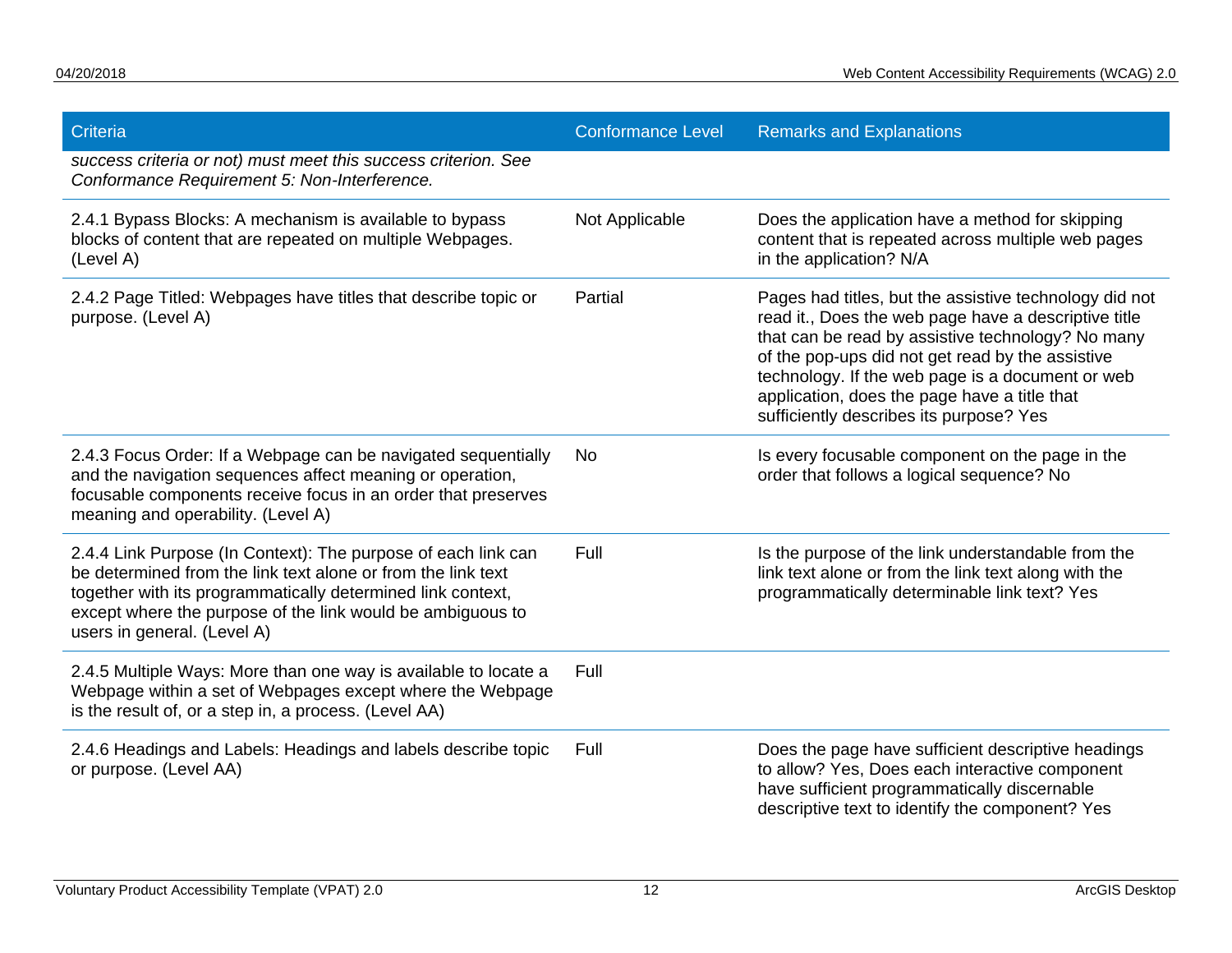| Criteria                                                                                                                                             | Conformance Level Remarks and Explanations                   |
|------------------------------------------------------------------------------------------------------------------------------------------------------|--------------------------------------------------------------|
| 2.4.7 Focus Visible: Any keyboard operable user interface has a No<br>mode of operation where the keyboard focus indicator is visible.<br>(Level AA) | Does each user interface element have a visible<br>focus? No |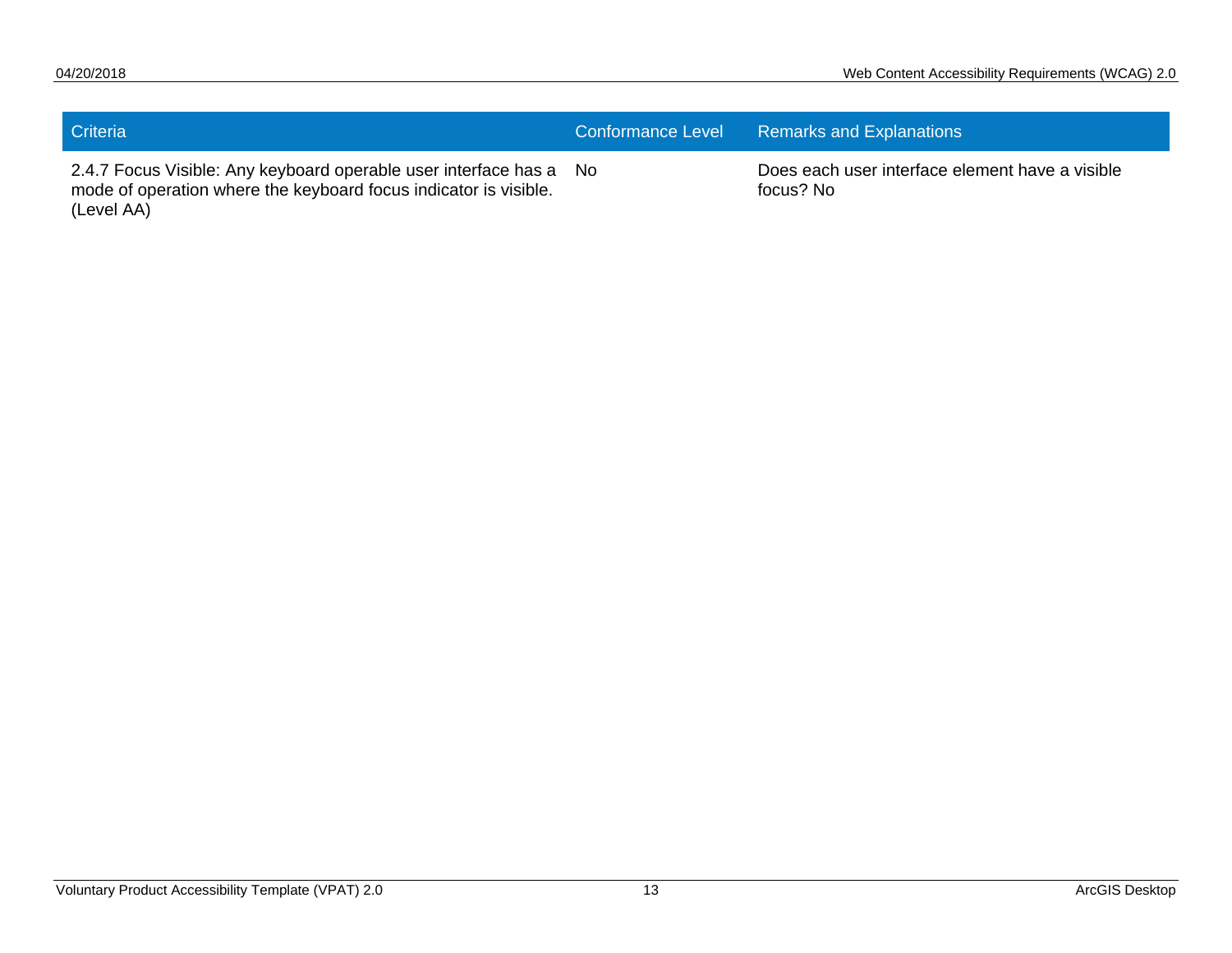Information and the operation of user interface must be understandable.

## 3.3 Principle 3: Understandable

Information and the operation of user interface must be understandable.

#### Table 5: Principle 3 - Understandable

<span id="page-16-0"></span>

| <b>Criteria</b>                                                                                                                                                                                                                                                                                                                | <b>Conformance Level</b> | <b>Remarks and Explanations</b>                                                                                                                                                                                                                                                                  |
|--------------------------------------------------------------------------------------------------------------------------------------------------------------------------------------------------------------------------------------------------------------------------------------------------------------------------------|--------------------------|--------------------------------------------------------------------------------------------------------------------------------------------------------------------------------------------------------------------------------------------------------------------------------------------------|
| 3.1.1 Language of Page: The default human language of each<br>Webpage can be programmatically determined. (Level A)                                                                                                                                                                                                            | Full                     | Is the default human language of the document<br>programmatically discernable? Yes                                                                                                                                                                                                               |
| 3.1.2 Language of Parts: The human language of each passage<br>or phrase in the content can be programmatically determined<br>except for proper names, technical terms, words of<br>indeterminate language, and words or phrases that have<br>become part of the vernacular of the immediately surrounding<br>text. (Level AA) | Full                     | Is any language in the document that is different<br>from the default language of the document<br>programmatically discernable? Not Applicable.                                                                                                                                                  |
| 3.2.1 On Focus: When any component receives focus, it does<br>not initiate a change of context. (Level A)                                                                                                                                                                                                                      | Full                     | The context of the document does not change when<br>a component receives focus? Yes                                                                                                                                                                                                              |
| 3.2.2 On Input: Changing the setting of any user interface<br>component does not automatically cause a change of context<br>unless the user has been advised of the behavior before using<br>the component. (Level A)                                                                                                          | Full                     | Is the context of the document changed when a<br>setting is changed on a component? Yes Does only<br>one element at a time receive focus? Yes Are you<br>able to discern what element you are on when you<br>enter an input field? Yes                                                           |
| 3.2.3 Consistent Navigation: Navigational mechanisms that are<br>repeated on multiple Webpages within a set of Webpages occur<br>in the same relative order each time they are repeated, unless a<br>change is initiated by the user. (Level AA)                                                                               | No.                      | There is inconsistency between different dropdown<br>menus. If the application uses a navigational<br>technique on multiple web pages, is the navigational<br>technique consistent and in the same relative on<br>each page. No There is inconsistency between<br>different drop-dropdown menus. |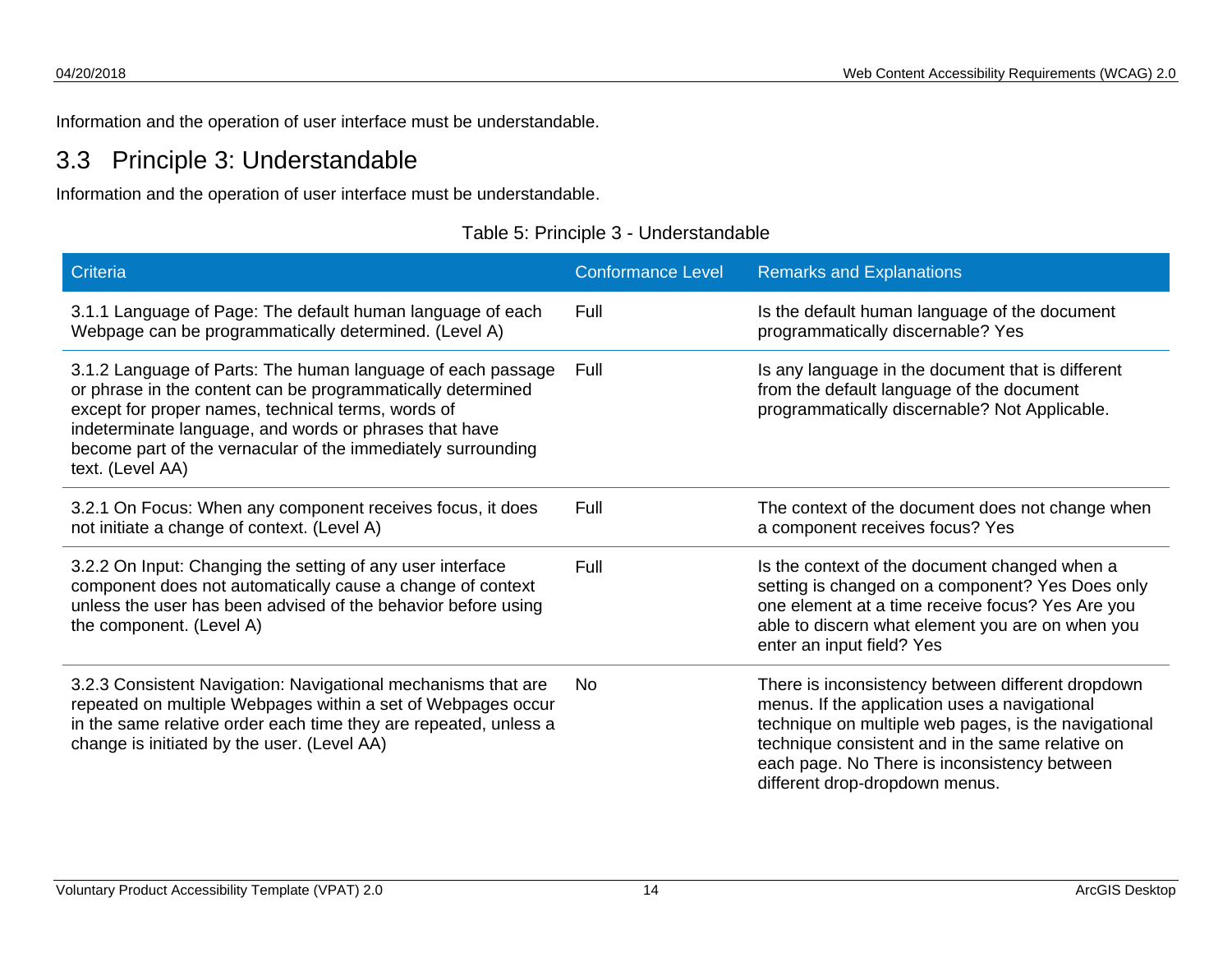| Criteria                                                                                                                                                                                      | <b>Conformance Level</b> | <b>Remarks and Explanations</b>                                                                                                                                                                                                                                                                                                                                                                                                                      |
|-----------------------------------------------------------------------------------------------------------------------------------------------------------------------------------------------|--------------------------|------------------------------------------------------------------------------------------------------------------------------------------------------------------------------------------------------------------------------------------------------------------------------------------------------------------------------------------------------------------------------------------------------------------------------------------------------|
| 3.2.4 Consistent Identification: Components that have the same<br>functionality within a set of Webpages are identified<br>consistently. (Level AA)                                           | Full.                    | Are components with the same functionality<br>consistently identified? Yes Is the alternative text for<br>non-text elements with the same functionality<br>consistently identified? Yes                                                                                                                                                                                                                                                              |
| 3.3.1 Error Identification: If an input error is automatically<br>detected, the item that is in error is identified and the error is<br>described to the user in text. (Level A)              | Partial                  | When an error occurs while entering data into a<br>component is the error read by the screen reader?<br>No When an error occurs when submitting a form, is<br>the focus placed on the error information when the<br>form is reloaded? No                                                                                                                                                                                                             |
| 3.3.2 Labels or Instructions: Labels or instructions are provided<br>when content requires user input. (Level A)                                                                              | No.                      | Instructions are missing for many items. Are required<br>fields clearly identified to the assistive technology?<br>No Visually seen, but not audible. Are examples<br>provided of expected data formats to ensure<br>information is entered correctly No Are field labels in<br>close proximity to the associated fields? No Is the<br>label spoken by screen readers when the field<br>receives focus. No Is each label on the page unique?<br>Yes. |
| 3.3.3 Error Suggestion: If an input error is automatically<br>detected and suggestions for correction are known, then the<br>suggestions are provided to the user, unless it would jeopardize | No.                      | Is the user given suggestions on what to do to fix an<br>input error when an input error occurs? No                                                                                                                                                                                                                                                                                                                                                  |

the security or purpose of the content. (Level AA)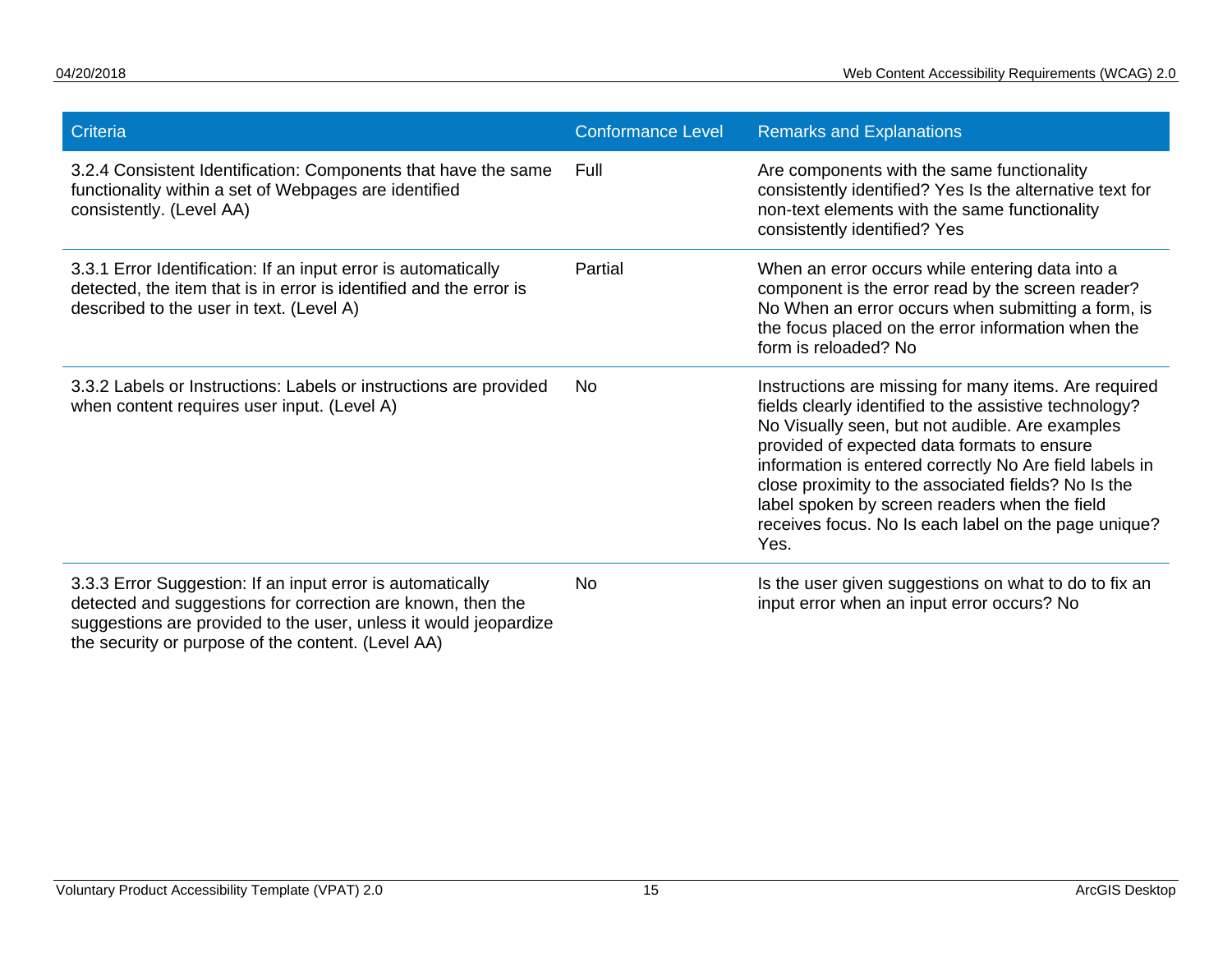| Criteria                                                                                                                                                                                                                                                                                                                                                                                                                                                                                                    | <b>Conformance Level</b> | <b>Remarks and Explanations</b>                                                                                                                                                                                                                                                                                                                                                                                                                                                                       |
|-------------------------------------------------------------------------------------------------------------------------------------------------------------------------------------------------------------------------------------------------------------------------------------------------------------------------------------------------------------------------------------------------------------------------------------------------------------------------------------------------------------|--------------------------|-------------------------------------------------------------------------------------------------------------------------------------------------------------------------------------------------------------------------------------------------------------------------------------------------------------------------------------------------------------------------------------------------------------------------------------------------------------------------------------------------------|
| 3.3.4 Error Prevention (Legal, Financial, Data): For Webpages<br>that cause legal commitments or financial transactions for the<br>user to occur, that modify or delete user-controllable data in<br>data storage systems, or that submit user test responses, at<br>least one of the following is true: (Level AA)<br>Reversible: Submissions are reversible.<br>Checked: Data entered by the user is checked for input<br>$\bullet$<br>errors and the user is provided an opportunity to correct<br>them. | Not Applicable           | If the page is submitting information that cause a<br>legal or financial transaction, or modifies or deletes<br>user controllable data, or submits user test response<br>is at least one of the following true? N/A The<br>submission is reversible, Data entered by the user is<br>checked for input errors and the user is provided an<br>opportunity to correct them or a mechanism is<br>available for reviewing, confirming, and correcting<br>information before finalizing the submission? N/A |
| Confirmed: A mechanism is available for reviewing,                                                                                                                                                                                                                                                                                                                                                                                                                                                          |                          |                                                                                                                                                                                                                                                                                                                                                                                                                                                                                                       |

<span id="page-18-0"></span>the submission.

confirming, and correcting information before finalizing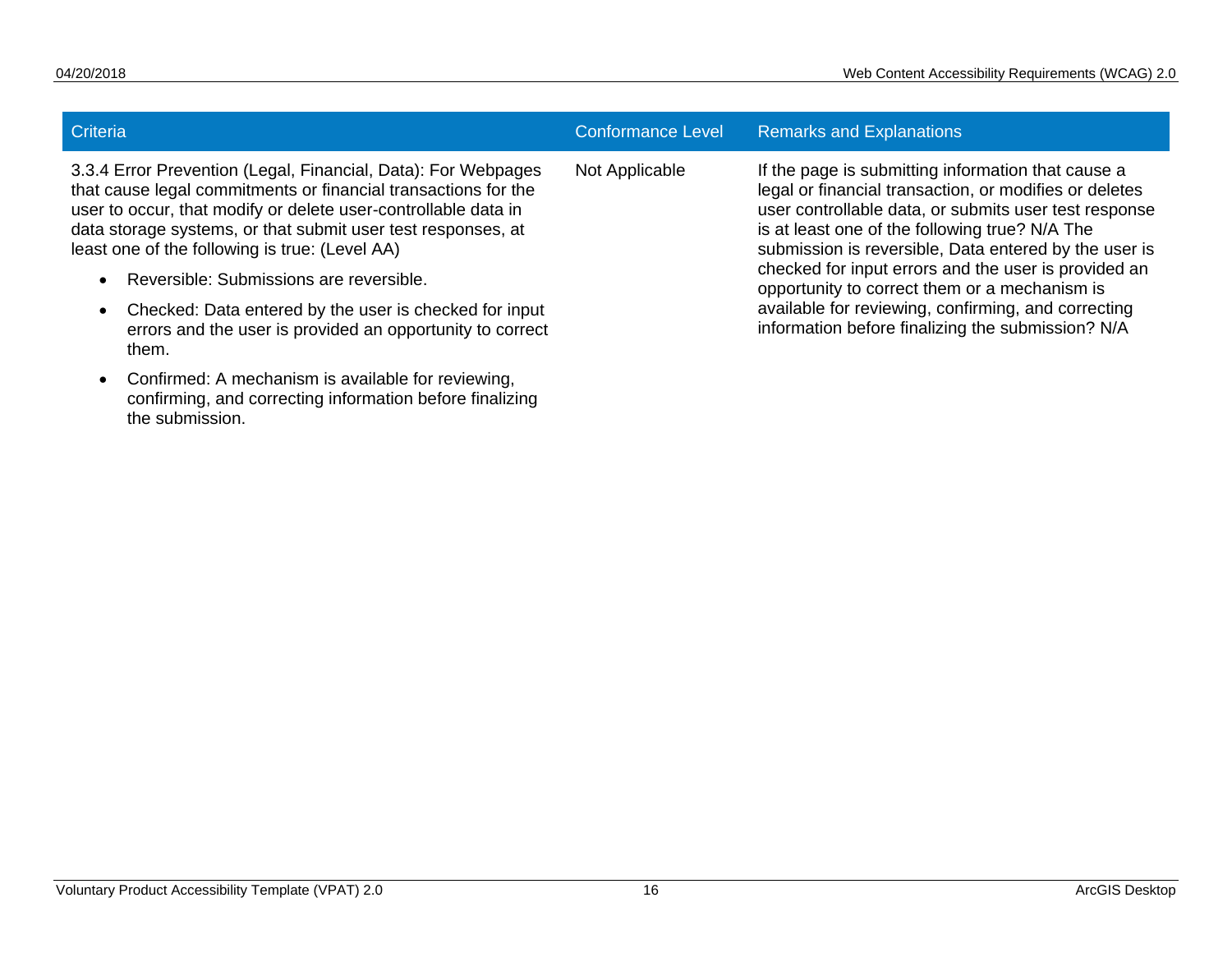## 3.4 Principle 4: Robust

Content must be robust enough that it can be interpreted reliably by a wide variety of user agents, including assistive technologies.

| Table 6: Principle 4 - Robust |
|-------------------------------|
|-------------------------------|

| Criteria                                                                                                                                                                                                                                                                                                                                                                                                                                 | <b>Conformance Level</b> | <b>Remarks and Explanations</b>                                                                                                                                                        |
|------------------------------------------------------------------------------------------------------------------------------------------------------------------------------------------------------------------------------------------------------------------------------------------------------------------------------------------------------------------------------------------------------------------------------------------|--------------------------|----------------------------------------------------------------------------------------------------------------------------------------------------------------------------------------|
| 4.1.1 Parsing: In content implemented using markup<br>languages, elements have complete start and end tags,<br>elements are nested according to their specifications, elements<br>do not contain duplicate attributes, and any IDs are unique,<br>except where the specifications allow these features. (Level A)                                                                                                                        | Not Applicable           | Is the markup language properly structured? N/A                                                                                                                                        |
| Note: Start and end tags that are missing a critical character in<br>their formation, such as a closing angle bracket or a<br>mismatched attribute value quotation mark are not complete.                                                                                                                                                                                                                                                |                          |                                                                                                                                                                                        |
| 4.1.2 Name, Role, Value: For all user interface components<br>(including but not limited to: form elements, links and<br>components generated by scripts), the name and role can be<br>programmatically determined; states, properties, and values<br>that can be set by the user can be programmatically set; and<br>notification of changes to these items is available to user<br>agents, including assistive technologies. (Level A) | <b>No</b>                | Some controls didn't have a name. Is the name, role,<br>and value of each user interface component<br>programmatically determinable? No Some controls or<br>buttons didn't have names. |
| Note: This success criterion is primarily for Web authors who<br>develop or script their own user interface components. For<br>example, standard HTML controls already meet this success<br>criterion when used according to specification.                                                                                                                                                                                              |                          |                                                                                                                                                                                        |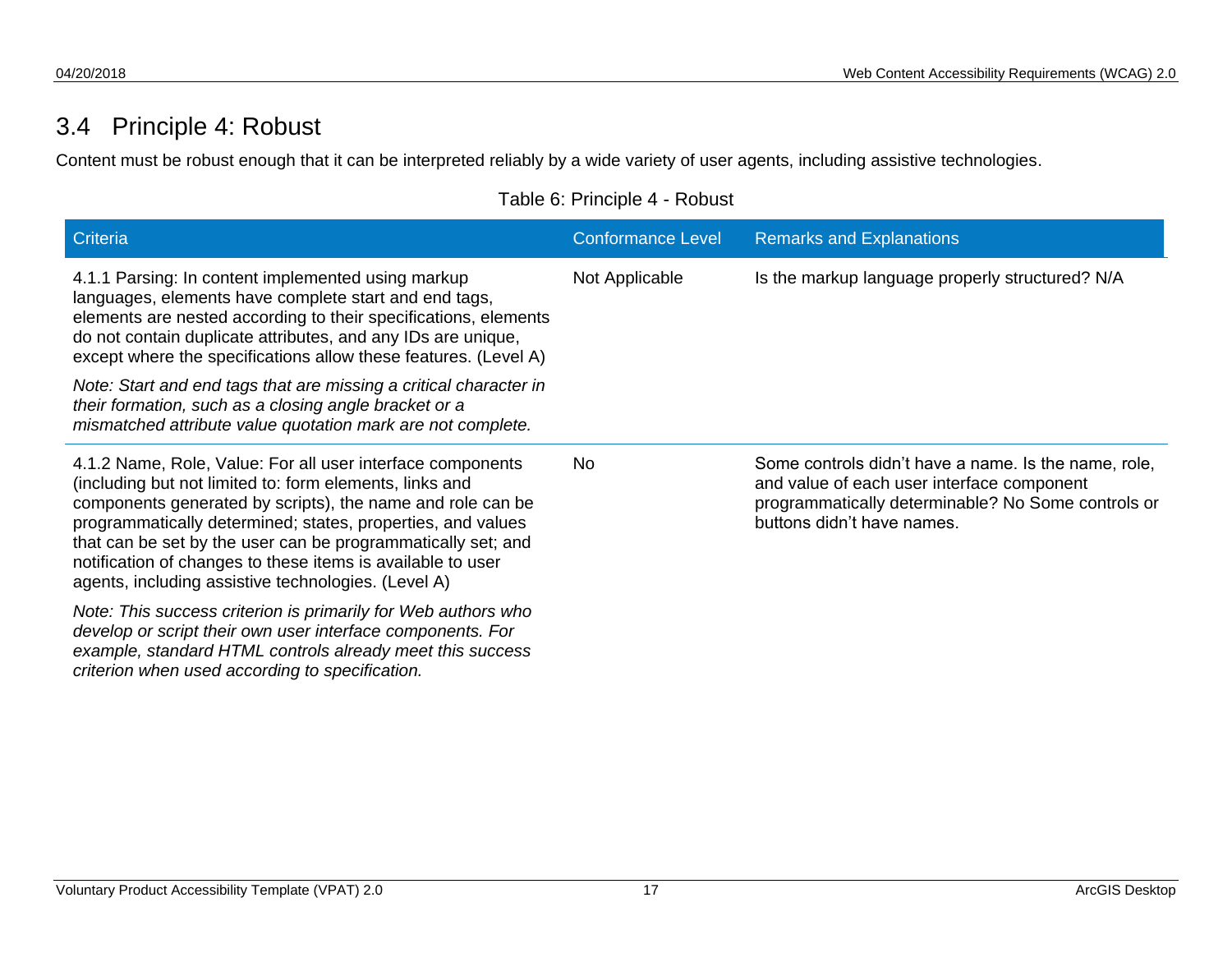# 4. Functional Performance Criteria

#### Table 7: Functional Performance Criteria

<span id="page-20-0"></span>

| <b>Criteria</b>                                                                                                                                              | <b>Conformance Level</b> | <b>Remarks and Explanations</b>                                                                                                                                                                                                                                                                                                                                      |
|--------------------------------------------------------------------------------------------------------------------------------------------------------------|--------------------------|----------------------------------------------------------------------------------------------------------------------------------------------------------------------------------------------------------------------------------------------------------------------------------------------------------------------------------------------------------------------|
| 302.1 Without Vision<br>Where a visual mode of operation is provided, ICT shall provide<br>at least one mode of operation that does not require user vision. | Not Applicable           | This is mapping software and as such some level of<br>vision is required in order to use the software. Is<br>there at least one mode of input/output operation<br>accessible to a blind person for each feature in the<br>program? Not Applicable the mode of operation for<br>the blind user to access is non-standard, is the mode<br>of operations Not Applicable |
| 302.2 With Limited Vision                                                                                                                                    | Supported                | Is there at least one mode of input/output operation                                                                                                                                                                                                                                                                                                                 |
| Where a visual mode of operation is provided, ICT shall provide<br>at least one mode of operation that enables users to make use<br>of limited vision.       |                          | accessible to a user with limited vision for each<br>feature in the program? Yes If the mode of operation<br>for the user with limited vision to access the feature<br>is non-standard, is the mode of operation well<br>documented? N/A                                                                                                                             |
| 302.3 Without Perception of Color                                                                                                                            | Partial                  | Is there at least one model of operation accessible to                                                                                                                                                                                                                                                                                                               |
| Where a visual mode of operation is provided, ICT shall provide<br>at least one visual mode of operation that does not require user<br>perception of color.  |                          | a user who cannot perceive color for each feature in<br>the program? Yes If the mode of operation for a user<br>who cannot perceived color to access the feature is<br>non-standard, is the mode of operation well<br>documented? No This is not well documented.                                                                                                    |
| 302.4 Without Hearing                                                                                                                                        | Not Applicable           | Hearing is not required to use ArcGIS Desktop. Is                                                                                                                                                                                                                                                                                                                    |
| Where an audible mode of operation is provided, ICT shall<br>provide at least one mode of operation that does not require<br>user hearing.                   |                          | there at least one mode of non-auditory operation<br>accessible to a user who cannot hear for each<br>feature in the program? N/A If the mode of operation<br>for a user who cannot hear to access the feature is<br>non-standard, is the non-standard, is the mode of<br>operation well documented? N/A                                                             |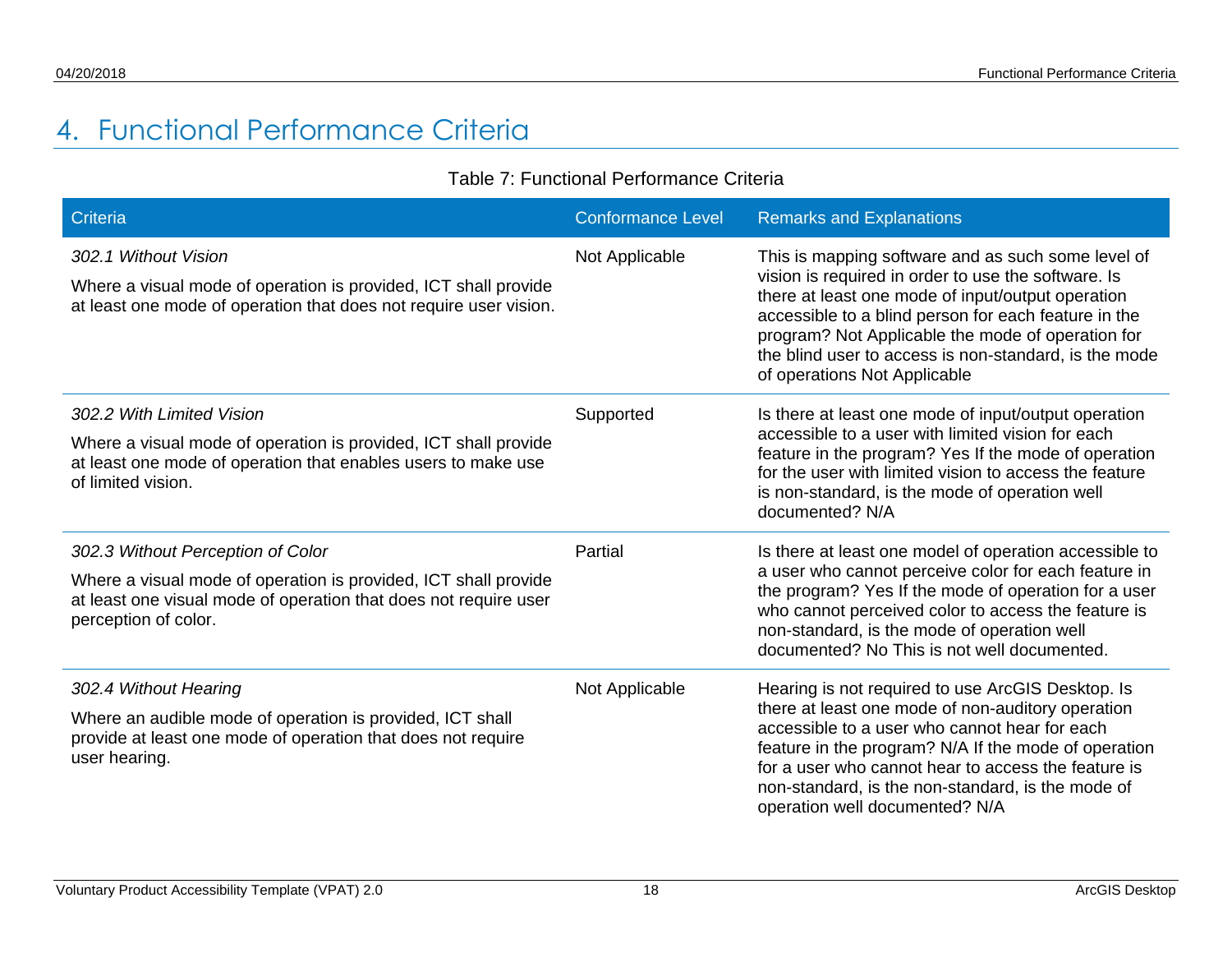| Criteria                                                                                                                                                                                                            | <b>Conformance Level</b> | <b>Remarks and Explanations</b>                                                                                                                                                                                                                                                                                                                                                                                                        |
|---------------------------------------------------------------------------------------------------------------------------------------------------------------------------------------------------------------------|--------------------------|----------------------------------------------------------------------------------------------------------------------------------------------------------------------------------------------------------------------------------------------------------------------------------------------------------------------------------------------------------------------------------------------------------------------------------------|
| 302.5 With Limited Hearing<br>Where an audible mode of operation is provided, ICT shall<br>provide at least one mode of operation that enables users to<br>make use of limited hearing.                             | Not Applicable           | Hearing is not required to use ArcGIS Desktop. Is<br>there at least one non-auditory mode of operation<br>accessible to a user with limited hearing for each<br>feature in the program? N/A If the mode of operation<br>for the use with limited hearing to access the feature<br>is non-standard, is the mode of operation well<br>documented? N/A                                                                                    |
| 302.6 Without Speech<br>Where speech is used for input, control, or operation, ICT shall<br>provide at least one mode of operation that does not require<br>user speech.                                            | Not Applicable           | Speech is not required to operate ArcGIS Desktop.<br>Is there at least one mode of operation accessible to<br>a user who cannot speak for each feature in the<br>program? N/A If the mode of operation for a user for<br>a user who seeks to access the feature is non-<br>standard, is the mode of operation well documented?<br>N/A                                                                                                  |
| 302.7 With Limited Manipulation<br>Where a manual mode of operation is provided, ICT shall<br>provide at least one mode of operation that does not require fine<br>motor control or simultaneous manual operations. | Partial                  | Some navigation still requires a mouse. Are all<br>featured of the application keyboard accessible? No<br>Features on the map do not have keyboard access<br>and navigation between frames has inconsistent<br>navigation or lacks keyboard access. When<br>supported by the operating system, are all features<br>of the product or service available to users of<br>accessibility tools that provide voice control and<br>input? Yes |
| 302.8 With Limited Reach and Strength<br>Where a manual mode of operation is provided, ICT shall<br>provide at least one mode of operation that is operable with<br>limited reach and limited strength.             | Not Applicable           | If you are creating a hardware device as part of this<br>project, are all features of the application accessible<br>to a user with limited reach and strength? N/A                                                                                                                                                                                                                                                                     |
| 302.9 With Limited Language, Cognitive, and Learning Abilities                                                                                                                                                      | Not Applicable           | This is an advanced product for power users. Are all<br>features of the application accessible to a user with<br>limited learning abilities? N/A Does the application                                                                                                                                                                                                                                                                  |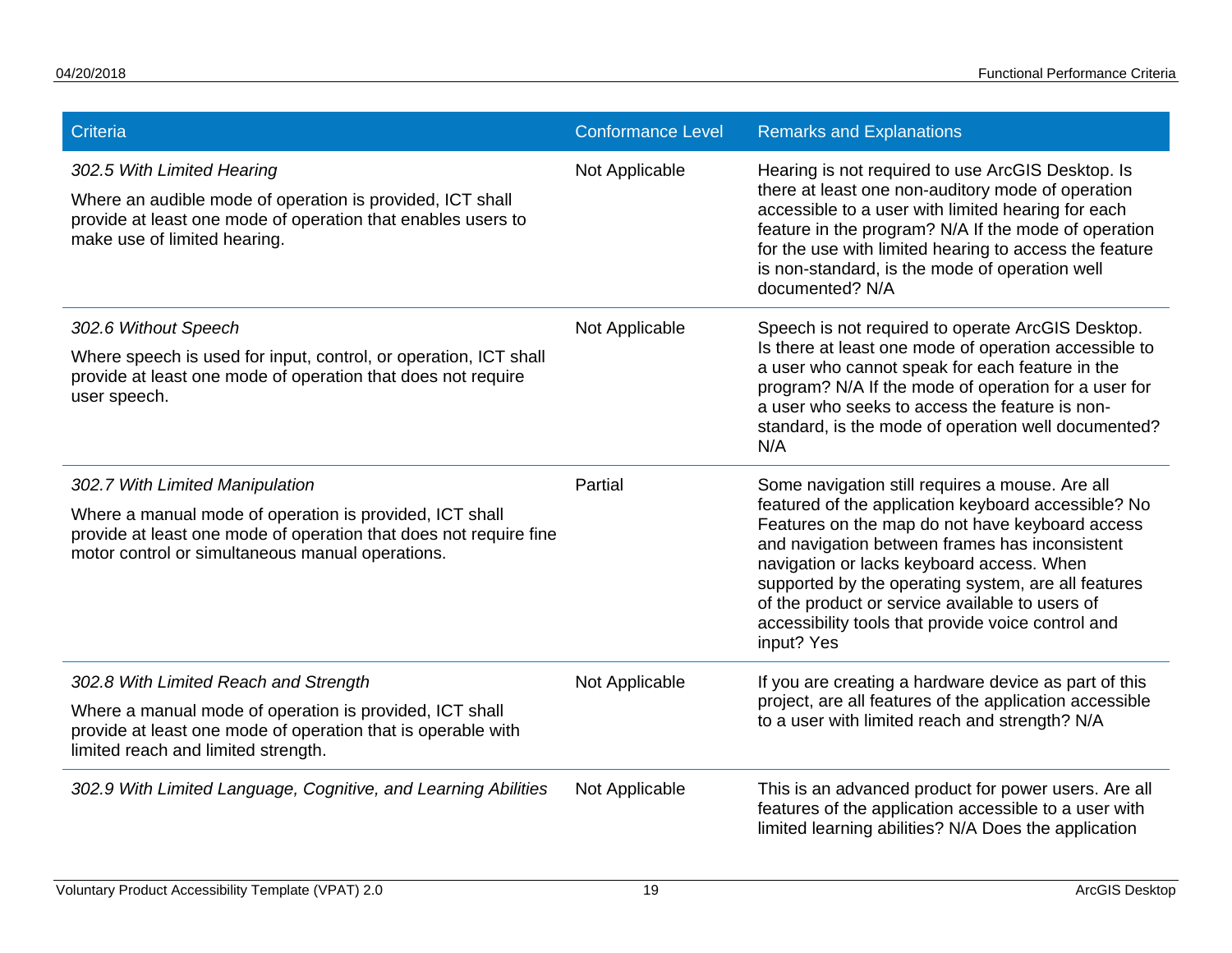| <b>Criteria</b>                                                                                                                             | <b>Conformance Level</b> | <b>Remarks and Explanations</b>                                                  |
|---------------------------------------------------------------------------------------------------------------------------------------------|--------------------------|----------------------------------------------------------------------------------|
| ICT shall provide features making its use by individuals with<br>limited cognitive, language, and learning abilities simpler and<br>easier. |                          | have a gradual learning curve for users with limited<br>cognitive abilities? N/A |

# 5. Hardware

#### Table 8: Closed Functionality

| Criteria                                                                                                                                                                                              | <b>Conformance Level</b> | Remarks and Explanations                  |
|-------------------------------------------------------------------------------------------------------------------------------------------------------------------------------------------------------|--------------------------|-------------------------------------------|
| 402.1 General                                                                                                                                                                                         | Not Applicable           | ArcGIS Desktop is a software application. |
| ICT with closed functionality shall be operable without requiring<br>the user to attach or install assistive technology other than<br>personal headsets or other audio couplers, and shall conform to |                          |                                           |

<span id="page-22-0"></span>402.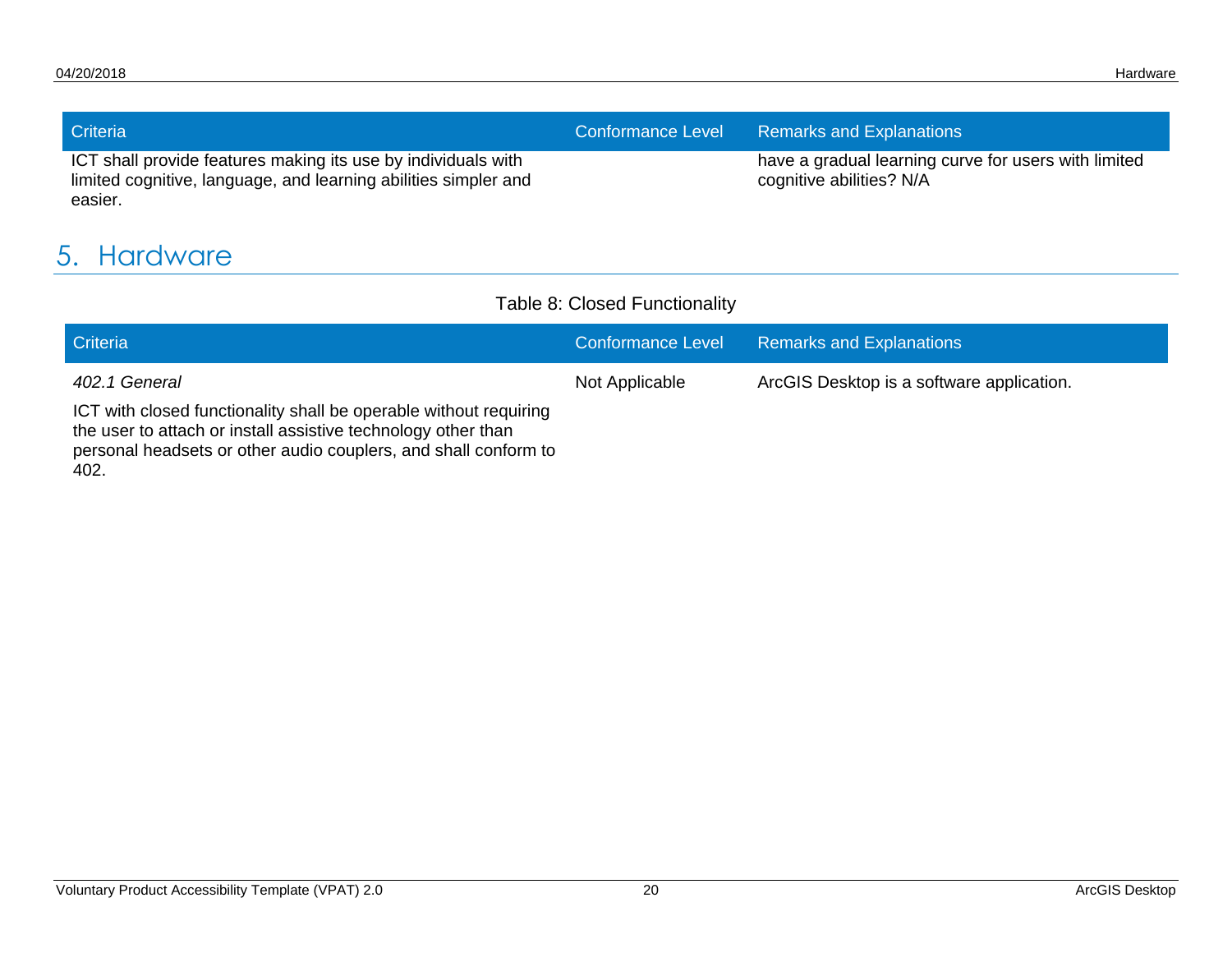| Criteria    |                                                                                                                                                                                                                                                 | <b>Conformance Level</b> | <b>Remarks and Explanations</b>           |
|-------------|-------------------------------------------------------------------------------------------------------------------------------------------------------------------------------------------------------------------------------------------------|--------------------------|-------------------------------------------|
|             | 402.2 Speech-Output Enabled                                                                                                                                                                                                                     | Not Applicable           | ArcGIS Desktop is a software application. |
|             | ICT with a display screen shall be speech-output enabled for full<br>and independent use by individuals with vision impairments.                                                                                                                |                          |                                           |
| Exceptions: |                                                                                                                                                                                                                                                 |                          |                                           |
|             | 1. Variable message signs conforming to 402.5 shall not<br>be required to be speech-output enabled.                                                                                                                                             |                          |                                           |
| 2.          | Speech output shall not be required where ICT display<br>screens only provide status indicators and those<br>indicators conform to 409.                                                                                                         |                          |                                           |
| 3.          | Where speech output cannot be supported due to<br>constraints in available memory or processor capability,<br>ICT shall be permitted to conform to 409 in lieu of 402.2.                                                                        |                          |                                           |
| 4.          | Audible tones shall be permitted instead of speech<br>output where the content of user input is not displayed<br>as entered for security purposes, including, but not<br>limited to, asterisks representing personal identification<br>numbers. |                          |                                           |
| 5.          | Speech output shall not be required for: The machine<br>location; date and time of transaction; customer account<br>number; and the machine identifier or label.                                                                                |                          |                                           |
| 6.          | Speech output shall not be required for advertisements<br>and other similar information unless they convey<br>information that can be used for the transaction being<br>conducted.                                                              |                          |                                           |
|             | 402.2.1 Information Displayed on Screen.                                                                                                                                                                                                        | Not Applicable           | ArcGIS Desktop is a software application. |
| on-screen.  | Speech output shall be provided for all information displayed                                                                                                                                                                                   |                          |                                           |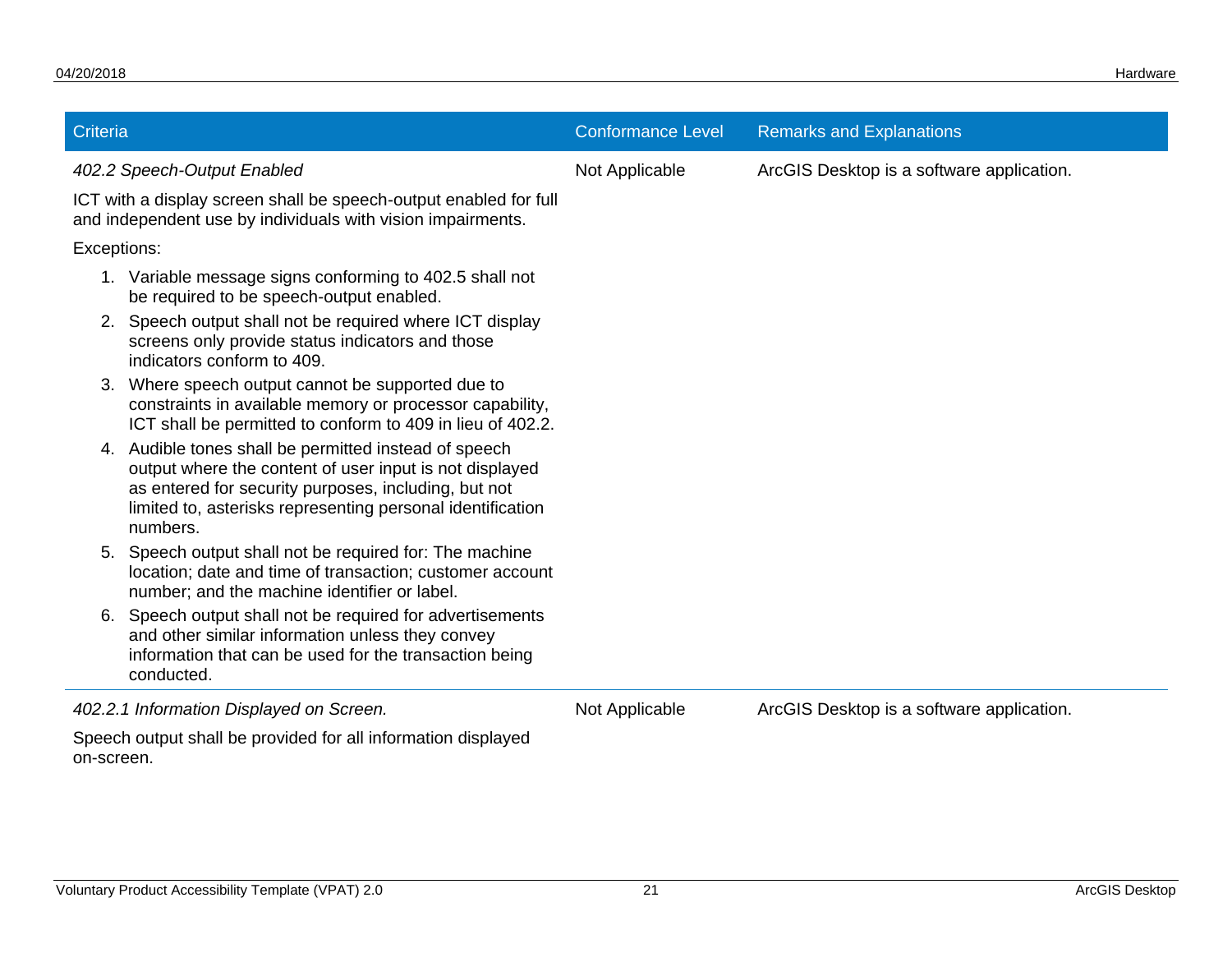| Criteria                                                                                                                                                                                                                                                                                                                                   | <b>Conformance Level</b> | <b>Remarks and Explanations</b>           |
|--------------------------------------------------------------------------------------------------------------------------------------------------------------------------------------------------------------------------------------------------------------------------------------------------------------------------------------------|--------------------------|-------------------------------------------|
| 402.2.2 Transactional Outputs.<br>Where transactional outputs are provided, the speech output<br>shall audibly provide all information necessary to verify a<br>transaction.                                                                                                                                                               | Not Applicable           | ArcGIS Desktop is a software application. |
| 402.2.3 Speech Delivery Type and Coordination.                                                                                                                                                                                                                                                                                             | Not Applicable           | ArcGIS Desktop is a software application. |
| Speech output shall be delivered through a mechanism that is<br>readily available to all users, including, but not limited to, an<br>industry standard connector or a telephone handset. Speech<br>shall be recorded or digitized human, or synthesized. Speech<br>output shall be coordinated with information displayed on the<br>screen |                          |                                           |
| 402.2.4 User Control.                                                                                                                                                                                                                                                                                                                      | Not Applicable           | ArcGIS Desktop is a software application. |
| Speech output for any single function shall be automatically<br>interrupted when a transaction is selected. Speech output shall<br>be capable of being repeated and paused.                                                                                                                                                                |                          |                                           |
| 402.2.5 Braille Instructions.                                                                                                                                                                                                                                                                                                              | Not Applicable           | ArcGIS Desktop is a software application. |
| Where speech output is required by 402.2, braille instructions<br>for initiating the speech mode of operation shall be provided.<br>Braille shall be contracted and shall conform to 36 CFR part<br>1191, Appendix D, Section 703.3.1.                                                                                                     |                          |                                           |
| Exception: Devices for personal use shall not be required to<br>conform to 402.2.5.                                                                                                                                                                                                                                                        |                          |                                           |
| 402.3 Volume.                                                                                                                                                                                                                                                                                                                              | Not Applicable           | ArcGIS Desktop is a software application. |
| ICT that delivers sound, including speech output required by<br>402.2, shall provide volume control and output amplification<br>conforming to 402.3. EXCEPTION: ICT conforming to 412.2<br>shall not be required to conform to 402.3.                                                                                                      |                          |                                           |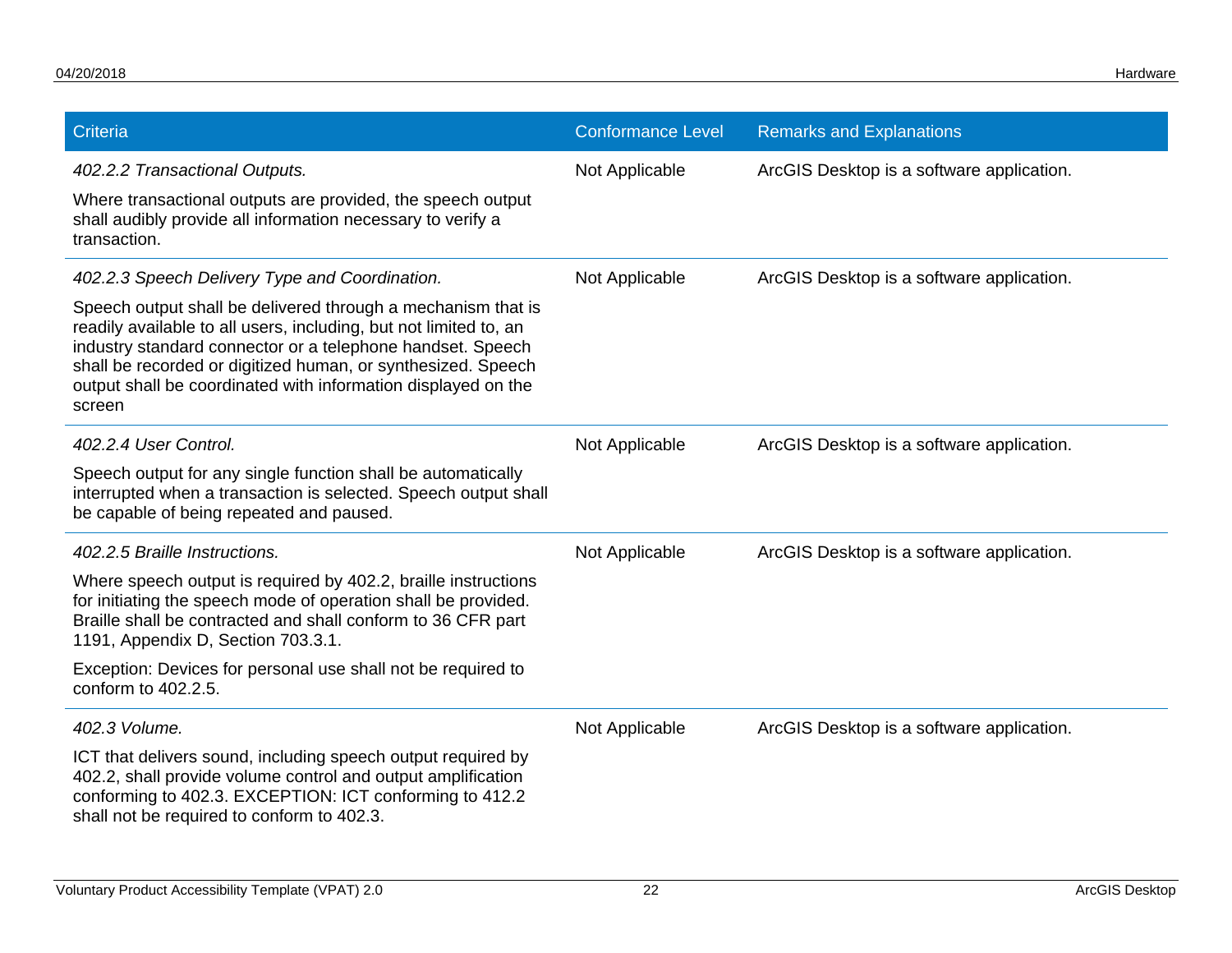| Criteria                                                                                                                                                                                                                                                                                                                                                                                          | <b>Conformance Level</b> | <b>Remarks and Explanations</b>           |
|---------------------------------------------------------------------------------------------------------------------------------------------------------------------------------------------------------------------------------------------------------------------------------------------------------------------------------------------------------------------------------------------------|--------------------------|-------------------------------------------|
| 402.3.1 Private Listening.<br>Where ICT provides private listening, it shall provide a mode of<br>operation for controlling the volume. Where ICT delivers output<br>by an audio transducer typically held up to the ear, a means for<br>effective magnetic wireless coupling to hearing technologies<br>shall be provided.                                                                       | Not Applicable           | ArcGIS Desktop is a software application. |
| 402.3.2 Non-private Listening.                                                                                                                                                                                                                                                                                                                                                                    | No Applicable            | ArcGIS Desktop is a software application. |
| Where ICT provides non-private listening, incremental volume<br>control shall be provided with output amplification up to a level<br>of at least 65 dB. A function shall be provided to automatically<br>reset the volume to the default level after every use.                                                                                                                                   |                          |                                           |
| 402.4 Characters on Display Screens.                                                                                                                                                                                                                                                                                                                                                              | Not Applicable           | ArcGIS Desktop is a software application. |
| At least one mode of characters displayed on the screen shall<br>be in a sans serif font. Where ICT does not provide a screen<br>enlargement feature, characters shall be 3/16 inch (4.8 mm)<br>high minimum based on the uppercase letter "I". Characters<br>shall contrast with their background with either light characters<br>on a dark background or dark characters on a light background. |                          |                                           |
| 402.5 Characters on Variable Message Signs.                                                                                                                                                                                                                                                                                                                                                       | Not Applicable           | ArcGIS Desktop is a software application. |
| Characters on variable message signs shall conform to section<br>703.7 Variable Message Signs of ICC A117.1-2009<br>(incorporated by reference, see 702.6.1).                                                                                                                                                                                                                                     |                          |                                           |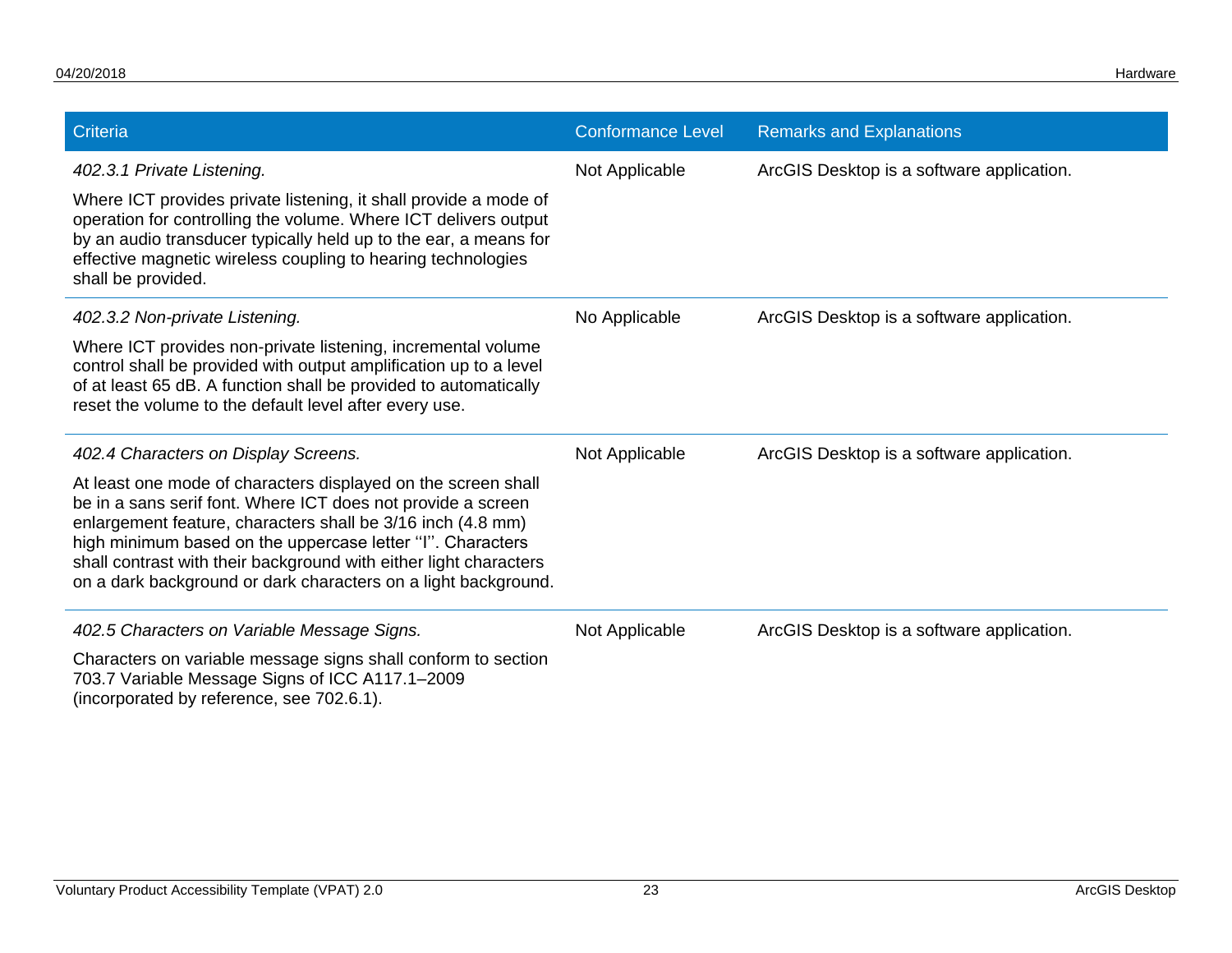#### Table 9: Biometrics, Privacy and Standard Connections

| Criteria                                                                                                                                                                                                            | <b>Conformance Level</b> | <b>Remarks and Explanations</b>           |
|---------------------------------------------------------------------------------------------------------------------------------------------------------------------------------------------------------------------|--------------------------|-------------------------------------------|
| 403.1 General.                                                                                                                                                                                                      | Not Applicable           | ArcGIS Desktop is a software application. |
| Where provided, biometrics shall not be the only means for user<br>identification or control.                                                                                                                       |                          |                                           |
| Exception: Where at least two biometric options that use<br>different biological characteristics are provided, ICT shall be<br>permitted to use biometrics as the only means for user<br>identification or control. |                          |                                           |
| 404.1 General.                                                                                                                                                                                                      | Not Applicable           | ArcGIS Desktop is a software application. |
| ICT that transmits or converts information or communication<br>shall not remove non-proprietary information provided for<br>accessibility or shall restore it upon delivery.                                        |                          |                                           |
| 405.1 General.                                                                                                                                                                                                      | Not Applicable           | ArcGIS Desktop is a software application. |
| The same degree of privacy of input and output shall be<br>provided to all individuals. When speech output required by<br>402.2 is enabled, the screen shall not blank automatically.                               |                          |                                           |
| 406.1 General.                                                                                                                                                                                                      | Not Applicable           | ArcGIS Desktop is a software application. |
| Where data connections used for input and output are provided,<br>at least one of each type of connection shall conform to industry<br>standard non-proprietary formats.                                            |                          |                                           |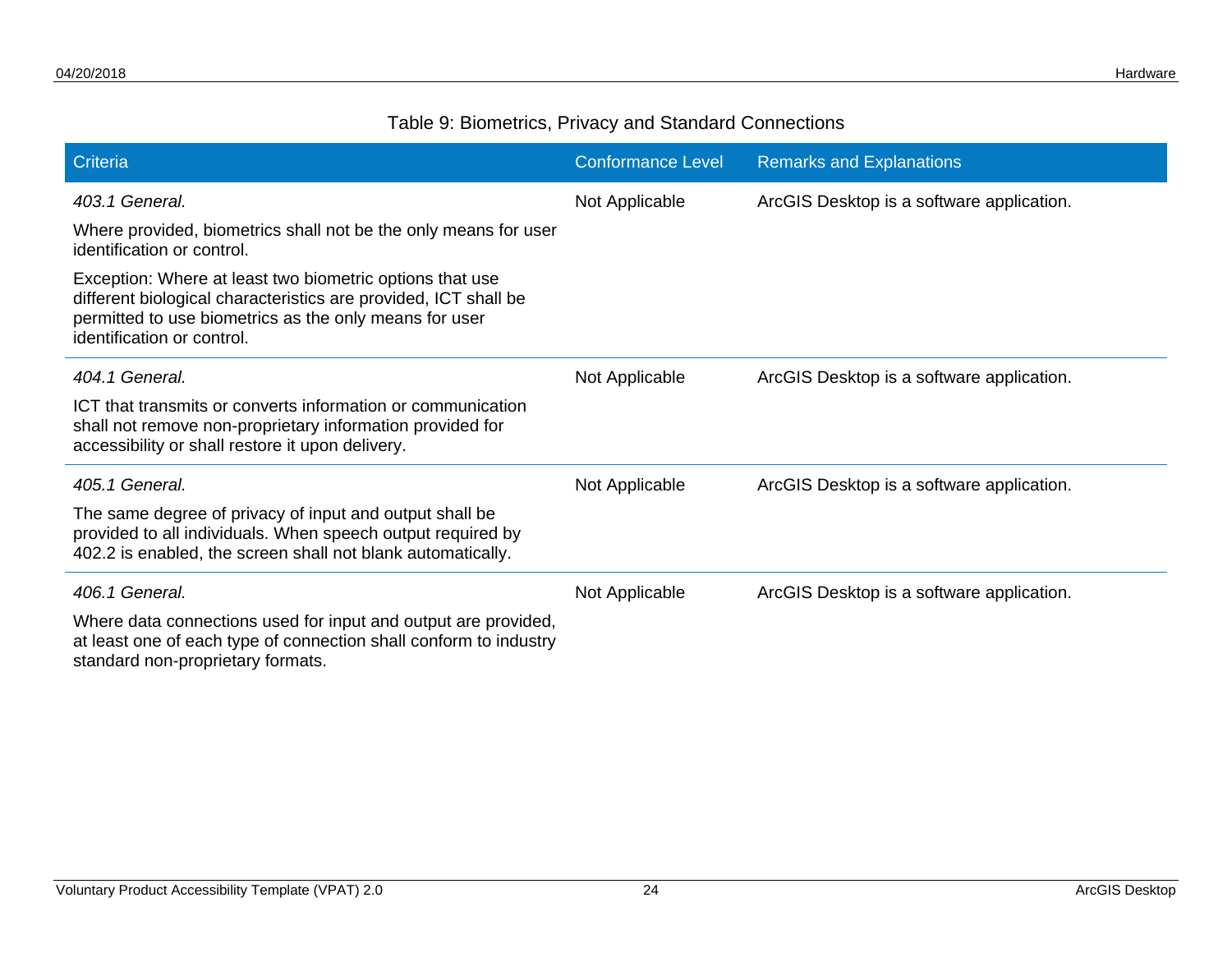#### Table 10: Operable Parts

| <b>Criteria</b>                                                                                                                                                                                                                                                                           | <b>Conformance Level</b> | <b>Remarks and Explanations</b>           |
|-------------------------------------------------------------------------------------------------------------------------------------------------------------------------------------------------------------------------------------------------------------------------------------------|--------------------------|-------------------------------------------|
| 407.2 Contrast.                                                                                                                                                                                                                                                                           | Not Applicable           | ArcGIS Desktop is a software application. |
| Where provided, keys and controls shall contrast visually from<br>background surfaces. Characters and symbols shall contrast<br>visually from background surfaces with either light characters or<br>symbols on a dark background or dark characters or symbols<br>on a light background. |                          |                                           |
| 407.3 Input Controls.                                                                                                                                                                                                                                                                     | Not Applicable           | ArcGIS Desktop is a software application. |
| At least one input control conforming to 407.3 shall be provided<br>for each function.                                                                                                                                                                                                    |                          |                                           |
| Exception: Devices for personal use with input controls that are<br>audibly discernable without activation and operable by touch<br>shall not be required to conform to 407.3.                                                                                                            |                          |                                           |
| 407.3.1 Tactilely Discernible.                                                                                                                                                                                                                                                            | Not Applicable           | ArcGIS Desktop is a software application. |
| Input controls shall be operable by touch and tactilely<br>discernible without activation.                                                                                                                                                                                                |                          |                                           |
| 407.3.2 Alphabetic Keys.                                                                                                                                                                                                                                                                  | Not Applicable           | ArcGIS Desktop is a software application. |
| Where provided, individual alphabetic keys shall be arranged in<br>a QWERTY-based keyboard layout and the "F" and "J" keys<br>shall be tactilely distinct from the other keys.                                                                                                            |                          |                                           |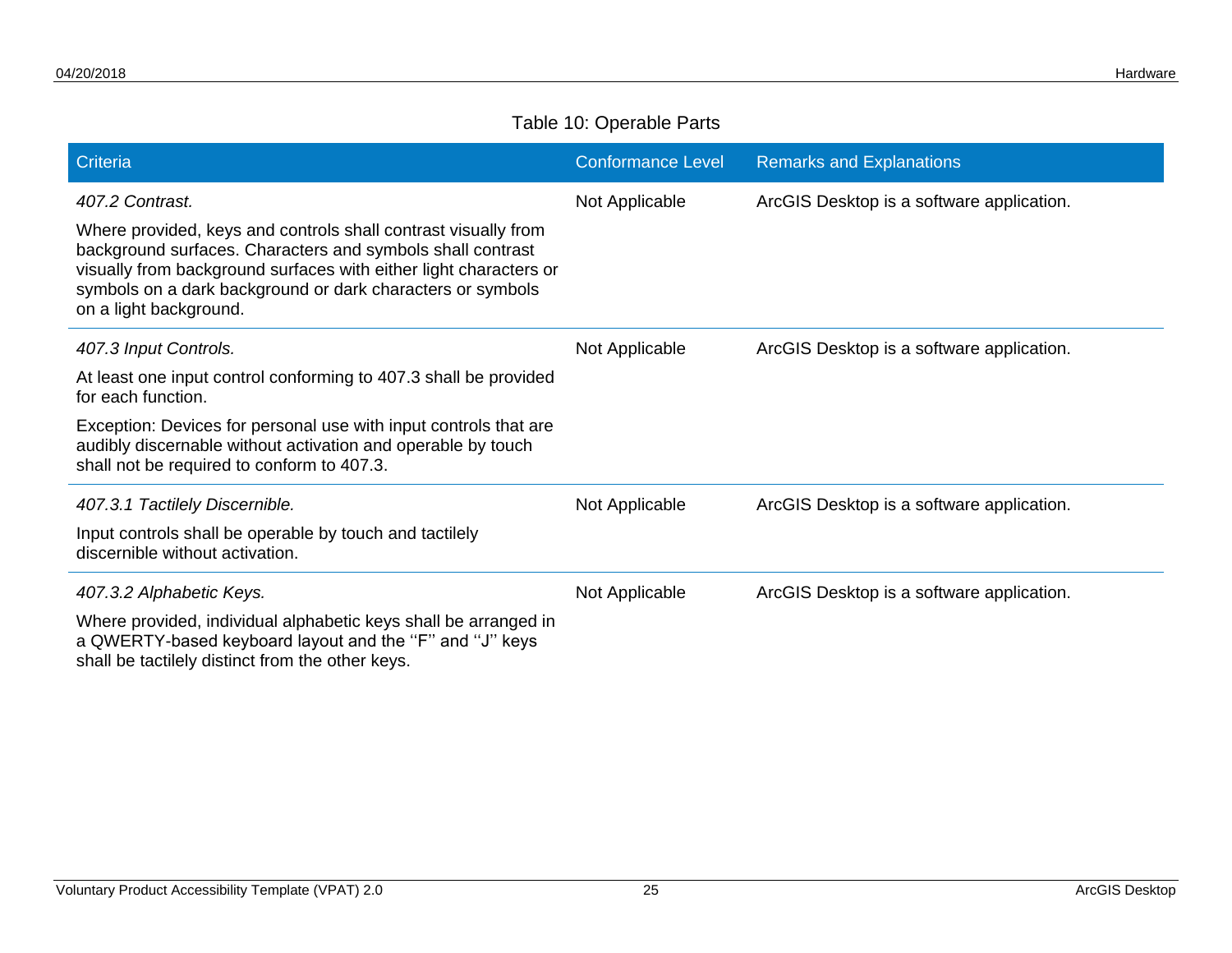| Criteria                                                                                                                                                                                                                                                                                                                                                                                     | <b>Conformance Level</b> | <b>Remarks and Explanations</b>           |
|----------------------------------------------------------------------------------------------------------------------------------------------------------------------------------------------------------------------------------------------------------------------------------------------------------------------------------------------------------------------------------------------|--------------------------|-------------------------------------------|
| 407.3.3 Numeric Keys.                                                                                                                                                                                                                                                                                                                                                                        | Not Applicable           | ArcGIS Desktop is a software application. |
| Where provided, numeric keys shall be arranged in a 12-key<br>ascending or descending keypad layout. The number five key<br>shall be tactilely distinct from the other keys. Where the ICT<br>provides an alphabetic overlay on numeric keys, the<br>relationships between letters and digits shall conform to ITU-T<br>Recommendation E.161 (incorporated by reference, see<br>$702.7.1$ ). |                          |                                           |
| 407.4 Key Repeat.                                                                                                                                                                                                                                                                                                                                                                            | Not Applicable           | ArcGIS Desktop is a software application. |
| Where a keyboard with key repeat is provided, the delay before<br>the key repeat feature is activated shall be fixed at, or<br>adjustable to, 2 seconds minimum.                                                                                                                                                                                                                             |                          |                                           |
| 407.5 Timed Response.                                                                                                                                                                                                                                                                                                                                                                        | Not Applicable           | ArcGIS Desktop is a software application. |
| Where a timed response is required, the user shall be alerted<br>visually, as well as by touch or sound, and shall be given the<br>opportunity to indicate that more time is needed.                                                                                                                                                                                                         |                          |                                           |
| 407.6 Operation.                                                                                                                                                                                                                                                                                                                                                                             | Not Applicable           | ArcGIS Desktop is a software application. |
| At least one mode of operation shall be operable with one hand<br>and shall not require tight grasping, pinching, or twisting of the<br>wrist. The force required to activate operable parts shall be 5<br>pounds (22.2 N) maximum.                                                                                                                                                          |                          |                                           |
| 407.7 Tickets, Fare Cards, and Keycards.                                                                                                                                                                                                                                                                                                                                                     | Not Applicable           | ArcGIS Desktop is a software application. |
| Where tickets, fare cards, or keycards are provided, they shall<br>have an orientation that is tactilely discernible if orientation is<br>important to further use of the ticket, fare card, or keycard.                                                                                                                                                                                     |                          |                                           |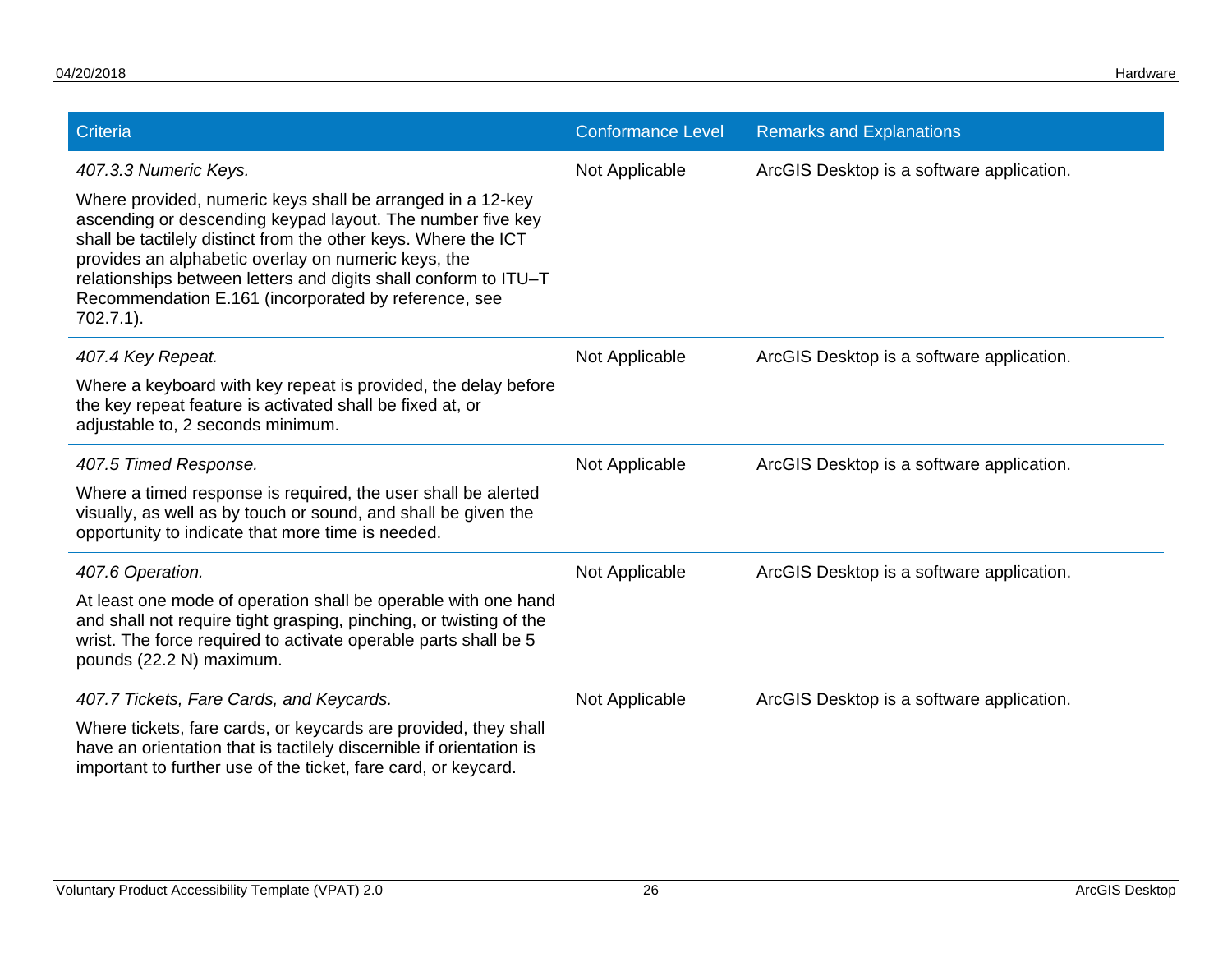| Criteria                                                                                                                                                                                                                                                                                                                                                                                                                                               | <b>Conformance Level</b> | <b>Remarks and Explanations</b>           |
|--------------------------------------------------------------------------------------------------------------------------------------------------------------------------------------------------------------------------------------------------------------------------------------------------------------------------------------------------------------------------------------------------------------------------------------------------------|--------------------------|-------------------------------------------|
| 407.8 Reach Height and Depth.                                                                                                                                                                                                                                                                                                                                                                                                                          | Not Applicable           | ArcGIS Desktop is a software application. |
| At least one of each type of operable part of stationary ICT<br>shall be at a height conforming to 407.8.2 or 407.8.3 according<br>to its position established by the vertical reference plane<br>specified in 407.8.1 for a side reach or a forward reach.<br>Operable parts used with speech output required by 402.2 shall<br>not be the only type of operable part complying with 407.8<br>unless that part is the only operable part of its type. |                          |                                           |
| 407.8.1 Vertical Reference Plane.                                                                                                                                                                                                                                                                                                                                                                                                                      | Not Applicable           | ArcGIS Desktop is a software application. |
| Operable parts shall be positioned for a side reach or a forward<br>reach determined with respect to a vertical reference plane.<br>The vertical reference plane shall be located in conformance to<br>407.8.2 or 407.8.3.                                                                                                                                                                                                                             |                          |                                           |
| 407.8.1.1 Vertical Plane for Side Reach.                                                                                                                                                                                                                                                                                                                                                                                                               | Not Applicable           | ArcGIS Desktop is a software application. |
| Where a side reach is provided, the vertical reference plane<br>shall be 48 inches (1220 mm) long minimum.                                                                                                                                                                                                                                                                                                                                             |                          |                                           |
| 407.8.1.2 Vertical Plane for Forward Reach.                                                                                                                                                                                                                                                                                                                                                                                                            | Not Applicable           | ArcGIS Desktop is a software application. |
| Where a forward reach is provided, the vertical reference plane<br>shall be 30 inches (760 mm) long minimum.                                                                                                                                                                                                                                                                                                                                           |                          |                                           |
| 407.8.2 Side Reach.                                                                                                                                                                                                                                                                                                                                                                                                                                    | Not Applicable           | ArcGIS Desktop is a software application. |
| Operable parts of ICT providing a side reach shall conform to<br>407.8.2.1 or 407.8.2.2. The vertical reference plane shall be<br>centered on the operable part and placed at the leading edge of<br>the maximum protrusion of the ICT within the length of the<br>vertical reference plane. Where a side reach requires a reach<br>over a portion of the ICT, the height of that portion of the ICT<br>shall be 34 inches (865 mm) maximum.           |                          |                                           |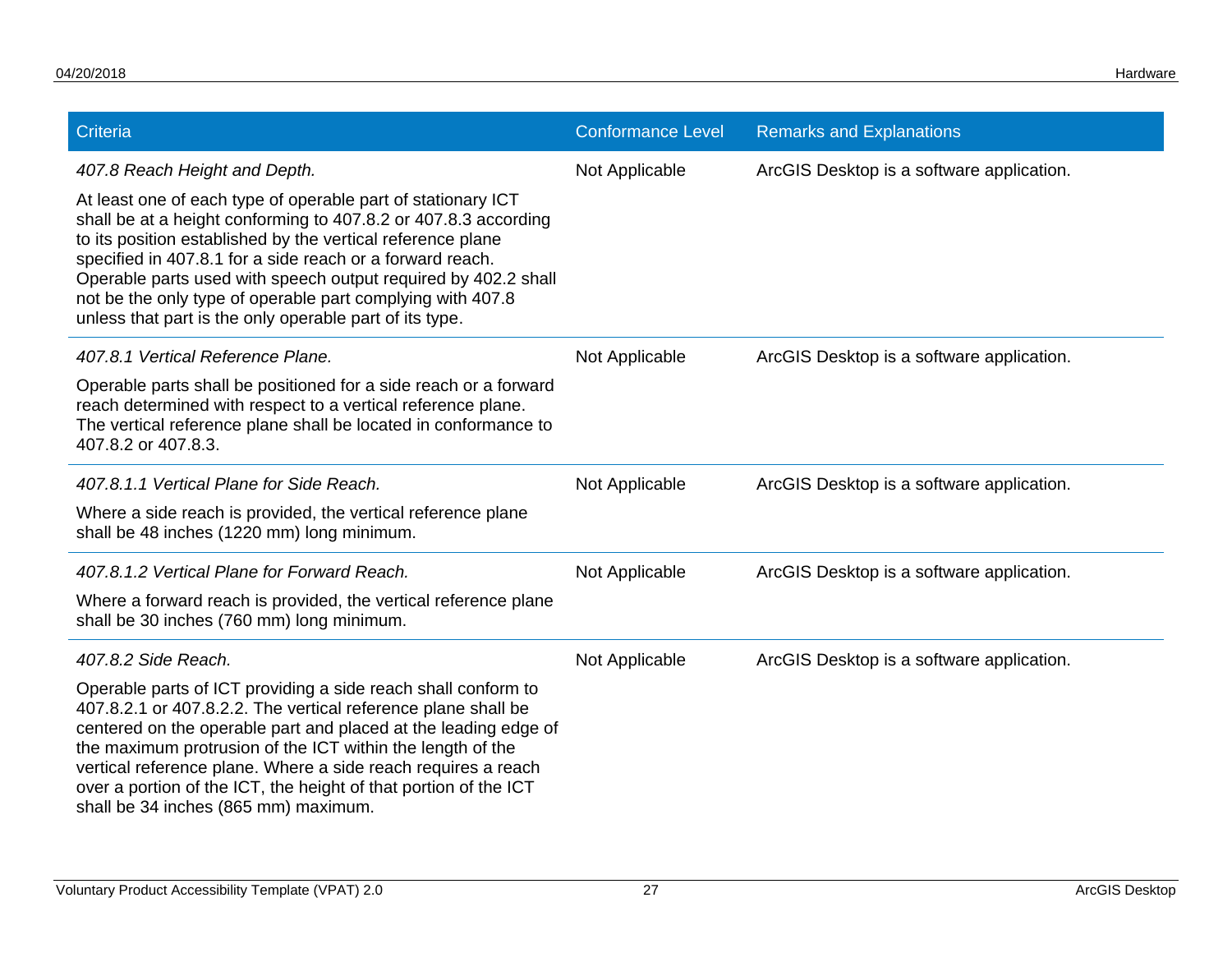| Criteria                                                                                                                                                                                                                                                                                                                                                                                               | <b>Conformance Level</b> | <b>Remarks and Explanations</b>           |
|--------------------------------------------------------------------------------------------------------------------------------------------------------------------------------------------------------------------------------------------------------------------------------------------------------------------------------------------------------------------------------------------------------|--------------------------|-------------------------------------------|
| 407.8.2.1 Unobstructed Side Reach.                                                                                                                                                                                                                                                                                                                                                                     | Not Applicable           | ArcGIS Desktop is a software application. |
| Where the operable part is located 10 inches (255 mm) or less<br>beyond the vertical reference plane, the operable part shall be<br>48 inches (1220 mm) high maximum and 15 inches (380 mm)<br>high minimum above the floor.                                                                                                                                                                           |                          |                                           |
| 407.8.2.2 Obstructed Side Reach.                                                                                                                                                                                                                                                                                                                                                                       | Not Applicable           | ArcGIS Desktop is a software application. |
| Where the operable part is located more than 10 inches (255)<br>mm), but not more than 24 inches (610 mm), beyond the<br>vertical reference plane, the height of the operable part shall be<br>46 inches (1170 mm) high maximum and 15 inches (380 mm)<br>high minimum above the floor. The operable part shall not be<br>located more than 24 inches (610 mm) beyond the vertical<br>reference plane. |                          |                                           |
| 407.8.3 Forward Reach.                                                                                                                                                                                                                                                                                                                                                                                 | Not Applicable           | ArcGIS Desktop is a software application. |
| Operable parts of ICT providing a forward reach shall conform<br>to 407.8.3.1 or 407.8.3.2. The vertical reference plane shall be<br>centered, and intersect with, the operable part. Where a<br>forward reach allows a reach over a portion of the ICT, the<br>height of that portion of the ICT shall be 34 inches (865 mm)<br>maximum.                                                              |                          |                                           |
| 407.8.3.1 Unobstructed Forward Reach.                                                                                                                                                                                                                                                                                                                                                                  | Not Applicable           | ArcGIS Desktop is a software application. |
| Where the operable part is located at the leading edge of the<br>maximum protrusion within the length of the vertical reference<br>plane of the ICT, the operable part shall be 48 inches (1220<br>mm) high maximum and 15 inches (380 mm) high minimum<br>above the floor.                                                                                                                            |                          |                                           |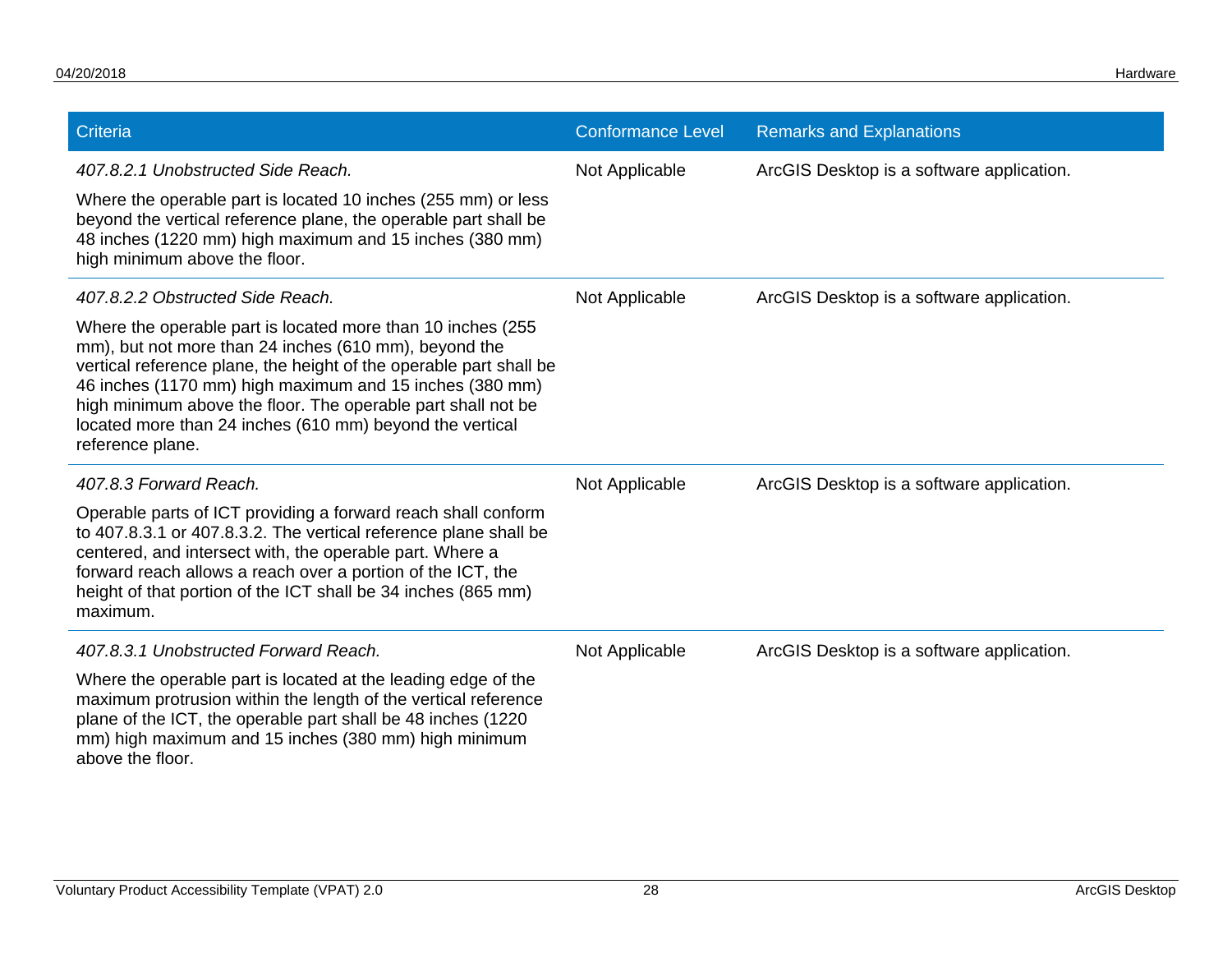| Criteria                                                                                                                                                                                                                                                                                                                                                                                                                                                                                                                                                        | <b>Conformance Level</b> | <b>Remarks and Explanations</b>           |
|-----------------------------------------------------------------------------------------------------------------------------------------------------------------------------------------------------------------------------------------------------------------------------------------------------------------------------------------------------------------------------------------------------------------------------------------------------------------------------------------------------------------------------------------------------------------|--------------------------|-------------------------------------------|
| 407.8.3.2 Obstructed Forward Reach.<br>Where the operable part is located beyond the leading edge of<br>the maximum protrusion within the length of the vertical<br>reference plane, the operable part shall conform to 407.8.3.2.<br>The maximum allowable forward reach to an operable part shall<br>be 25 inches (635 mm).                                                                                                                                                                                                                                   | Not Applicable           | ArcGIS Desktop is a software application. |
| 407.8.3.2.2 Knee and Toe Space under ICT with Obstructed<br>Forward Reach.                                                                                                                                                                                                                                                                                                                                                                                                                                                                                      | Not Applicable           | ArcGIS Desktop is a software application. |
| Knee and toe space under ICT shall be 27 inches (685 mm)<br>high minimum, 25 inches (635 mm) deep maximum, and 30<br>inches (760 mm) wide minimum and shall be clear of<br>obstructions.                                                                                                                                                                                                                                                                                                                                                                        |                          |                                           |
| Exceptions:                                                                                                                                                                                                                                                                                                                                                                                                                                                                                                                                                     |                          |                                           |
| 1. Toe space shall be permitted to provide a clear height of<br>9 inches (230 mm) minimum above the floor and a clear<br>depth of 6 inches (150 mm) maximum from the vertical<br>reference plane toward the leading edge of the ICT.<br>2. At a depth of 6 inches (150 mm) maximum from the<br>vertical reference plane toward the leading edge of the<br>ICT, space between 9 inches (230 mm) and 27 inches<br>(685 mm) minimum above the floor shall be permitted to<br>reduce at a rate of 1 inch (25 mm) in depth for every 6<br>inches (150 mm) in height. |                          |                                           |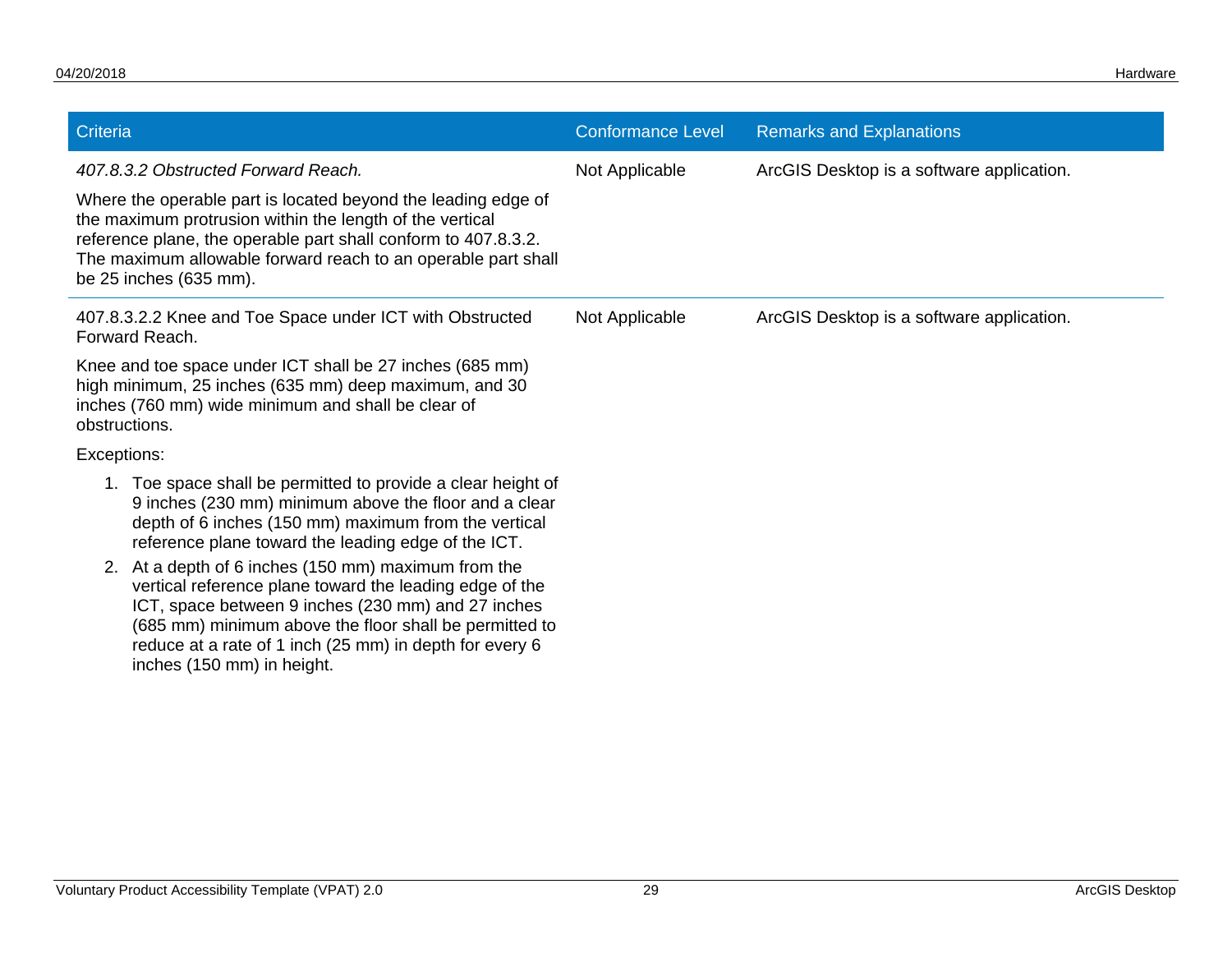#### Table 11: Displays Screens

| Criteria                                                                                                                                                                                                                                                                                                                   | <b>Conformance Level</b> | <b>Remarks and Explanations</b>           |
|----------------------------------------------------------------------------------------------------------------------------------------------------------------------------------------------------------------------------------------------------------------------------------------------------------------------------|--------------------------|-------------------------------------------|
| 408.2 Visibility.<br>Where stationary ICT provides one or more display screens, at<br>least one of each type of display screen shall be visible from a<br>point located 40 inches (1015 mm) above the floor space where<br>the display screen is viewed.                                                                   | Not Applicable           | ArcGIS Desktop is a software application. |
| 408.3 Flashing.<br>Where ICT emits lights in flashes, there shall be no more than<br>three flashes in any one-second period. EXCEPTION: Flashes<br>that do not exceed the general flash and red flash thresholds<br>defined in WCAG 2.0 (incorporated by reference, see 702.10.1)<br>are not required to conform to 408.3. | Not Applicable           | ArcGIS Desktop is a software application. |
| 409.1 General.<br>Where provided, status indicators shall be discernible visually<br>and by touch or sound.                                                                                                                                                                                                                | Not Applicable           | ArcGIS Desktop is a software application. |
| 410.1 General.<br>Where provided, color coding shall not be used as the only<br>means of conveying information, indicating an action, prompting<br>a response, or distinguishing a visual element.                                                                                                                         | Not Applicable           | ArcGIS Desktop is a software application. |
| 411.1 General.<br>Where provided, audible signals or cues shall not be used as<br>the only means of conveying information, indicating an action, or<br>prompting a response.                                                                                                                                               | Not Applicable           | ArcGIS Desktop is a software application. |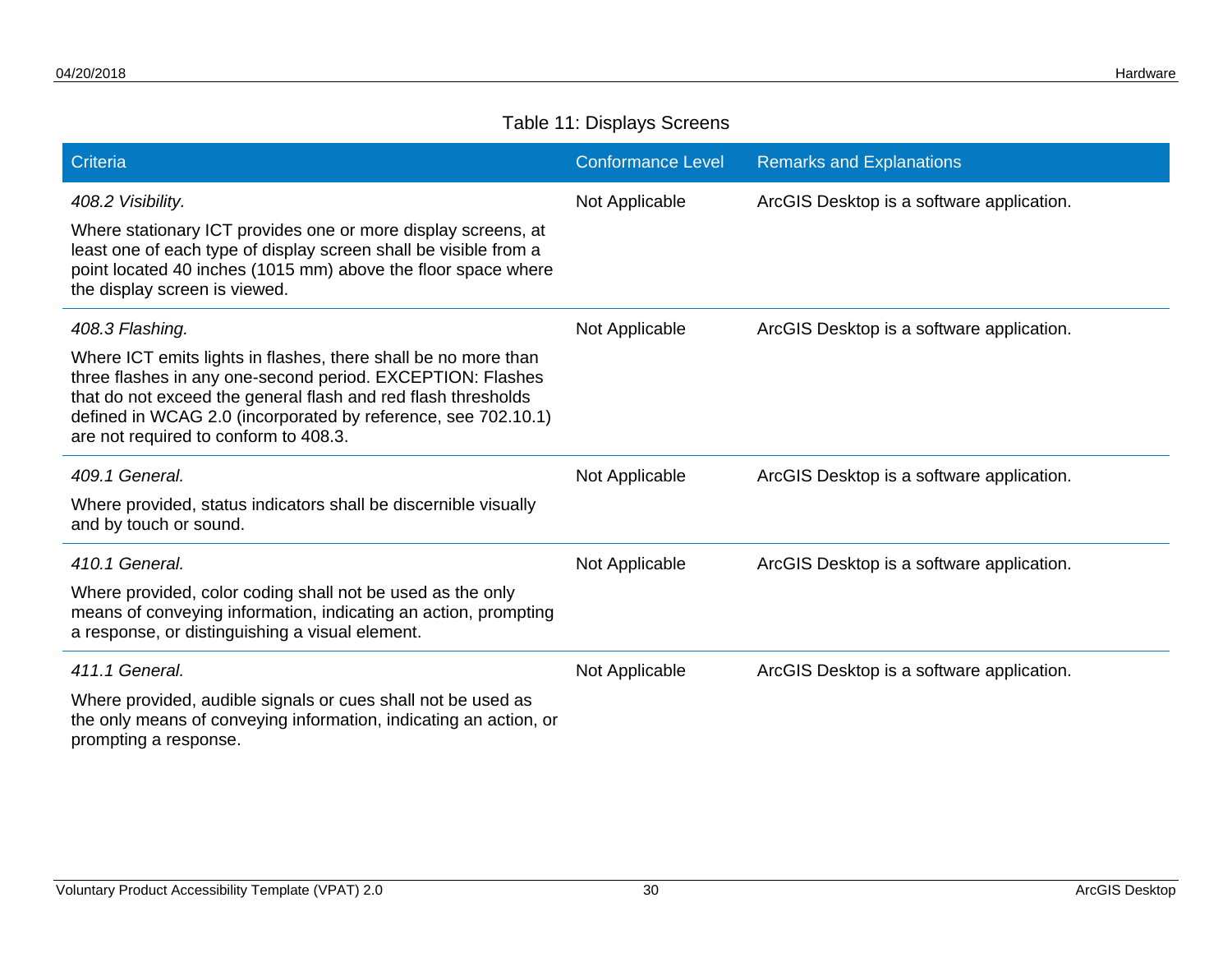#### Table 12: ICT with Two-Way Voice Communication

| Criteria                                                                                                                                                                                                                                                                                | <b>Conformance Level</b> | <b>Remarks and Explanations</b>           |
|-----------------------------------------------------------------------------------------------------------------------------------------------------------------------------------------------------------------------------------------------------------------------------------------|--------------------------|-------------------------------------------|
| 412.2 Volume Gain.                                                                                                                                                                                                                                                                      | Not Applicable           | ArcGIS Desktop is a software application. |
| ICT that provides two-way voice communication shall conform<br>to 412.2.1 or 412.2.2.                                                                                                                                                                                                   |                          |                                           |
| 412.2.1 Volume Gain for Wireline Telephones.                                                                                                                                                                                                                                            | Not Applicable           | ArcGIS Desktop is a software application. |
| Volume gain conforming to 47 CFR 68.317 shall be provided on<br>analog and digital wireline telephones.                                                                                                                                                                                 |                          |                                           |
| 412.2.2 Volume Gain for Non-Wireline ICT.                                                                                                                                                                                                                                               | Not Applicable           | ArcGIS Desktop is a software application. |
| A method for increasing volume shall be provided for non-<br>wireline ICT.                                                                                                                                                                                                              |                          |                                           |
| 412.3 Interference Reduction and Magnetic Coupling.                                                                                                                                                                                                                                     | Not Applicable           | ArcGIS Desktop is a software application. |
| Where ICT delivers output by a handset or other type of audio<br>transducer that is typically held up to the ear, ICT shall reduce<br>interference with hearing technologies and provide a means for<br>effective magnetic wireless coupling in conformance with<br>412.3.1 or 412.3.2. |                          |                                           |
| 412.3.1 Wireless Handsets.                                                                                                                                                                                                                                                              | Not Applicable           | ArcGIS Desktop is a software application. |
| ICT in the form of wireless handsets shall conform to ANSI/IEEE<br>C63.19–2011 (incorporated by reference, see 702.5.1).                                                                                                                                                                |                          |                                           |
| 412.3.2 Wireline Handsets.                                                                                                                                                                                                                                                              | Not Applicable           | ArcGIS Desktop is a software application. |
| ICT in the form of wireline handsets, including cordless<br>handsets, shall conform to TIA-1083-B (incorporated by<br>reference, see 702.9.1).                                                                                                                                          |                          |                                           |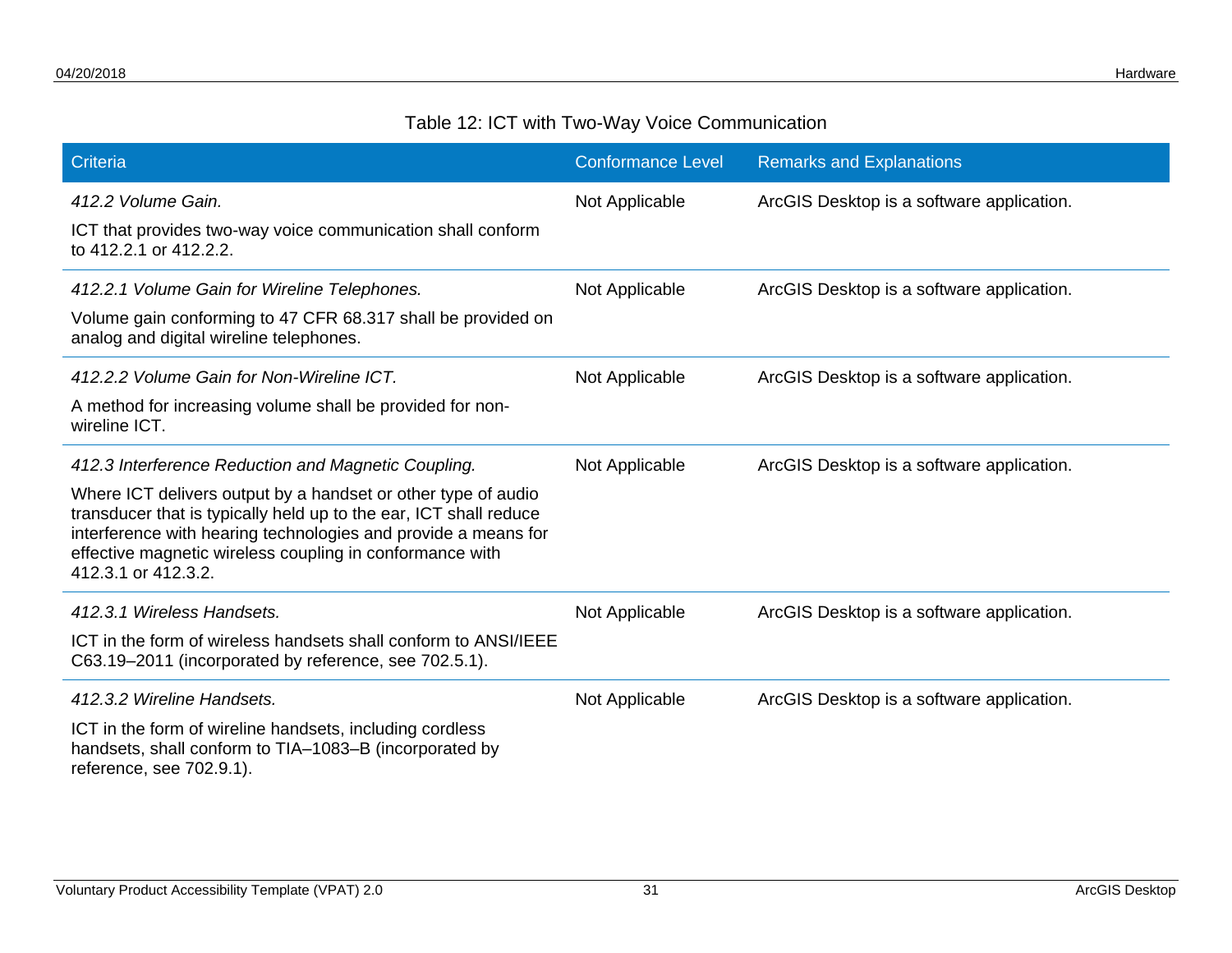| Criteria                                                                                                                                                                                                                                                        | <b>Conformance Level</b> | <b>Remarks and Explanations</b>           |
|-----------------------------------------------------------------------------------------------------------------------------------------------------------------------------------------------------------------------------------------------------------------|--------------------------|-------------------------------------------|
| 412.4 Digital Encoding of Speech.                                                                                                                                                                                                                               | Not Applicable           | ArcGIS Desktop is a software application. |
| ICT in IP-based networks shall transmit and receive speech that<br>is digitally encoded in the manner specified by ITU-T<br>Recommendation G.722.2 (incorporated by reference, see<br>702.7.2) or IETF RFC 6716 (incorporated by reference, see<br>$702.8.1$ ). |                          |                                           |
| 412.5 Real-Time Text Functionality.                                                                                                                                                                                                                             | Not Applicable           | ArcGIS Desktop is a software application. |
| [Reserved].                                                                                                                                                                                                                                                     |                          |                                           |
| 412.6 Caller ID.                                                                                                                                                                                                                                                | Not Applicable           | ArcGIS Desktop is a software application. |
| Where provided, caller identification and similar<br>telecommunications functions shall be visible and audible.                                                                                                                                                 |                          |                                           |
| 412.7 Video Communication.                                                                                                                                                                                                                                      | Not Applicable           | ArcGIS Desktop is a software application. |
| Where ICT provides real-time video functionality, the quality of<br>the video shall be sufficient to support communication using<br>sign language.                                                                                                              |                          |                                           |

#### Table 13: Captions and Audio Descriptions

| Criteria                                                                                                                                      | <b>Conformance Level</b> | <b>Remarks and Explanations</b>           |
|-----------------------------------------------------------------------------------------------------------------------------------------------|--------------------------|-------------------------------------------|
| 413.1.1 Decoding and Display of Closed Captions.<br>Players and displays shall decode closed caption data and<br>support display of captions. | Not Applicable           | ArcGIS Desktop is a software application. |
| 413.1.2 Pass-Through of Closed Caption Data.<br>Cabling and ancillary equipment shall pass through caption<br>data.                           | Not Applicable           | ArcGIS Desktop is a software application. |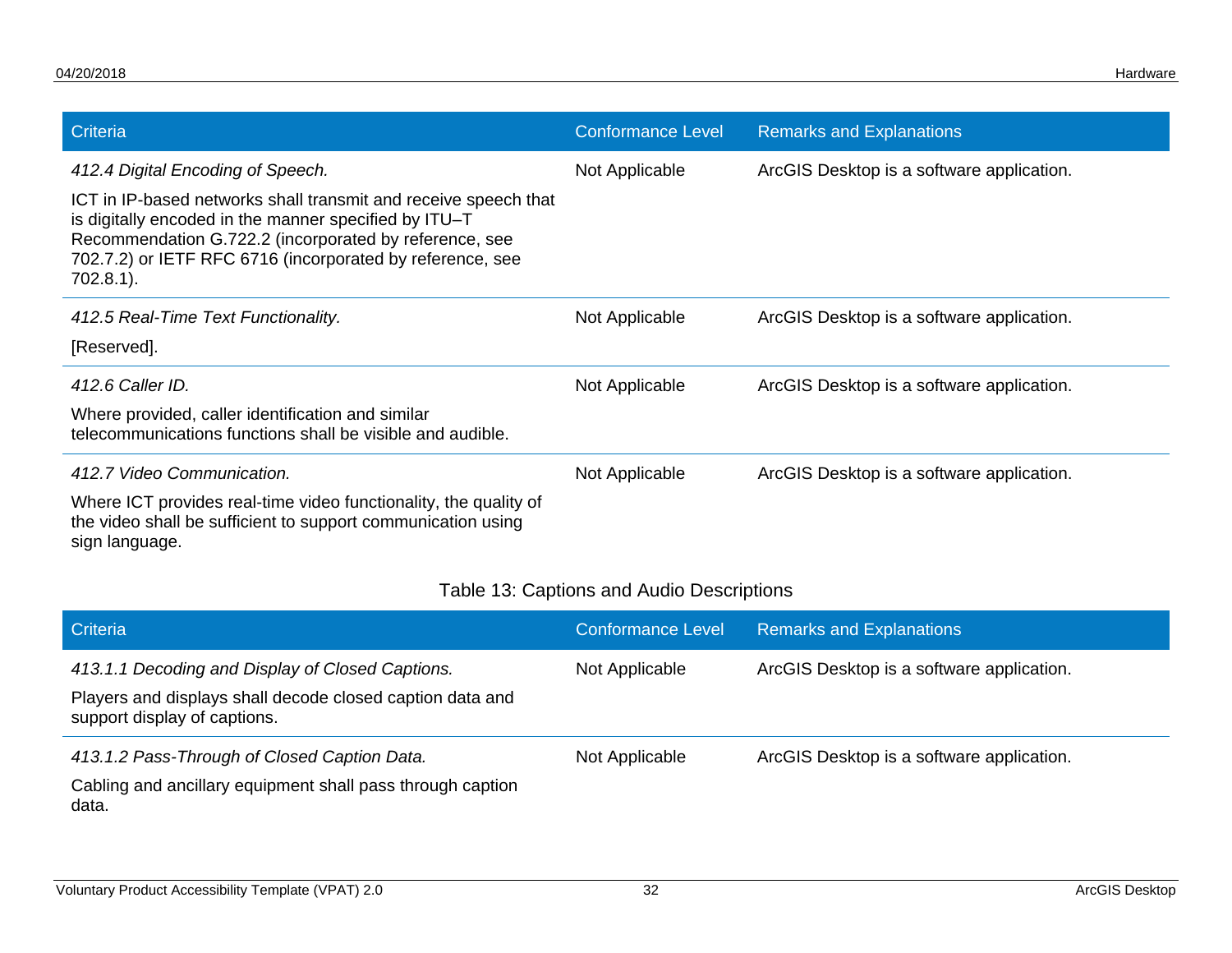| Criteria                                                                                                                                                                                                                                                                                                                                                                                                                                                         | <b>Conformance Level</b> | <b>Remarks and Explanations</b>           |
|------------------------------------------------------------------------------------------------------------------------------------------------------------------------------------------------------------------------------------------------------------------------------------------------------------------------------------------------------------------------------------------------------------------------------------------------------------------|--------------------------|-------------------------------------------|
| 414.1.1 Digital Television Tuners.                                                                                                                                                                                                                                                                                                                                                                                                                               | Not Applicable           | ArcGIS Desktop is a software application. |
| Digital television tuners shall provide audio description<br>processing that conforms to ATSC A/53 Digital Television<br>Standard, Part 5 (2014) (incorporated by reference, see<br>702.2.1). Digital television tuners shall provide processing of<br>audio description when encoded as a Visually Impaired (VI)<br>associated audio service that is provided as a complete<br>program mix containing audio description according to the<br>ATSC A/53 standard. |                          |                                           |
| 414.1.2 Other ICT.                                                                                                                                                                                                                                                                                                                                                                                                                                               | Not Applicable           | ArcGIS Desktop is a software application. |
| ICT other than digital television tuners shall provide audio<br>description processing.                                                                                                                                                                                                                                                                                                                                                                          |                          |                                           |
| 415.1.1 Caption Controls.                                                                                                                                                                                                                                                                                                                                                                                                                                        | Not Applicable           | ArcGIS Desktop is a software application. |
| Where ICT provides operable parts for volume control, ICT shall<br>also provide operable parts for caption selection.                                                                                                                                                                                                                                                                                                                                            |                          |                                           |
| 415.1.2 Audio Description Controls.                                                                                                                                                                                                                                                                                                                                                                                                                              | Not Applicable           | ArcGIS Desktop is a software application. |
| Where ICT provides operable parts for program selection, ICT<br>shall also provide operable parts for the selection of audio<br>description.                                                                                                                                                                                                                                                                                                                     |                          |                                           |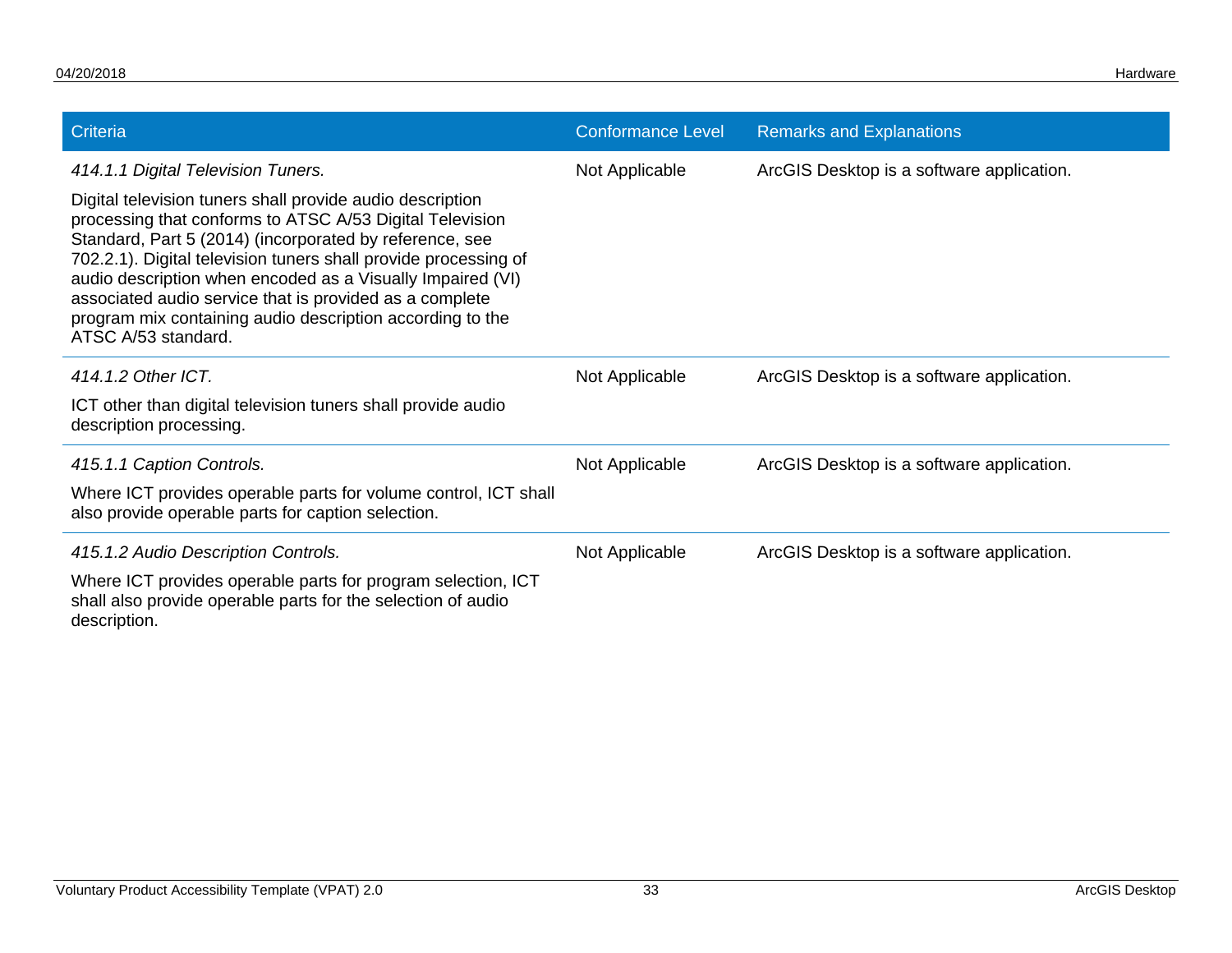# 6. Software

<span id="page-36-0"></span>

| Table 14: Interoperability with Assistive Technology                                                                                                                                                                                                                                                                                                                                                                                       |                          |                                                                                                                                                                                                                                                                                                                         |
|--------------------------------------------------------------------------------------------------------------------------------------------------------------------------------------------------------------------------------------------------------------------------------------------------------------------------------------------------------------------------------------------------------------------------------------------|--------------------------|-------------------------------------------------------------------------------------------------------------------------------------------------------------------------------------------------------------------------------------------------------------------------------------------------------------------------|
| Criteria                                                                                                                                                                                                                                                                                                                                                                                                                                   | <b>Conformance Level</b> | <b>Remarks and Explanations</b>                                                                                                                                                                                                                                                                                         |
| 502.2 Documented Accessibility Features.                                                                                                                                                                                                                                                                                                                                                                                                   |                          |                                                                                                                                                                                                                                                                                                                         |
| Software with platform features defined in platform<br>documentation as accessibility features shall conform to 502.2.                                                                                                                                                                                                                                                                                                                     |                          |                                                                                                                                                                                                                                                                                                                         |
| 502.2.1 User Control of Accessibility Features.                                                                                                                                                                                                                                                                                                                                                                                            | <b>No</b>                | No features were found that allow a user to set up                                                                                                                                                                                                                                                                      |
| Platform software shall provide user control over platform<br>features that are defined in the platform documentation as<br>accessibility features.                                                                                                                                                                                                                                                                                        |                          | accessibility features. Is there at least one mode of<br>input/output operation? No GIS mapping software<br>currently requires some level of sight. Key navigation<br>buttons do not read tool tips or are labeled. Are the<br>accessibility features of the platform software<br>available to the user to control? Yes |
| 502.2.2 No Disruption of Accessibility Features.                                                                                                                                                                                                                                                                                                                                                                                           | Full                     | Is there at least one mode of input/output operation                                                                                                                                                                                                                                                                    |
| Software shall not disrupt platform features that are defined in<br>the platform documentation as accessibility features.                                                                                                                                                                                                                                                                                                                  |                          | accessible to a user with limited vision for each<br>feature in the program? Yes Does the platform avoid<br>disrupting underlying platforms accessibility<br>features? Yes                                                                                                                                              |
| 502.3 Accessibility Services.                                                                                                                                                                                                                                                                                                                                                                                                              |                          |                                                                                                                                                                                                                                                                                                                         |
| Platform software and software tools that are provided by the<br>platform developer shall provide a documented set of<br>accessibility services that support applications running on the<br>platform to interoperate with assistive technology and shall<br>conform to 502.3. Applications that are also platforms shall<br>expose the underlying platform accessibility services or<br>implement other documented accessibility services. |                          |                                                                                                                                                                                                                                                                                                                         |
| 502.3.1 Object Information.                                                                                                                                                                                                                                                                                                                                                                                                                | <b>No</b>                | Tool tips aren't read by narration software.                                                                                                                                                                                                                                                                            |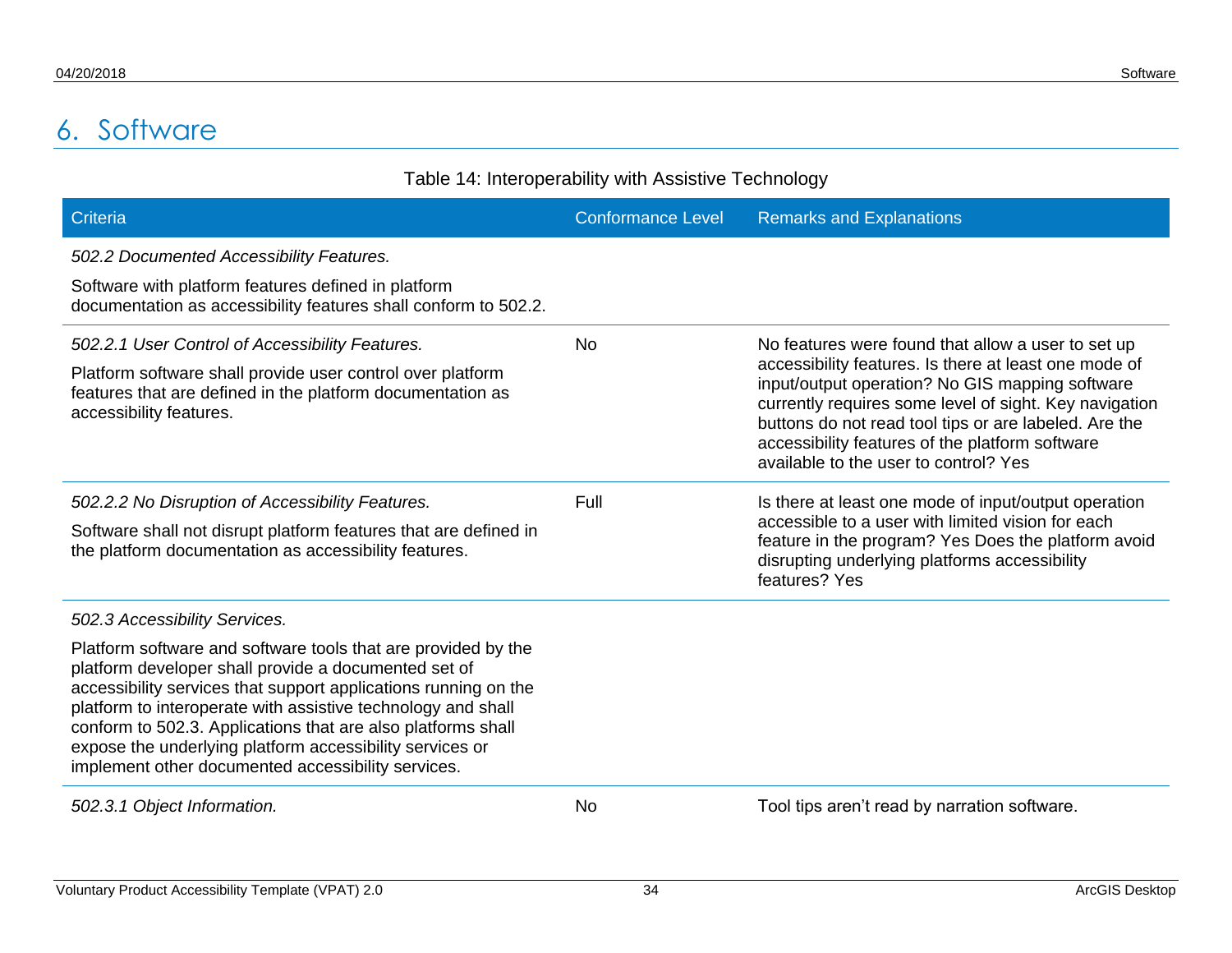| Criteria                                                                                                                                                             | <b>Conformance Level</b> | <b>Remarks and Explanations</b>                                                                                                                                                                                                                                                                                                                      |
|----------------------------------------------------------------------------------------------------------------------------------------------------------------------|--------------------------|------------------------------------------------------------------------------------------------------------------------------------------------------------------------------------------------------------------------------------------------------------------------------------------------------------------------------------------------------|
| The object role, state(s), properties, boundary, name, and<br>description shall be programmatically determinable.                                                    |                          |                                                                                                                                                                                                                                                                                                                                                      |
| 502.3.2 Modification of Object Information.                                                                                                                          | Full                     |                                                                                                                                                                                                                                                                                                                                                      |
| States and properties that can be set by the user shall be<br>capable of being set programmatically, including through<br>assistive technology.                      |                          |                                                                                                                                                                                                                                                                                                                                                      |
| 502.3.3 Row, Column, and Headers.                                                                                                                                    | <b>No</b>                | Column names should be included along with the                                                                                                                                                                                                                                                                                                       |
| If an object is in a data table, the occupied rows and columns,<br>and any headers associated with those rows or columns, shall<br>be programmatically determinable. |                          | data provided. Can the assistive technology software<br>discern the row and column header information<br>exposed by the software running on the platform? No                                                                                                                                                                                         |
| 502.3.4 Values.                                                                                                                                                      | <b>No</b>                | There are some situations where the value on the                                                                                                                                                                                                                                                                                                     |
| Any current value(s), and any set or range of allowable values<br>associated with an object, shall be programmatically<br>determinable.                              |                          | screen was not matching what the assistive<br>technology was reading. Can the assistive<br>technology software discern the value and range of<br>value information exposed by the software running<br>on the platform? No There were some situations<br>where the value on the screen was not matching<br>what was assistive technology was reading. |
| T502.3.5 Modification of Values.                                                                                                                                     | Full                     | Are all features of the application keyboard                                                                                                                                                                                                                                                                                                         |
| Values that can be set by the user shall be capable of being set<br>programmatically, including through assistive technology.                                        |                          | accessible? Yes Can the assistive technology user<br>set the value correctly? Yes                                                                                                                                                                                                                                                                    |
| 502.3.6 Label Relationships.                                                                                                                                         | Partial                  | Can assistive technology software discern the label                                                                                                                                                                                                                                                                                                  |
| Any relationship that a component has as a label for another<br>component, or of being labeled by another component, shall be<br>programmatically determinable.      |                          | of the component when the focus is on the<br>component? No, there are situations where the<br>assistive technology was unable to read the label or<br>had to navigate away and come back before it would<br>read the label especially on tabs.                                                                                                       |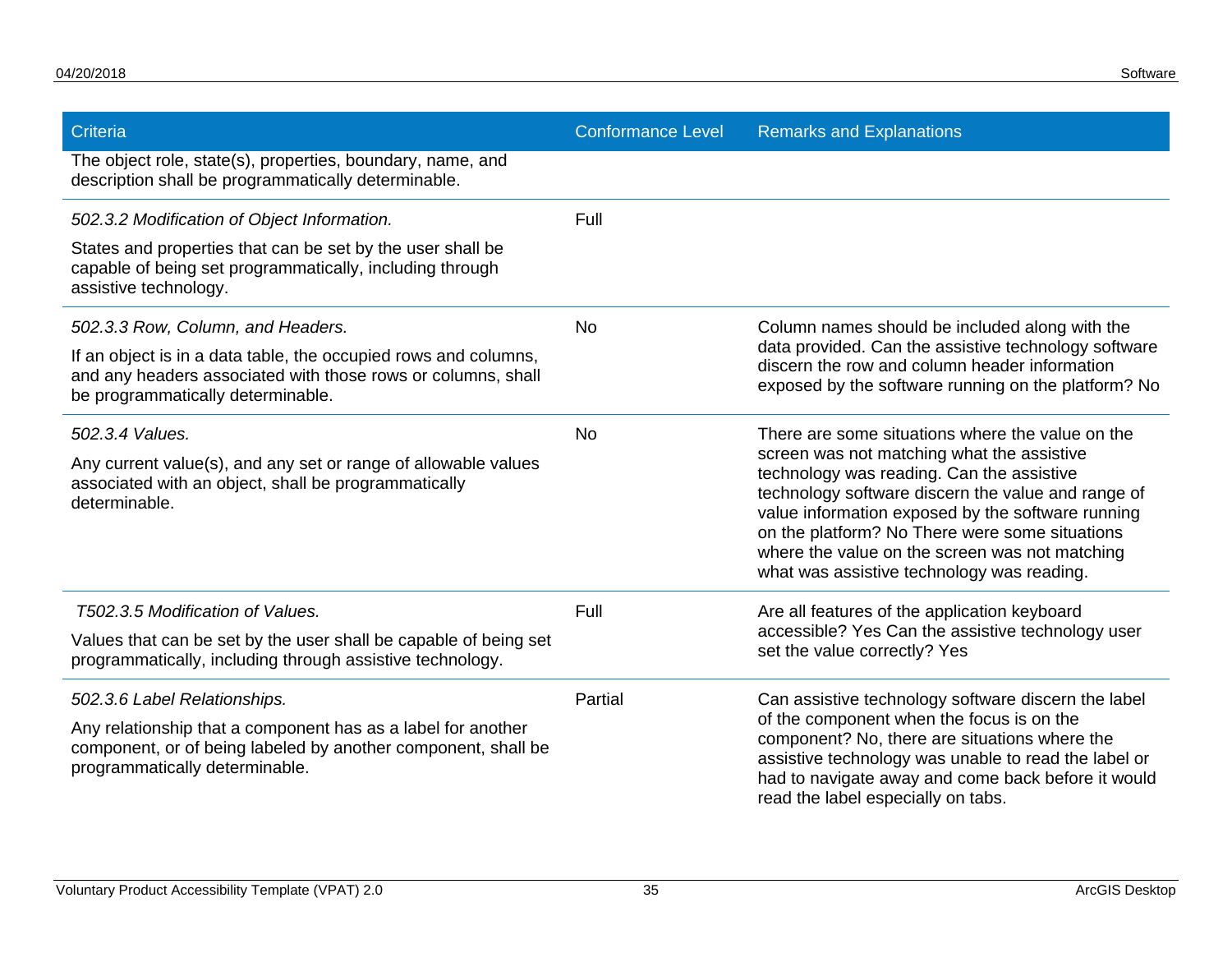| Criteria                                                                                                                                                                     | <b>Conformance Level</b> | <b>Remarks and Explanations</b>                                                                                                                                                                                                                 |
|------------------------------------------------------------------------------------------------------------------------------------------------------------------------------|--------------------------|-------------------------------------------------------------------------------------------------------------------------------------------------------------------------------------------------------------------------------------------------|
| 502.3.7 Hierarchical Relationships.                                                                                                                                          | <b>No</b>                | Can the assistive technology software discern the                                                                                                                                                                                               |
| Any hierarchical (parent-child) relationship that a component<br>has as a container for, or being contained by, another<br>component shall be programmatically determinable. |                          | hierarchical relationship of the component when the<br>focus is on the component? No                                                                                                                                                            |
| 502.3.8 Text.                                                                                                                                                                | <b>Not Tested</b>        |                                                                                                                                                                                                                                                 |
| The content of text objects, text attributes, and the boundary of<br>text rendered to the screen, shall be programmatically<br>determinable.                                 |                          |                                                                                                                                                                                                                                                 |
| 502.3.9 Modification of Text.                                                                                                                                                | Full                     | Can the assistive technology user set the text                                                                                                                                                                                                  |
| Text that can be set by the user shall be capable of being set<br>programmatically, including through assistive technology.                                                  |                          | correctly for an object that allows the non-assistive<br>technology user to set the text value without using a<br>mouse? Yes                                                                                                                    |
| 502.3.10 List of Actions.                                                                                                                                                    | Full                     | Can the assistive technology software discern the                                                                                                                                                                                               |
| A list of all actions that can be executed on an object shall be<br>programmatically determinable.                                                                           |                          | actions available on the component when the focus<br>is on the component? Yes                                                                                                                                                                   |
| 502.3.11 Actions on Objects.                                                                                                                                                 | <b>No</b>                | In many cases the action listed was not active or                                                                                                                                                                                               |
| Applications shall allow assistive technology to<br>programmatically execute available actions on objects.                                                                   |                          | worked as described. Can the assistive technology<br>user execute the action on the drop-down box<br>correctly? No                                                                                                                              |
| 502.3.12 Focus Cursor.                                                                                                                                                       | Partial                  | Can the assistive technology see the visible focus as                                                                                                                                                                                           |
| Applications shall expose information and mechanisms<br>necessary to track focus, text insertion point, and selection<br>attributes of user interface components.            |                          | the user uses the keyboard only and tabs through<br>the application? Yes Can the assistive technology<br>user see a visible indicator when focus is on a field<br>that accepts text input? Yes Are there no hidden<br>areas that gain focus? No |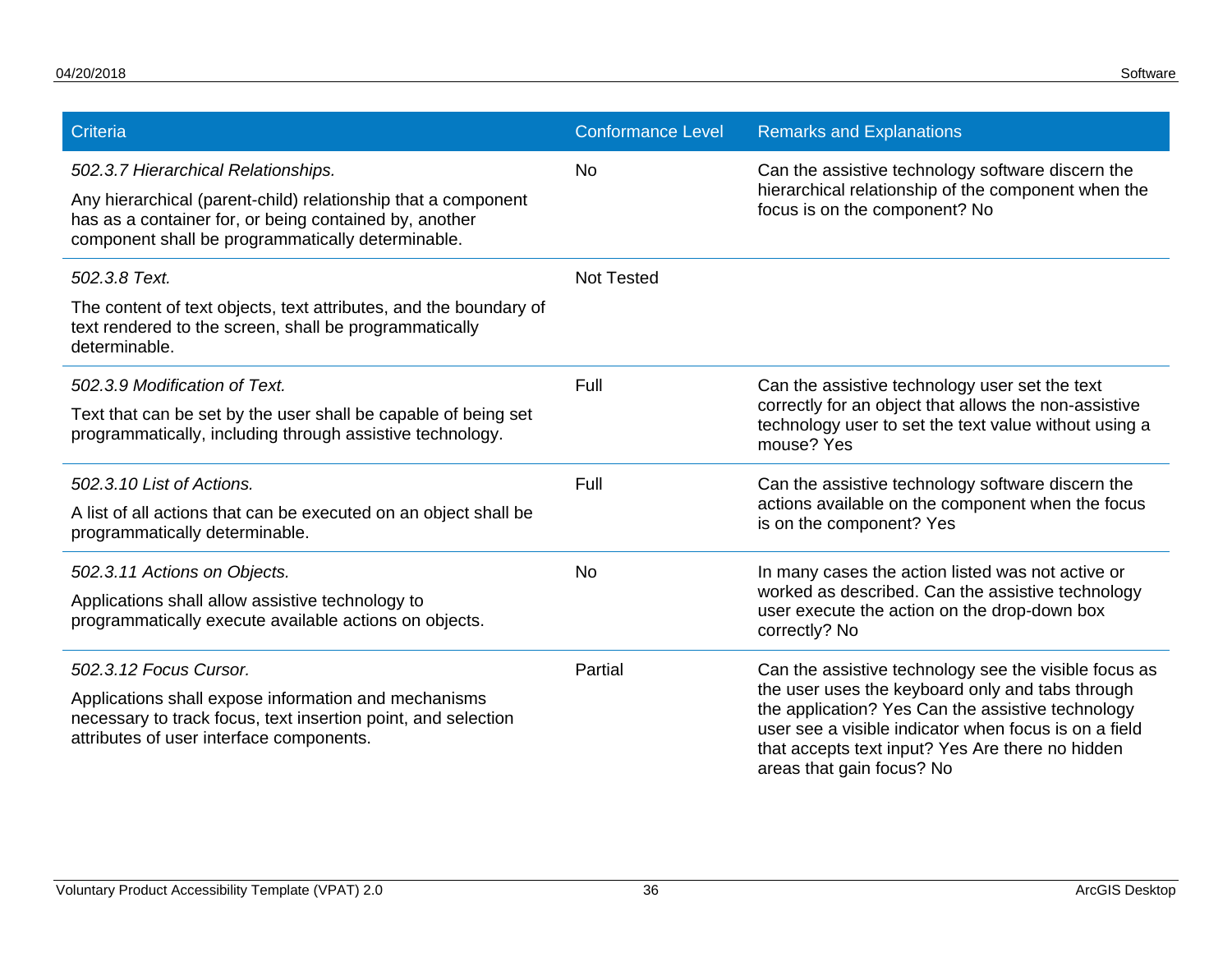| Criteria    |                                                                                                                                                                                                                                          | <b>Conformance Level</b> | <b>Remarks and Explanations</b>                                                                                                                                                                                                                                                                  |
|-------------|------------------------------------------------------------------------------------------------------------------------------------------------------------------------------------------------------------------------------------------|--------------------------|--------------------------------------------------------------------------------------------------------------------------------------------------------------------------------------------------------------------------------------------------------------------------------------------------|
|             | 502.3.13 Modification of Focus Cursor.                                                                                                                                                                                                   | Not Applicable           | There is no place to set the cursor programmatically.                                                                                                                                                                                                                                            |
|             | Focus, text insertion point, and selection attributes that can be<br>set by the user shall be capable of being set programmatically,<br>including through the use of assistive technology.                                               |                          | Can the assistive technology user see the focus and<br>text insertion points? Yes                                                                                                                                                                                                                |
| technology. | 502.3.14 Event Notification.<br>Notification of events relevant to user interactions, including but<br>not limited to, changes in the component's state(s), value,<br>name, description, or boundary, shall be available to assistive    | <b>No</b>                | There are numerous situations where pop-up is not<br>identified and after a pop-up closes, there is not a<br>notification of a new focus. Are the accessibility fields<br>of the software components running on the platform<br>correctly captured after the notification events are<br>sent? No |
|             | 502.4 Platform Accessibility Features.                                                                                                                                                                                                   | Not Applicable           |                                                                                                                                                                                                                                                                                                  |
|             | Platforms and platform software shall conform to the<br>requirements in ANSI/HFES 200.2, Human Factors Engineering<br>of Software User Interfaces-Part 2: Accessibility (2008)<br>(incorporated by reference, see 702.4.1) listed below: |                          |                                                                                                                                                                                                                                                                                                  |
|             | A. Section 9.3.3 Enable sequential entry of multiple<br>(chorded) keystrokes;                                                                                                                                                            |                          |                                                                                                                                                                                                                                                                                                  |
| В.          | Section 9.3.4 Provide adjustment of delay before key<br>acceptance;                                                                                                                                                                      |                          |                                                                                                                                                                                                                                                                                                  |
|             | C. Section 9.3.5 Provide adjustment of same-key double-<br>strike acceptance;                                                                                                                                                            |                          |                                                                                                                                                                                                                                                                                                  |
|             | D. Section 10.6.7 Allow users to choose visual alternative<br>for audio output;                                                                                                                                                          |                          |                                                                                                                                                                                                                                                                                                  |
| Ε.          | Section 10.6.8 Synchronize audio equivalents for visual<br>events;                                                                                                                                                                       |                          |                                                                                                                                                                                                                                                                                                  |
| F.          | Section 10.6.9 Provide speech output services; and                                                                                                                                                                                       |                          |                                                                                                                                                                                                                                                                                                  |
|             | G. Section 10.7.1 Display any captions provided.                                                                                                                                                                                         |                          |                                                                                                                                                                                                                                                                                                  |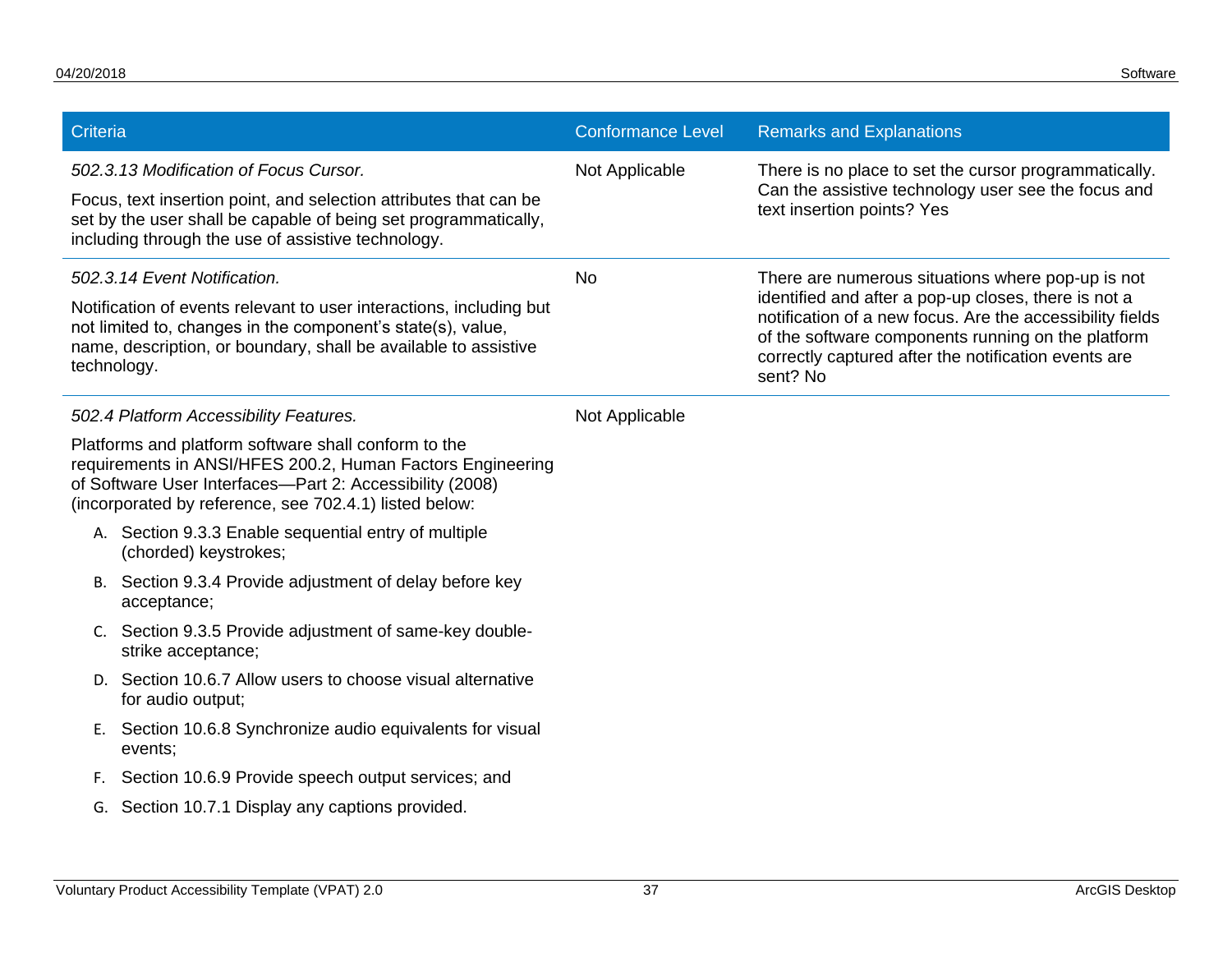#### Table 15: Applications

| Criteria                                                                                                                                                                                                                                                                                                                                       | <b>Conformance Level</b> | <b>Remarks and Explanations</b>                                                                                                                                                                                                                                                                                                                                                                                                                                                                                                                                                                                                                                      |
|------------------------------------------------------------------------------------------------------------------------------------------------------------------------------------------------------------------------------------------------------------------------------------------------------------------------------------------------|--------------------------|----------------------------------------------------------------------------------------------------------------------------------------------------------------------------------------------------------------------------------------------------------------------------------------------------------------------------------------------------------------------------------------------------------------------------------------------------------------------------------------------------------------------------------------------------------------------------------------------------------------------------------------------------------------------|
| 503.2 User Preferences.<br>Applications shall permit user preferences from platform settings<br>for color, contrast, font type, font size, and focus cursor.<br>EXCEPTION: Applications that are designed to be isolated from<br>their underlying platform software, including Web applications,<br>shall not be required to conform to 503.2. | Full                     | When the color setting in the Windows Control Panel<br>Display setting are modified, does the application<br>use the new settings? Yes Note: this requires admin<br>rights on the machine to check. When the high<br>contrast in the Windows Ease of Access Center is<br>activated, does the application user the high<br>contrast? Yes Exception - Splash Screen When the<br>user changes the font size in the Windows Control<br>Panel Display setting, does the application use the<br>font size selected? Yes When the font cursor (Mouse<br>Pointer) in the Windows Ease of Access Center is<br>changed does the application use the font cursor<br>chosen? Yes |
| 503.3 Alternative User Interfaces.<br>Where an application provides an alternative user interface that<br>functions as assistive technology, the application shall use<br>platform and other industry standard accessibility services.                                                                                                         | Not Applicable           | If the application provides an alternative user<br>interface that functions as assistive technology, does<br>that interface use the platform accessibility services?<br>N/A                                                                                                                                                                                                                                                                                                                                                                                                                                                                                          |
| 503.4 User Controls for Captions and Audio Description.                                                                                                                                                                                                                                                                                        |                          |                                                                                                                                                                                                                                                                                                                                                                                                                                                                                                                                                                                                                                                                      |
| Where ICT displays video with synchronized audio, ICT shall<br>provide user controls for closed captions and audio descriptions<br>conforming to 503.4.                                                                                                                                                                                        |                          |                                                                                                                                                                                                                                                                                                                                                                                                                                                                                                                                                                                                                                                                      |
| 503.4.1 Caption Controls.                                                                                                                                                                                                                                                                                                                      | Not Applicable           |                                                                                                                                                                                                                                                                                                                                                                                                                                                                                                                                                                                                                                                                      |
| Where user controls are provided for volume adjustment, ICT<br>shall provide user controls for the selection of captions at the<br>same menu level as the user controls for volume or program<br>selection.                                                                                                                                    |                          |                                                                                                                                                                                                                                                                                                                                                                                                                                                                                                                                                                                                                                                                      |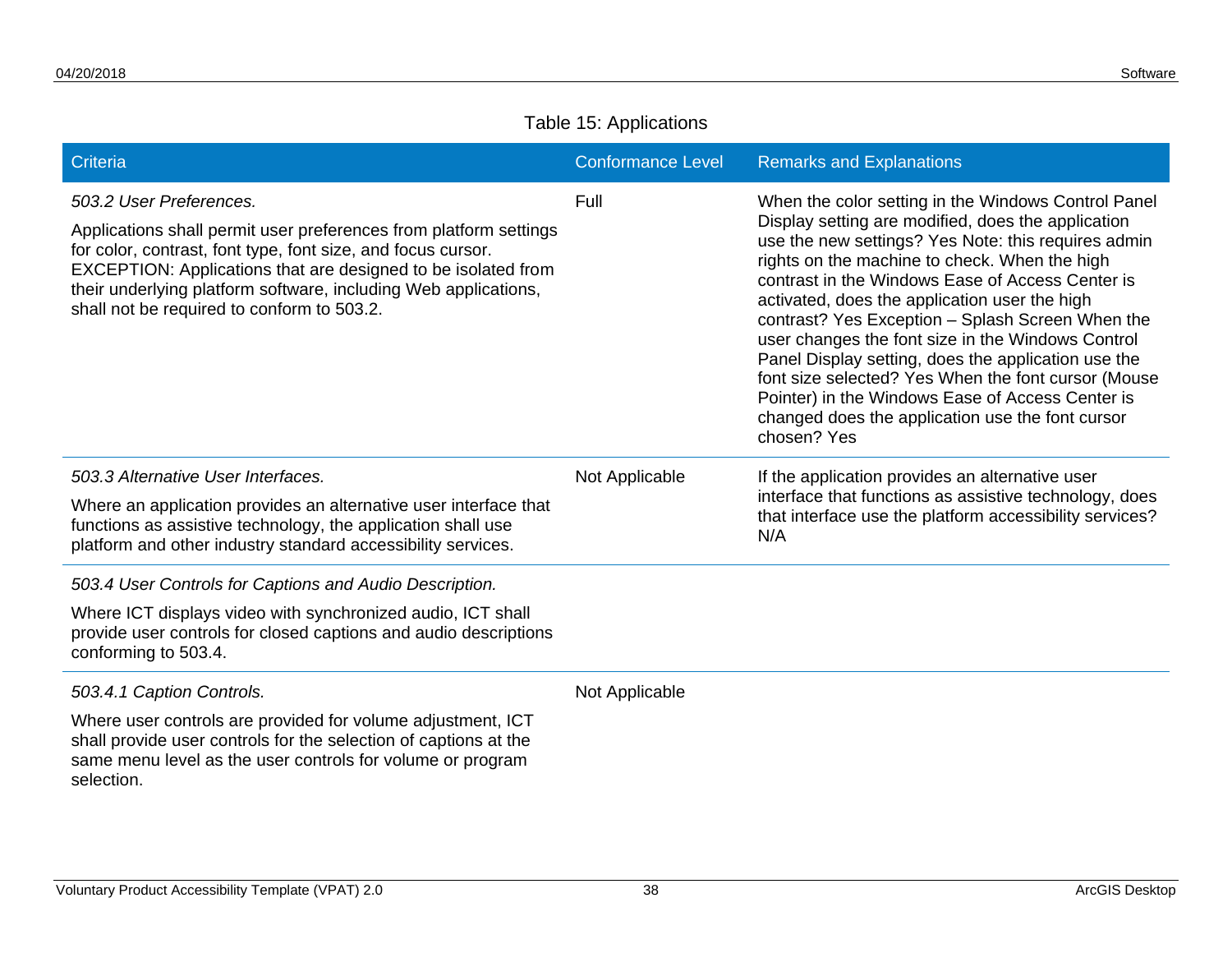| Criteria                                                                                                                                                                                                                                                                                                                                                                                                                                                                                                                                                                                                          | <b>Conformance Level</b>  | <b>Remarks and Explanations</b> |
|-------------------------------------------------------------------------------------------------------------------------------------------------------------------------------------------------------------------------------------------------------------------------------------------------------------------------------------------------------------------------------------------------------------------------------------------------------------------------------------------------------------------------------------------------------------------------------------------------------------------|---------------------------|---------------------------------|
| 503.4.2 Audio Description Controls.<br>Where user controls are provided for program selection, ICT<br>shall provide user controls for the selection of audio descriptions<br>at the same menu level as the user controls for volume or<br>program selection.                                                                                                                                                                                                                                                                                                                                                      | Not Applicable            |                                 |
|                                                                                                                                                                                                                                                                                                                                                                                                                                                                                                                                                                                                                   | Table 16: Authoring Tools |                                 |
| Criteria                                                                                                                                                                                                                                                                                                                                                                                                                                                                                                                                                                                                          | <b>Conformance Level</b>  | <b>Remarks and Explanations</b> |
| 504.2 Content Creation or Editing.<br>Authoring tools shall provide a mode of operation to create or<br>edit content that conforms to Level A and Level AA Success<br>Criteria and Conformance Requirements in WCAG 2.0<br>(incorporated by reference, see 702.10.1) for all supported<br>features and, as applicable, to file formats supported by the<br>authoring tool. Authoring tools shall permit authors the option of<br>overriding information required for accessibility.<br>Exception: Authoring tools shall not be required to conform to<br>504.2 when used to directly edit plain text source code. | <b>No</b>                 | Map editing and creation        |
| 504.2.1 Preservation of Information Provided for Accessibility in<br>Format Conversion.<br>Authoring tools shall, when converting content from one format<br>to another or saving content in multiple formats, preserve the<br>information required for accessibility to the extent that the<br>information is supported by the destination format.                                                                                                                                                                                                                                                               | Not Applicable            |                                 |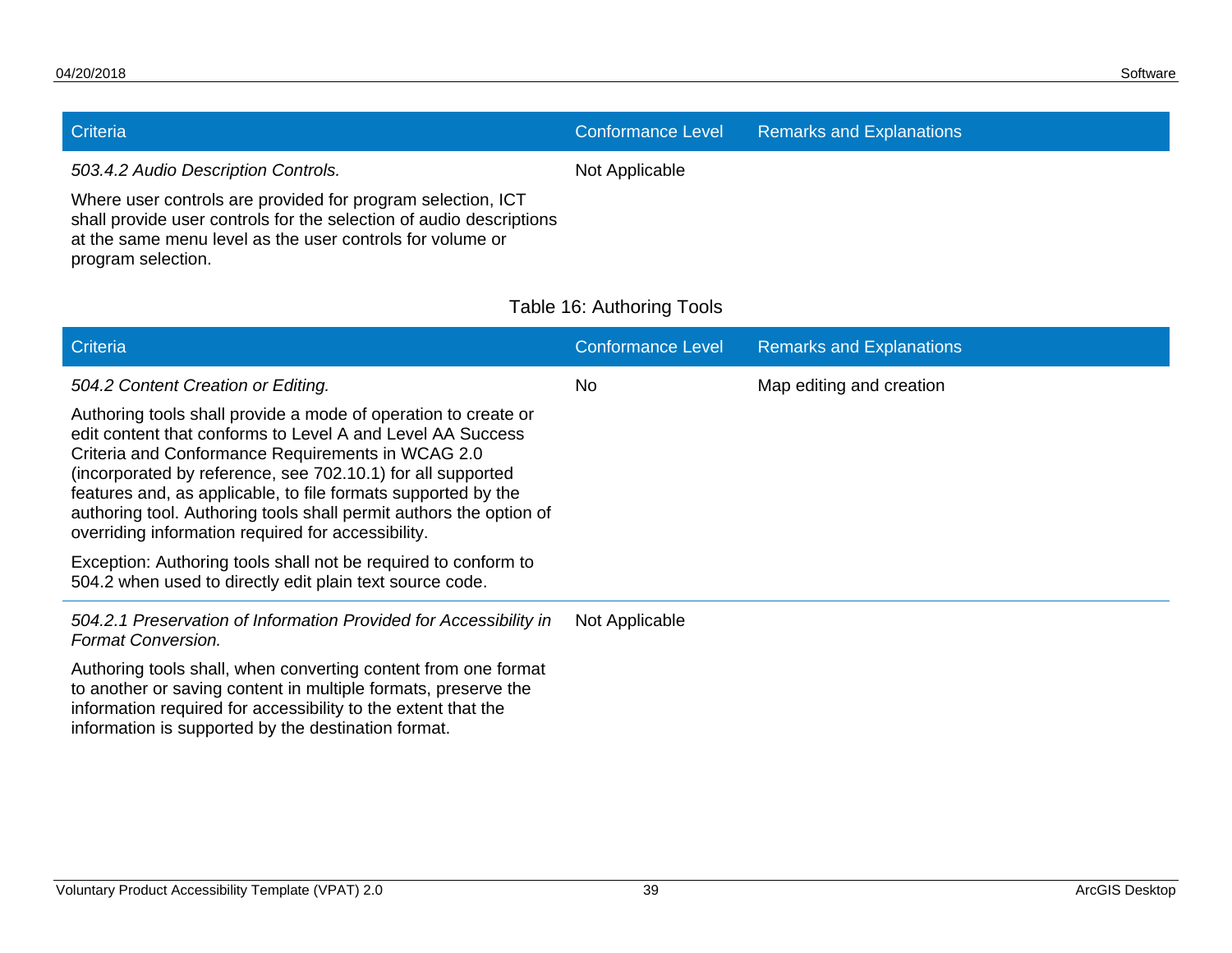| Criteria                                                                                                                                                                                                                                                                                                                                                                                  | <b>Conformance Level</b> | <b>Remarks and Explanations</b> |
|-------------------------------------------------------------------------------------------------------------------------------------------------------------------------------------------------------------------------------------------------------------------------------------------------------------------------------------------------------------------------------------------|--------------------------|---------------------------------|
| 504.2.2 PDF Export.<br>Authoring tools capable of exporting PDF files that conform to<br>ISO 32000-1:2008 (PDF 1.7) shall also be capable of exporting<br>PDF files that conform to ANSI/AIIM/ISO 14289-1:2016<br>(PDF/UA–1) (incorporated by reference, see 702.3.1).                                                                                                                    |                          |                                 |
| 504.3 Prompts.<br>Authoring tools shall provide a mode of operation that prompts<br>authors to create content that conforms to Level A and Level AA<br>Success Criteria and Conformance Requirements in WCAG 2.0<br>(incorporated by reference, see 702.10.1) for supported features<br>and, as applicable, to file formats supported by the authoring<br>tool.                           | Not Applicable           |                                 |
| 504.4 Templates.<br>Where templates are provided, templates allowing content<br>creation that conforms to Level A and Level AA Success Criteria<br>and Conformance Requirements in WCAG 2.0 (incorporated by<br>reference, see 702.10.1) shall be provided for a range of<br>template uses for supported features and, as applicable, to file<br>formats supported by the authoring tool. | Not Applicable           |                                 |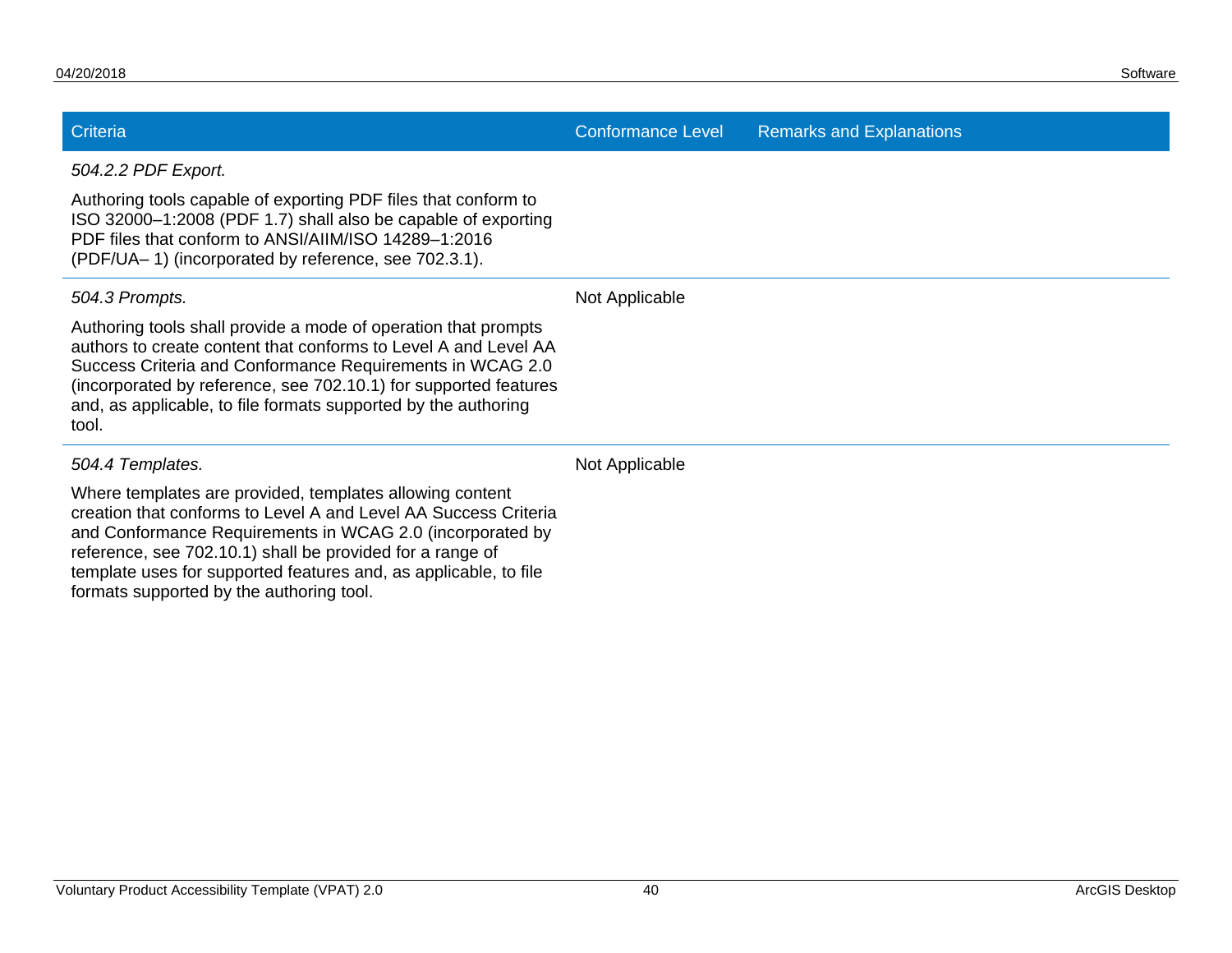# 7. Support Documentation and Services

#### Table 17: Support Documentation

<span id="page-43-0"></span>

| <b>Criteria</b>                                                                                                                                                                                                                                                                                                                                  | <b>Conformance Level</b> | <b>Remarks and Explanations</b>                                                                                                                                                                                                                                                                                                                                                                                  |
|--------------------------------------------------------------------------------------------------------------------------------------------------------------------------------------------------------------------------------------------------------------------------------------------------------------------------------------------------|--------------------------|------------------------------------------------------------------------------------------------------------------------------------------------------------------------------------------------------------------------------------------------------------------------------------------------------------------------------------------------------------------------------------------------------------------|
| 602.2 Accessibility and Compatibility Features.<br>Documentation shall list and explain how to use the accessibility<br>and compatibility features required by Chapters 4 and 5.<br>Documentation shall include accessibility features that are built-<br>in and accessibility features that provide compatibility with<br>assistive technology. | No                       | Help file provide no information on accessibility,<br>especially around hot keys. If the product provides<br>built in accessibility features, then are these<br>features explained in the support documentation?<br>No If the product provides hot keys to make<br>navigation easier, are those hot keys provided in<br>the support documentation? No, the Help files did<br>not have any reference to hot keys. |
| 602.3 Electronic Support Documentation.                                                                                                                                                                                                                                                                                                          | Full                     |                                                                                                                                                                                                                                                                                                                                                                                                                  |
| Documentation in electronic format, including Web-based self-<br>service support, shall conform to Level A and Level AA Success<br>Criteria and Conformance Requirements in WCAG 2.0<br>(incorporated by reference, see 702.10.1).                                                                                                               |                          |                                                                                                                                                                                                                                                                                                                                                                                                                  |
| 602.4 Alternate Formats for Non-Electronic Support<br>Documentation.                                                                                                                                                                                                                                                                             | Full                     | If the support documentation is provided as HTML<br>pages, then do the HTML pages adhere to all 508                                                                                                                                                                                                                                                                                                              |
| Where support documentation is only provided in non-electronic<br>formats, alternate formats usable by individuals with disabilities<br>shall be provided upon request.                                                                                                                                                                          |                          | requirements as described in the WCAG sub epic<br>and WCAG – web only sub epic? Yes If the<br>support document is provided as a separate<br>document (PDF, Word, etc.) then does the<br>document pass the WCAG 2.0 checkpoints for<br>documents? N/A                                                                                                                                                             |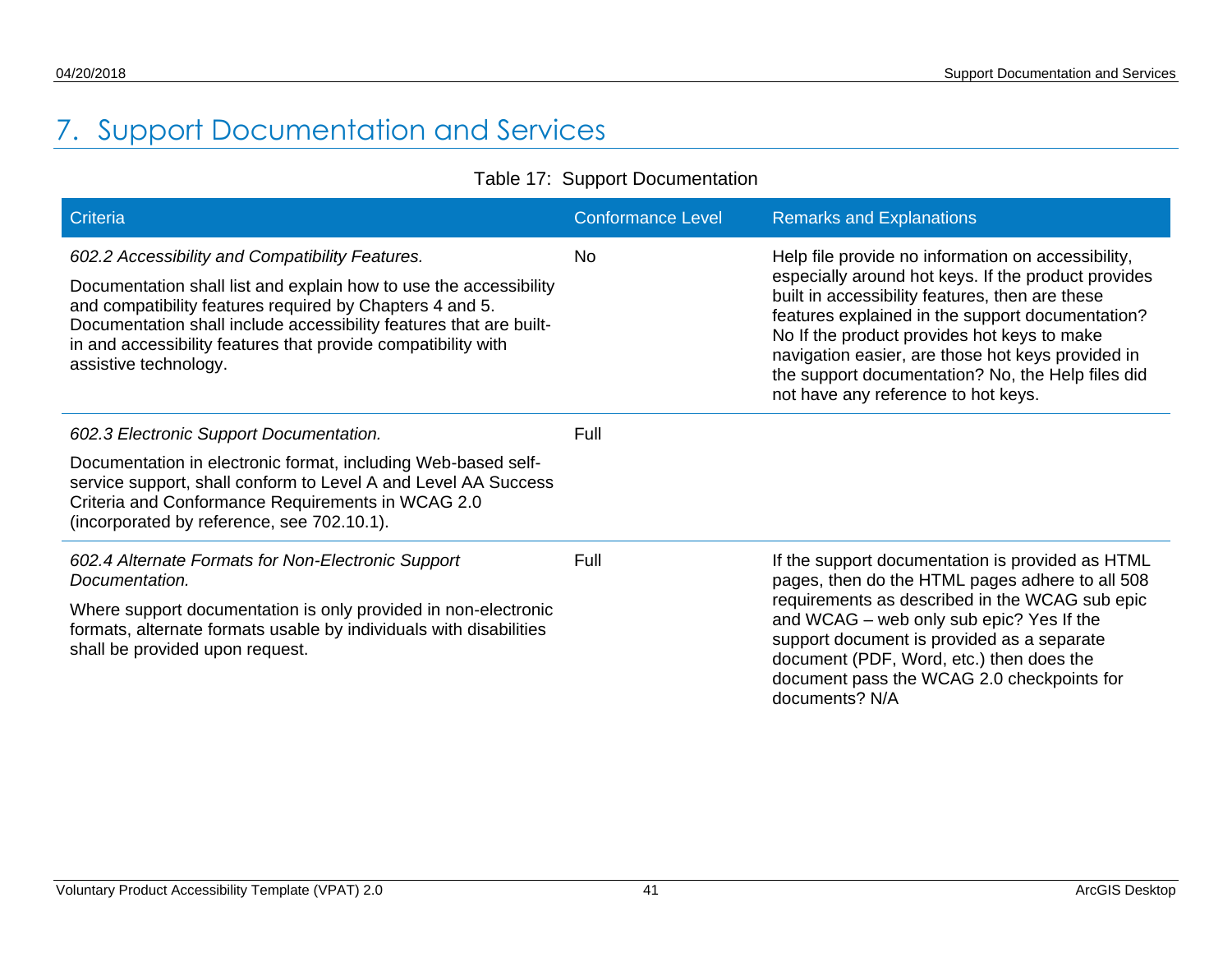#### Table 18: Support Services

| Criteria                                                                                                                                                                                                            | <b>Conformance Level</b> | <b>Remarks and Explanations</b> |
|---------------------------------------------------------------------------------------------------------------------------------------------------------------------------------------------------------------------|--------------------------|---------------------------------|
| 603.1 General.                                                                                                                                                                                                      | Full                     |                                 |
| ICT support services including, but not limited to, help desks,<br>call centers, training services, and automated self-service<br>technical support, shall conform to 603.                                          |                          |                                 |
| 603.2 Information on Accessibility and Compatibility Features.                                                                                                                                                      | Full                     |                                 |
| ICT support services shall include information on the<br>accessibility and compatibility features required by 602.2.                                                                                                |                          |                                 |
| 603.3 Accommodation of Communication Needs.                                                                                                                                                                         | Full                     |                                 |
| Support services shall be provided directly to the user or<br>through a referral to a point of contact. Such ICT support<br>services shall accommodate the communication needs of<br>individuals with disabilities. |                          |                                 |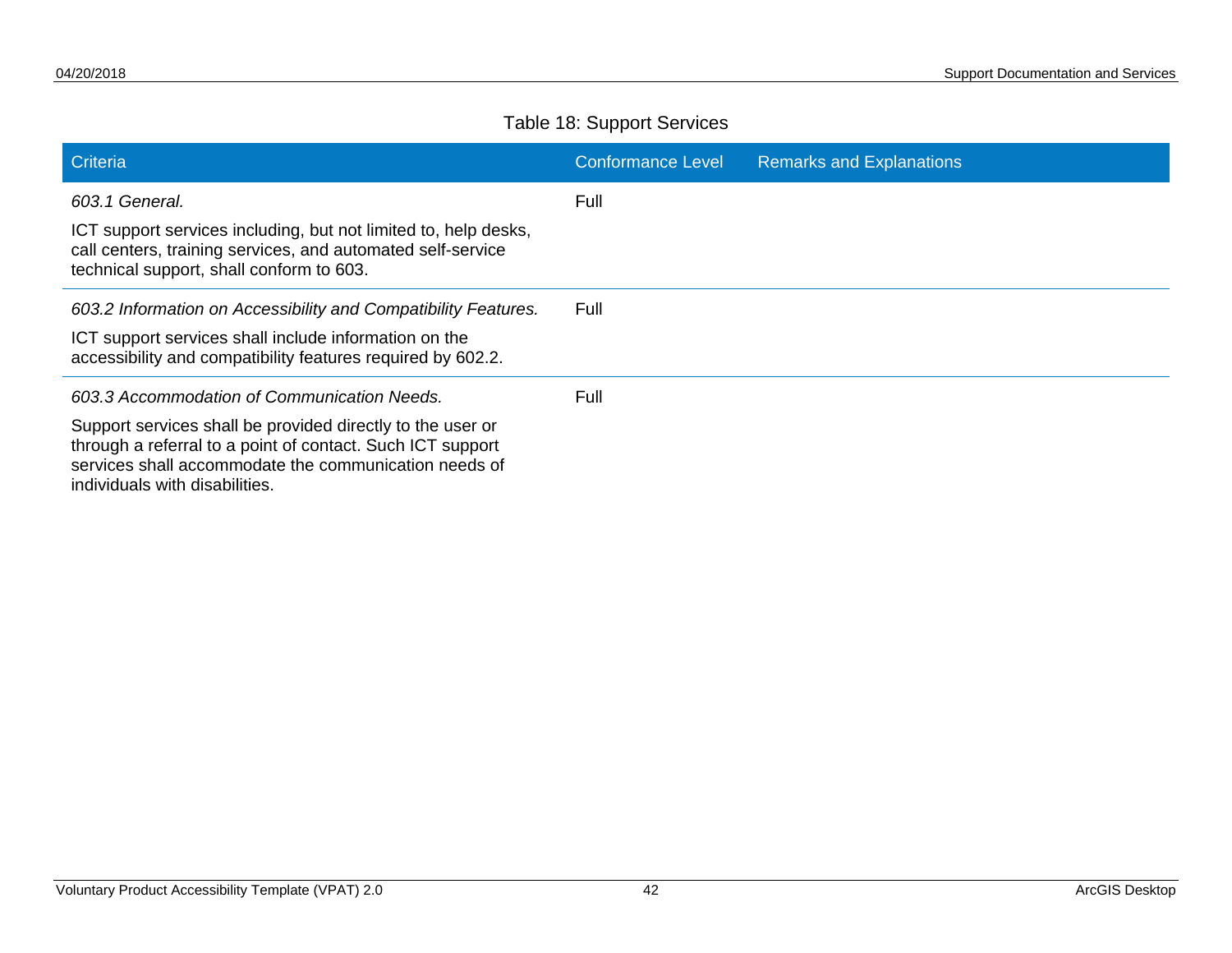#### Table 19: Portable Document Format (PDF) Techniques for WCAG 2.0

| <b>Criteria</b>                                                                                                                                                                               | <b>Conformance Level</b> | <b>Remarks and Explanations</b> |
|-----------------------------------------------------------------------------------------------------------------------------------------------------------------------------------------------|--------------------------|---------------------------------|
| PDF1: Text alternatives have been applied to images with the<br>Alt entry                                                                                                                     | No                       |                                 |
| 1.1.1 Non-text Content: All non-text content that is presented<br>to the user has a text alternative that serves the equivalent<br>purpose, except for the situations listed below. (Level A) |                          |                                 |
| Controls, Input<br>$\bullet$                                                                                                                                                                  |                          |                                 |
| Time-Based Media                                                                                                                                                                              |                          |                                 |
| Test<br>$\bullet$                                                                                                                                                                             |                          |                                 |
| Sensory                                                                                                                                                                                       |                          |                                 |
| <b>CAPTCHA</b>                                                                                                                                                                                |                          |                                 |
| Decoration, Formatting, Invisible<br>$\bullet$                                                                                                                                                |                          |                                 |
| PDF2: Bookmarks have been created                                                                                                                                                             | No                       |                                 |
| 2.4.5 Multiple Ways: More than one way is available to locate<br>a Web page within a set of Web pages except where the Web<br>Page is the result of, or a step in, a process. (Level AA)      |                          |                                 |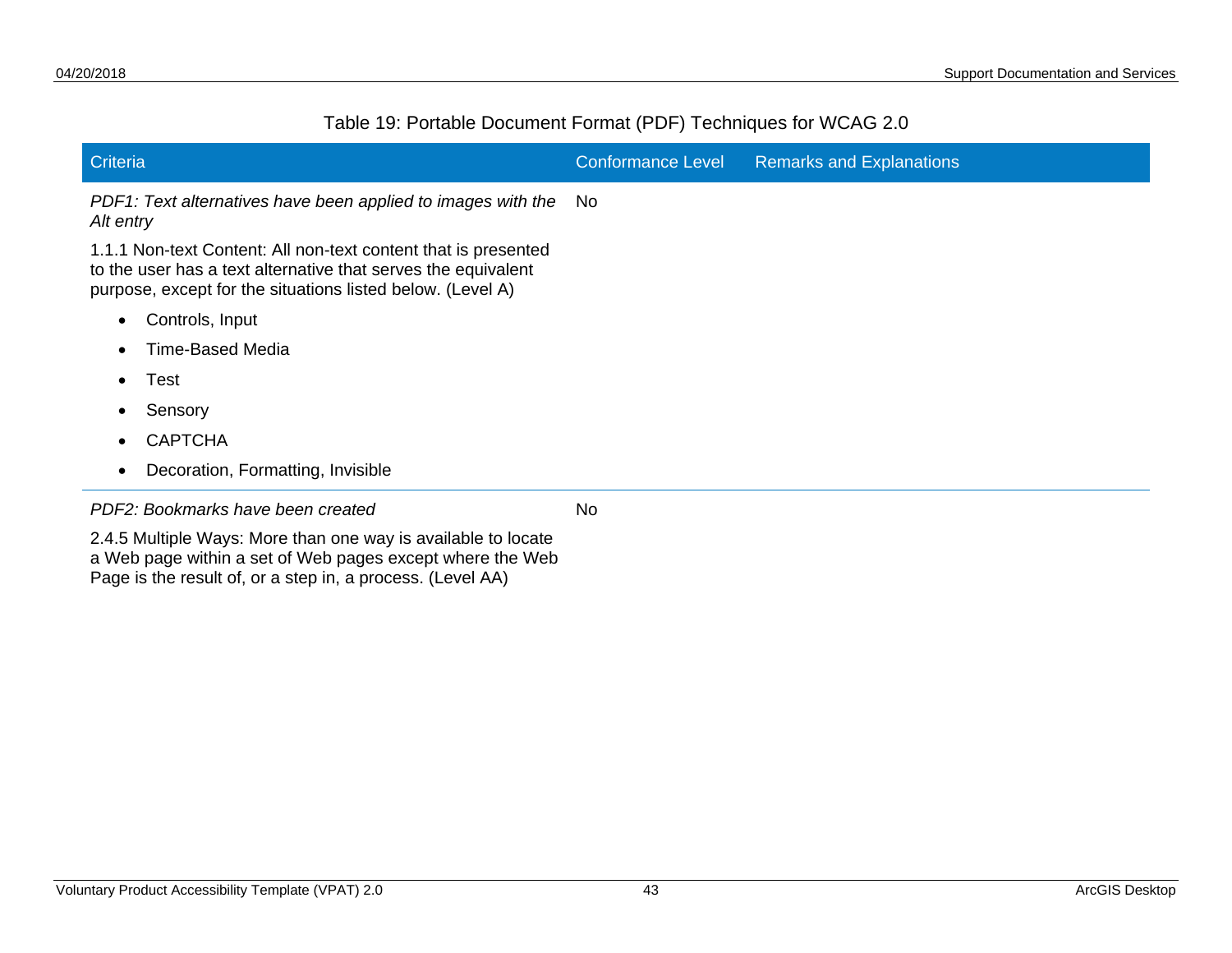| Criteria                                                                                                                                                                                                                                                                                                      | <b>Conformance Level</b> | <b>Remarks and Explanations</b> |
|---------------------------------------------------------------------------------------------------------------------------------------------------------------------------------------------------------------------------------------------------------------------------------------------------------------|--------------------------|---------------------------------|
| PDF3: The tab order and reading order are correct                                                                                                                                                                                                                                                             | <b>No</b>                |                                 |
| 1.3.2 Meaningful Sequence: When the sequence in which<br>content is presented affects its meaning, a correct reading<br>sequence can be programmatically determined. (Level A)                                                                                                                                |                          |                                 |
| 2.1.1 Keyboard: All functionality of the content is operable<br>through a keyboard interface without requiring specific<br>timings for individual keystrokes, except where the underlying<br>function requires input that depends on the path of the user's<br>movement and not just the endpoints. (Level A) |                          |                                 |
| Note 1: This exception relates to the underlying function,<br>not the input technique. For example, if using handwriting<br>to enter text, the input technique (handwriting) requires<br>path-dependent input but the underlying function (text<br>input) does not.                                           |                          |                                 |
| Note 2: This does not forbid and should not discourage<br>providing mouse input or other input methods in addition to<br>keyboard operation.                                                                                                                                                                  |                          |                                 |
| 2.1.3 Keyboard (No Exception): All functionality of the content<br>is operable through a keyboard interface without requiring<br>specific timings for individual keystrokes. (Level AAA)                                                                                                                      |                          |                                 |
| 2.4.3 Focus Order: If a Web page can be navigated<br>sequentially and the navigation sequences affect meaning or<br>operation, focusable components receive focus in an order<br>that preserves meaning and operability. (Level A)                                                                            |                          |                                 |
|                                                                                                                                                                                                                                                                                                               |                          |                                 |
|                                                                                                                                                                                                                                                                                                               |                          |                                 |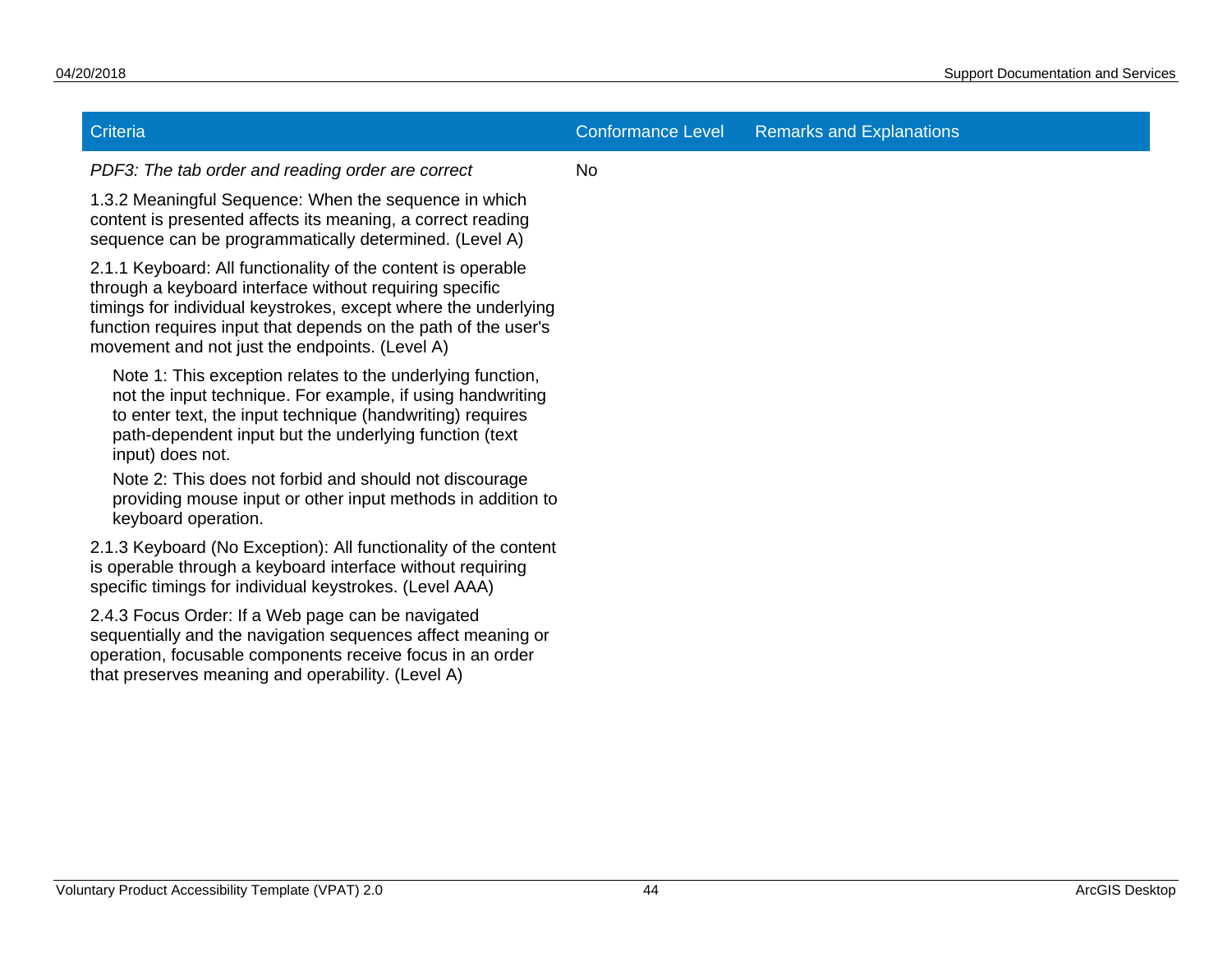| Criteria                                                                                                                                                                                                                                            | <b>Conformance Level</b> | <b>Remarks and Explanations</b> |
|-----------------------------------------------------------------------------------------------------------------------------------------------------------------------------------------------------------------------------------------------------|--------------------------|---------------------------------|
| PDF4: Decorative images are hidden with the Artifact tag                                                                                                                                                                                            | No                       |                                 |
| 1.1.1 Non-text Content: All non-text content that is presented<br>to the user has a text alternative that serves the equivalent<br>purpose, except for the situations listed below. (Level A)                                                       |                          |                                 |
| Controls, Input<br>$\bullet$                                                                                                                                                                                                                        |                          |                                 |
| <b>Time-Based Media</b>                                                                                                                                                                                                                             |                          |                                 |
| <b>Test</b>                                                                                                                                                                                                                                         |                          |                                 |
| Sensory                                                                                                                                                                                                                                             |                          |                                 |
| <b>CAPTCHA</b>                                                                                                                                                                                                                                      |                          |                                 |
| Decoration, Formatting, Invisible<br>$\bullet$                                                                                                                                                                                                      |                          |                                 |
| PDF5: Required form controls are indicated                                                                                                                                                                                                          | Not Applicable           |                                 |
| 3.3.1 Error Identification: If an input error is automatically<br>detected, the item that is in error is identified and the error is<br>described to the user in text. (Level A)                                                                    |                          |                                 |
| 3.3.2 Labels or Instructions: Labels or instructions are<br>provided when content requires user input. (Level A)                                                                                                                                    |                          |                                 |
| 3.3.3 Error Suggestion: If an input error is automatically<br>detected and suggestions for correction are known, then the<br>suggestions are provided to the user, unless it would<br>jeopardize the security or purpose of the content. (Level AA) |                          |                                 |
| PDF6: Table elements are used for table markup                                                                                                                                                                                                      | <b>No</b>                |                                 |
| 1.3.1 Info and Relationships: Information, structure, and<br>relationships conveyed through presentation can be<br>programmatically determined or are available in text. (Level<br>A)                                                               |                          |                                 |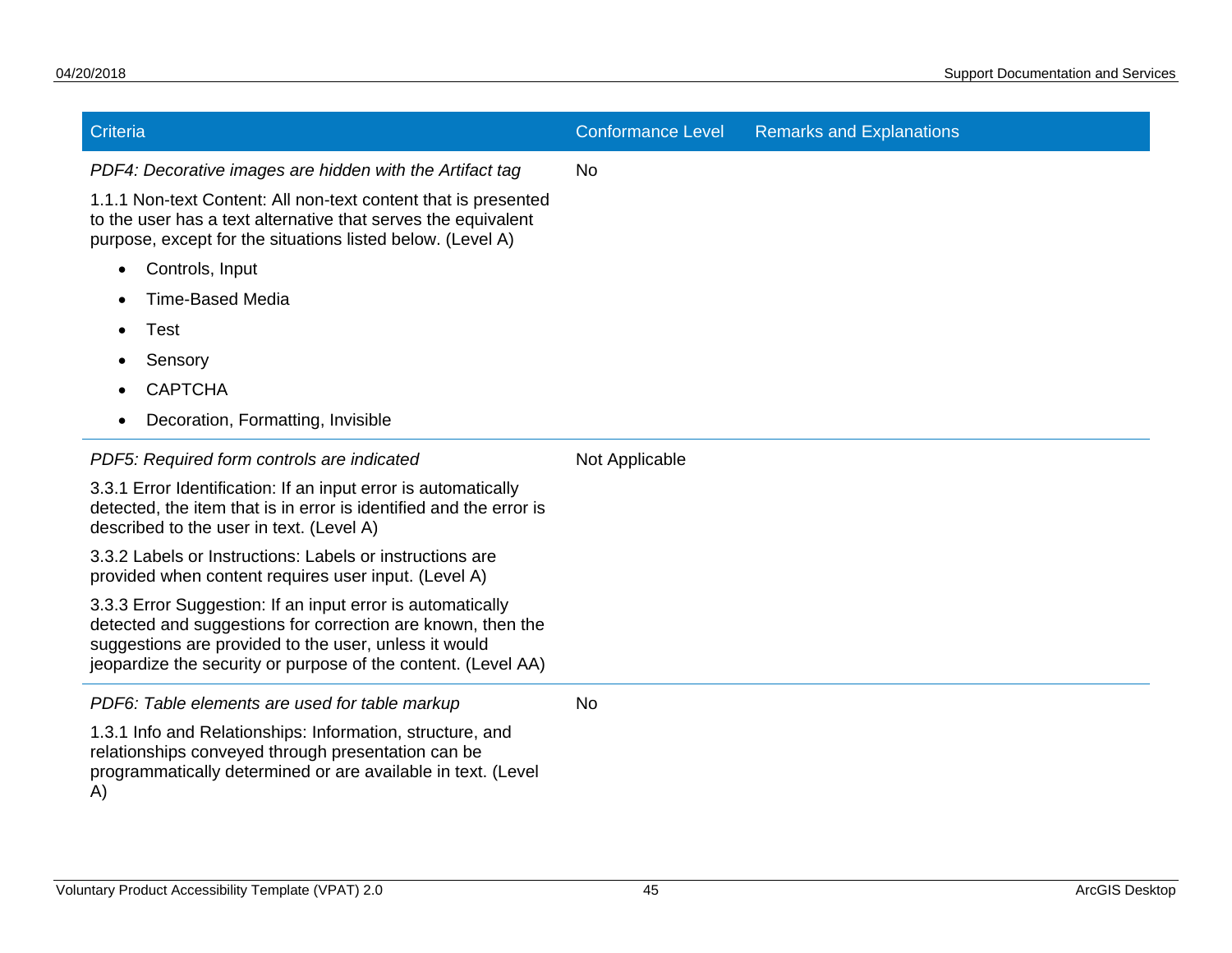| Criteria                                                                                                                                                                                              | <b>Conformance Level</b> | <b>Remarks and Explanations</b> |
|-------------------------------------------------------------------------------------------------------------------------------------------------------------------------------------------------------|--------------------------|---------------------------------|
| PDF7: Text in scanned documents has been rendered by<br><b>Optical Character Recognition (OCR)</b>                                                                                                    | Not Applicable           |                                 |
| 1.4.5 Images of Text: If the technologies being used can<br>achieve the visual presentation, text is used to convey<br>information rather than images of text except for the following:<br>(Level AA) |                          |                                 |
| Customizable: The image of text can be visually<br>customized to the user's requirements;                                                                                                             |                          |                                 |
| Essential: A particular presentation of text is essential to<br>the information being conveyed.                                                                                                       |                          |                                 |
| Note: Logotypes (text that is part of a logo or brand name)<br>are considered essential.                                                                                                              |                          |                                 |
| 1.4.9 Images of Text (No Exception): Images of text are only<br>used for pure decoration or where a particular presentation of<br>text is essential to the information being conveyed. (Level<br>AAA) |                          |                                 |
| Note: Logotypes (text that is part of a logo or brand name)<br>are considered essential.                                                                                                              |                          |                                 |
| PDF8: Definitions are provided for abbreviations via an E<br>entry for a structure element                                                                                                            | Not Applicable           |                                 |
| 3.1.4 Abbreviations: A mechanism for identifying the<br>expanded form or meaning of abbreviations is available.<br>(Level AAA)                                                                        |                          |                                 |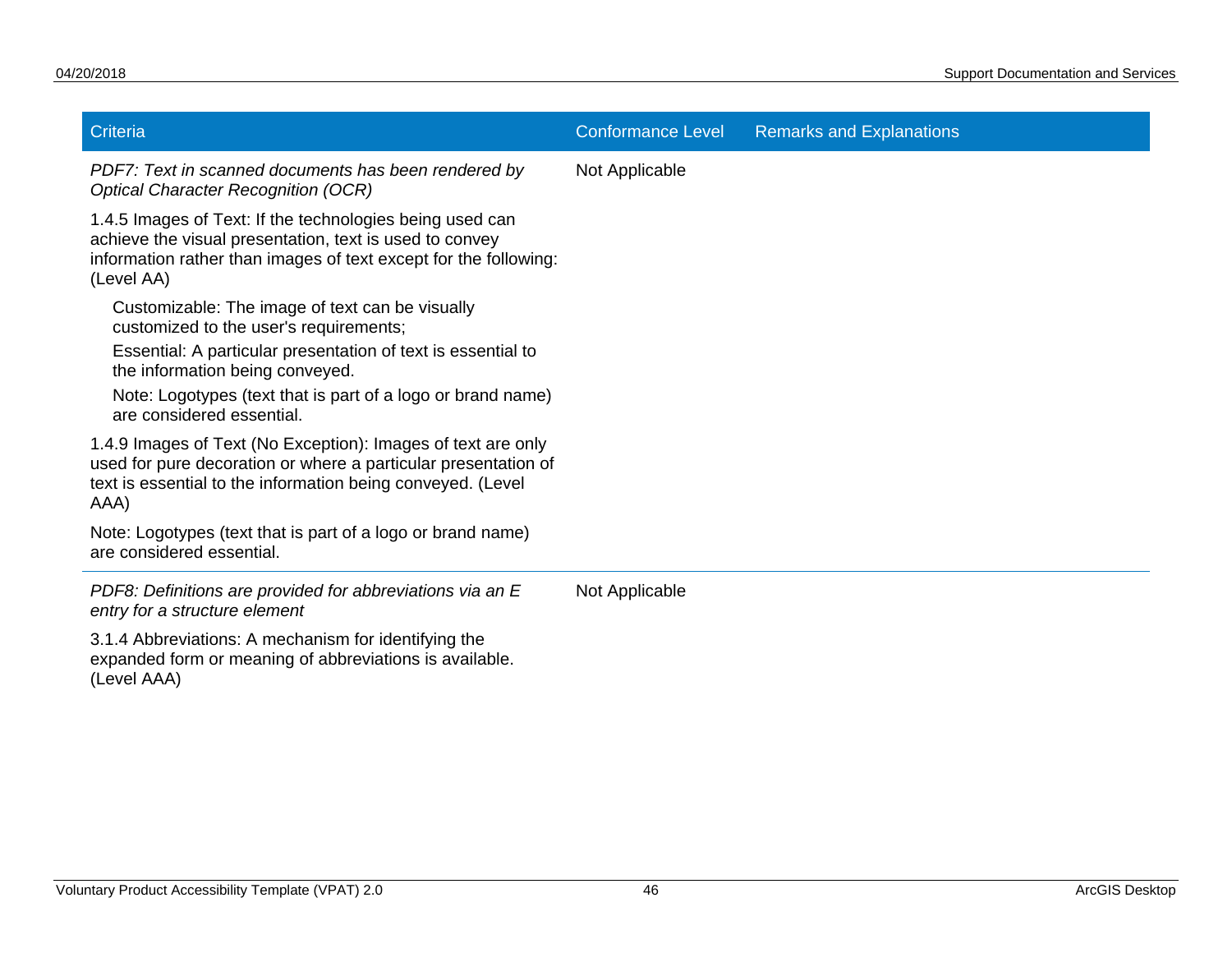| <b>Criteria</b>                                                                                                                                                                                                                                                                                                                                                                                                                          | <b>Conformance Level</b> | <b>Remarks and Explanations</b> |
|------------------------------------------------------------------------------------------------------------------------------------------------------------------------------------------------------------------------------------------------------------------------------------------------------------------------------------------------------------------------------------------------------------------------------------------|--------------------------|---------------------------------|
| PDF9: Headings are provided by marking content with<br>heading tags                                                                                                                                                                                                                                                                                                                                                                      | No                       |                                 |
| 1.3.1 Info and Relationships: Information, structure, and<br>relationships conveyed through presentation can be<br>programmatically determined or are available in text. (Level<br>A)                                                                                                                                                                                                                                                    |                          |                                 |
| 2.4.1 Bypass Blocks: A mechanism is available to bypass<br>blocks of content that are repeated on multiple Web pages.<br>(Level A)                                                                                                                                                                                                                                                                                                       |                          |                                 |
| PDF10: Labels are provided for interactive form controls                                                                                                                                                                                                                                                                                                                                                                                 | Not Applicable           |                                 |
| 1.3.1 Info and Relationships: Information, structure, and<br>relationships conveyed through presentation can be<br>programmatically determined or are available in text. (Level<br>A)                                                                                                                                                                                                                                                    |                          |                                 |
| 3.3.2 Labels or Instructions: Labels or instructions are<br>provided when content requires user input. (Level A)                                                                                                                                                                                                                                                                                                                         |                          |                                 |
| 4.1.2 Name, Role, Value: For all user interface components<br>(including but not limited to: form elements, links and<br>components generated by scripts), the name and role can be<br>programmatically determined; states, properties, and values<br>that can be set by the user can be programmatically set; and<br>notification of changes to these items is available to user<br>agents, including assistive technologies. (Level A) |                          |                                 |
| Note: This success criterion is primarily for Web authors who<br>develop or script their own user interface components. For<br>example, standard HTML controls already meet this success<br>criterion when used according to specification.                                                                                                                                                                                              |                          |                                 |
| PDF11: Links and link text are provided using the Link<br>annotation and the /Link structure element                                                                                                                                                                                                                                                                                                                                     | Not Applicable           |                                 |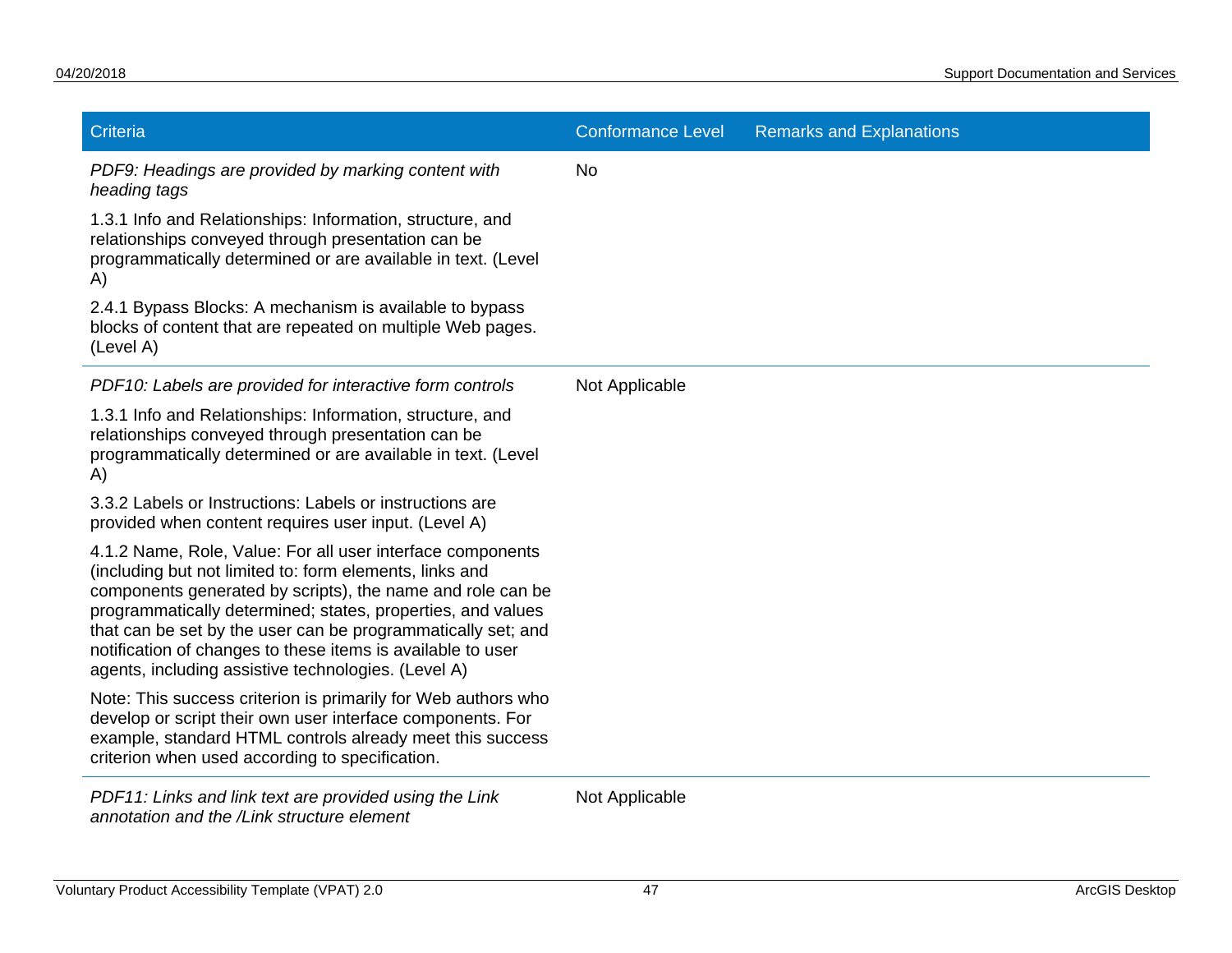Criteria Conformance Level Remarks and Explanations

1.3.1 Info and Relationships: Information, structure, and relationships conveyed through presentation can be programmatically determined or are available in text. (Level A)

2.1.1 Keyboard: All functionality of the content is operable through a keyboard interface without requiring specific timings for individual keystrokes, except where the underlying function requires input that depends on the path of the user's movement and not just the endpoints. (Level A)

Note 1: This exception relates to the underlying function, not the input technique. For example, if using handwriting to enter text, the input technique (handwriting) requires pathdependent input but the underlying function (text input) does not.

Note 2: This does not forbid and should not discourage providing mouse input or other input methods in addition to keyboard operation.

2.1.3 Keyboard (No Exception): All functionality of the content is operable through a keyboard interface without requiring specific timings for individual keystrokes. (Level AAA)

2.4.4 Link Purpose (In Context): The purpose of each link can be determined from the link text alone or from the link text together with its programmatically determined link context, except where the purpose of the link would be ambiguous to users in general. (Level A)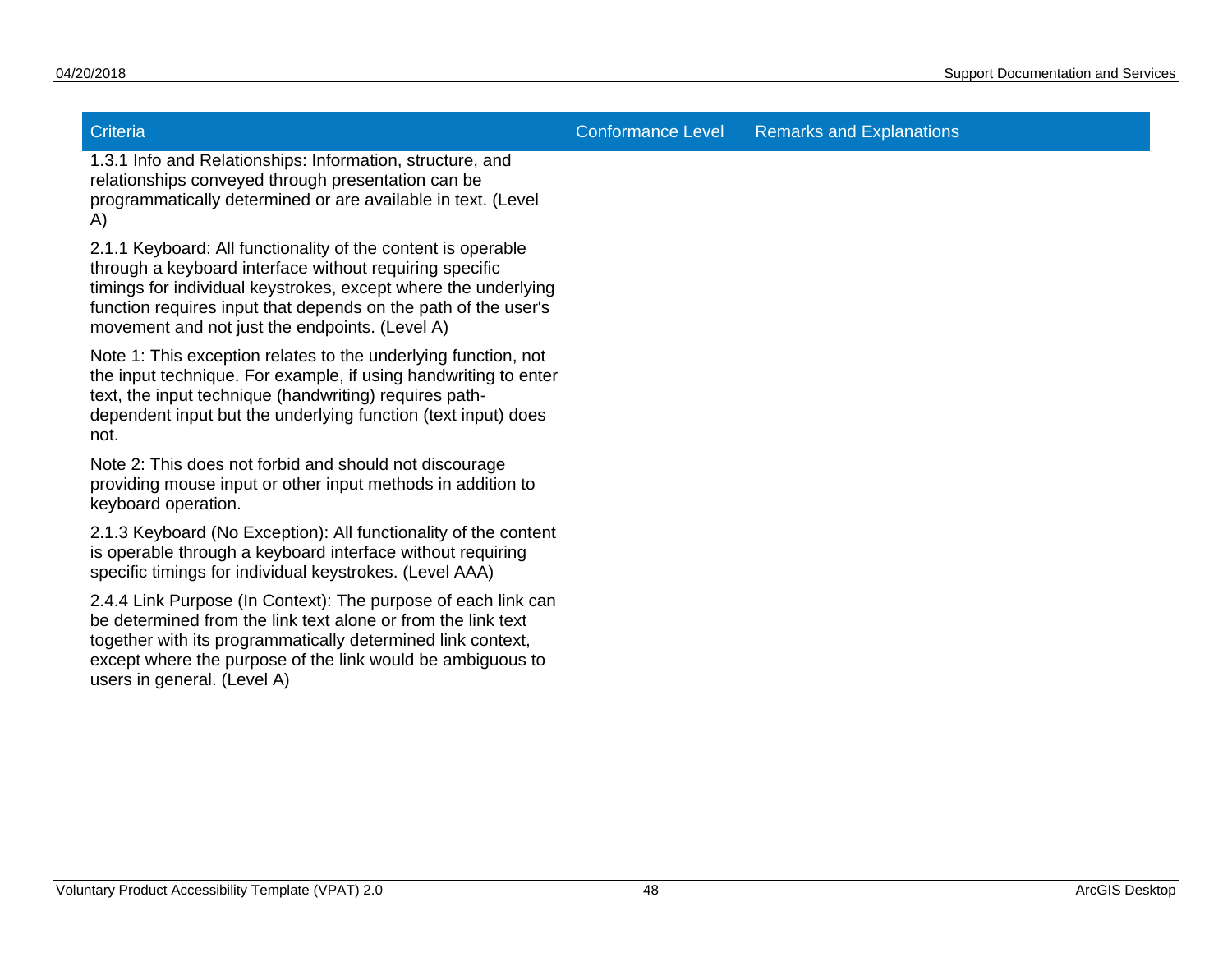| Criteria                                                                                                                                                                                                                                                                                                                                                                                                                                 | <b>Conformance Level</b> | <b>Remarks and Explanations</b> |
|------------------------------------------------------------------------------------------------------------------------------------------------------------------------------------------------------------------------------------------------------------------------------------------------------------------------------------------------------------------------------------------------------------------------------------------|--------------------------|---------------------------------|
| PDF12: Name, role and value information are provided for<br>form fields                                                                                                                                                                                                                                                                                                                                                                  | Not Applicable           |                                 |
| 1.3.1 Info and Relationships: Information, structure, and<br>relationships conveyed through presentation can be<br>programmatically determined or are available in text. (Level<br>A)                                                                                                                                                                                                                                                    |                          |                                 |
| 4.1.2 Name, Role, Value: For all user interface components<br>(including but not limited to: form elements, links and<br>components generated by scripts), the name and role can be<br>programmatically determined; states, properties, and values<br>that can be set by the user can be programmatically set; and<br>notification of changes to these items is available to user<br>agents, including assistive technologies. (Level A) |                          |                                 |
| Note: This success criterion is primarily for Web authors who<br>develop or script their own user interface components. For<br>example, standard HTML controls already meet this success<br>criterion when used according to specification.                                                                                                                                                                                              |                          |                                 |
| PDF13: Replacement text is provided using the /Alt entry for<br>links                                                                                                                                                                                                                                                                                                                                                                    | Not Applicable           |                                 |
| 2.4.4 Link Purpose (In Context): The purpose of each link can<br>be determined from the link text alone or from the link text<br>together with its programmatically determined link context,<br>except where the purpose of the link would be ambiguous to<br>users in general. (Level A)                                                                                                                                                |                          |                                 |
| 2.4.9 Link Purpose (Link Only): A mechanism is available to<br>allow the purpose of each link to be identified from link text<br>alone, except where the purpose of the link would be<br>ambiguous to users in general. (Level AAA)                                                                                                                                                                                                      |                          |                                 |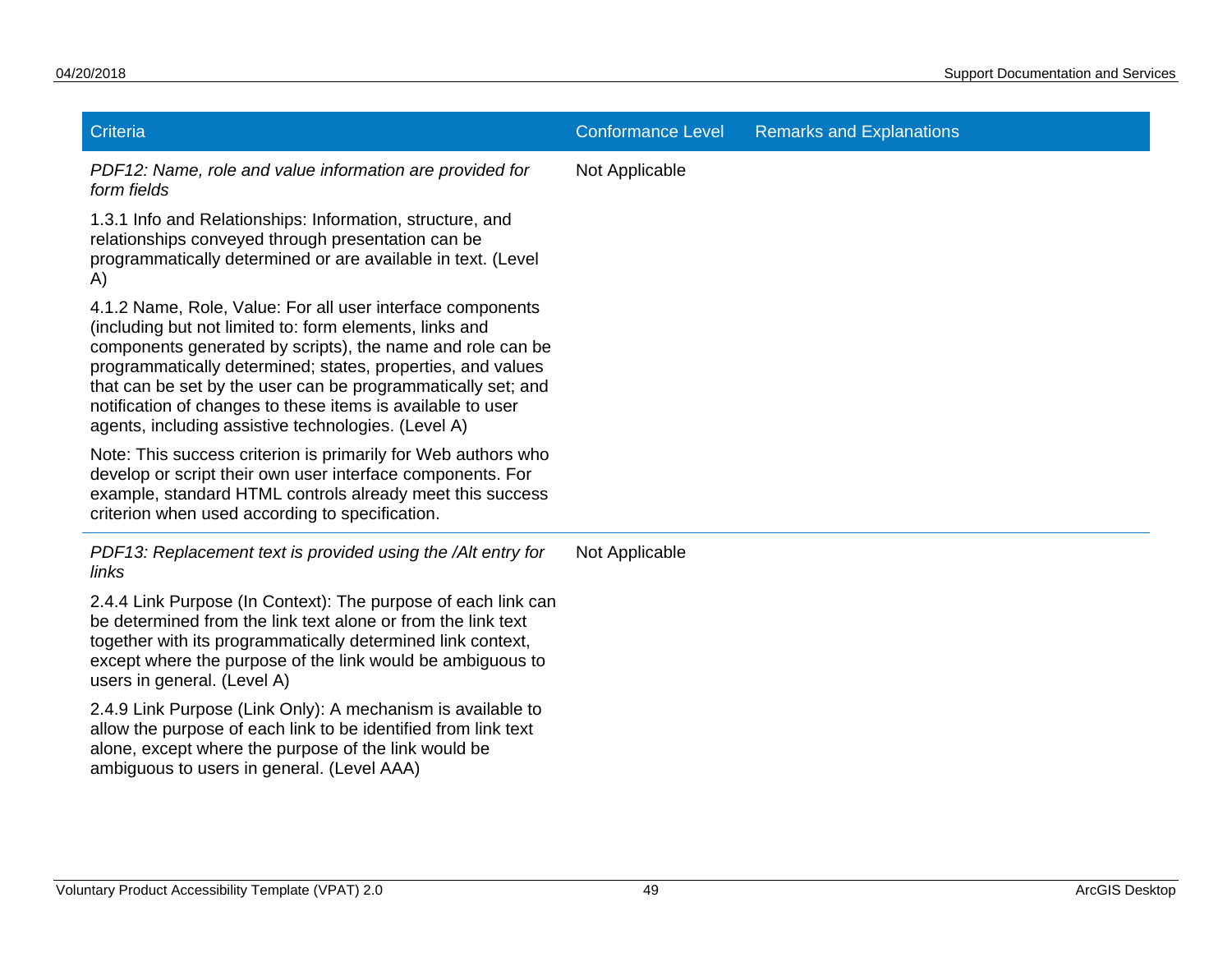| Criteria                                                                                                                                                                                                                                           | <b>Conformance Level</b> | <b>Remarks and Explanations</b> |
|----------------------------------------------------------------------------------------------------------------------------------------------------------------------------------------------------------------------------------------------------|--------------------------|---------------------------------|
| PDF14: Running headers and footers are provided via<br>pagination artifacts                                                                                                                                                                        | Not Applicable           |                                 |
| 2.4.8 Location: Information about the user's location within a<br>set of Web pages is available. (Level AAA)                                                                                                                                       |                          |                                 |
| 3.2.3 Consistent Navigation: Navigational mechanisms that<br>are repeated on multiple Web pages within a set of Web<br>pages occur in the same relative order each time they are<br>repeated, unless a change is initiated by the user. (Level AA) |                          |                                 |
| PDF15: Submit buttons are provided with the submit-form<br>action in PDF forms                                                                                                                                                                     | Not Applicable           |                                 |
| 3.2.2 On Input: Changing the setting of any user interface<br>component does not automatically cause a change of context<br>unless the user has been advised of the behavior before<br>using the component. (Level A)                              |                          |                                 |
| PDF16: The default language is set using the /Lang entry in<br>the document catalog                                                                                                                                                                | Not Applicable           |                                 |
| 3.1.1 Language of Page: The default human language of<br>each Web page can be programmatically determined. (Level<br>A)                                                                                                                            |                          |                                 |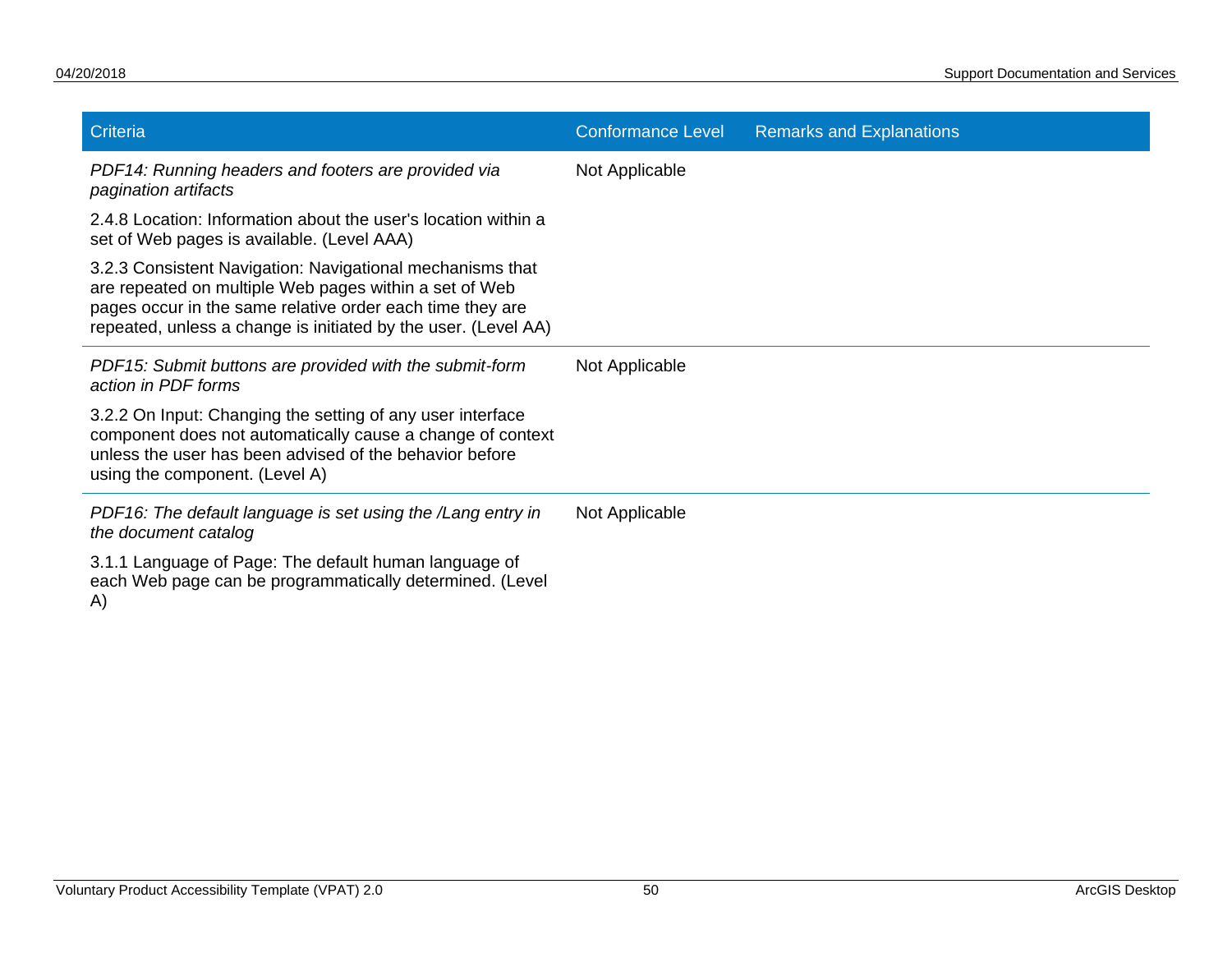| <b>Criteria</b>                                                                                                                                                                                                                                                                                                                | <b>Conformance Level</b> | <b>Remarks and Explanations</b> |
|--------------------------------------------------------------------------------------------------------------------------------------------------------------------------------------------------------------------------------------------------------------------------------------------------------------------------------|--------------------------|---------------------------------|
| PDF17: Consistent page numbers are specified                                                                                                                                                                                                                                                                                   | Not Applicable           |                                 |
| 1.3.1 Info and Relationships: Information, structure, and<br>relationships conveyed through presentation can be<br>programmatically determined or are available in text. (Level<br>A)                                                                                                                                          |                          |                                 |
| 2.4.8 Location: Information about the user's location within a<br>set of Web pages is available. (Level AAA)                                                                                                                                                                                                                   |                          |                                 |
| 3.2.3 Consistent Navigation: Navigational mechanisms that<br>are repeated on multiple Web pages within a set of Web<br>pages occur in the same relative order each time they are<br>repeated, unless a change is initiated by the user. (Level AA)                                                                             |                          |                                 |
| PDF18: The document title is specified using the Title entry in<br>the document information dictionary                                                                                                                                                                                                                         | Not Applicable           |                                 |
| 2.4.2 Page Titled: Web pages have titles that describe topic<br>or purpose. (Level A)                                                                                                                                                                                                                                          |                          |                                 |
| PDF19: Language has been specified for a passage or<br>phrase with the Lang entry                                                                                                                                                                                                                                              | Not Applicable           |                                 |
| 3.1.1 Language of Page: The default human language of<br>each Web page can be programmatically determined. (Level<br>A)                                                                                                                                                                                                        |                          |                                 |
| 3.1.2 Language of Parts: The human language of each<br>passage or phrase in the content can be programmatically<br>determined except for proper names, technical terms, words<br>of indeterminate language, and words or phrases that have<br>become part of the vernacular of the immediately surrounding<br>text. (Level AA) |                          |                                 |